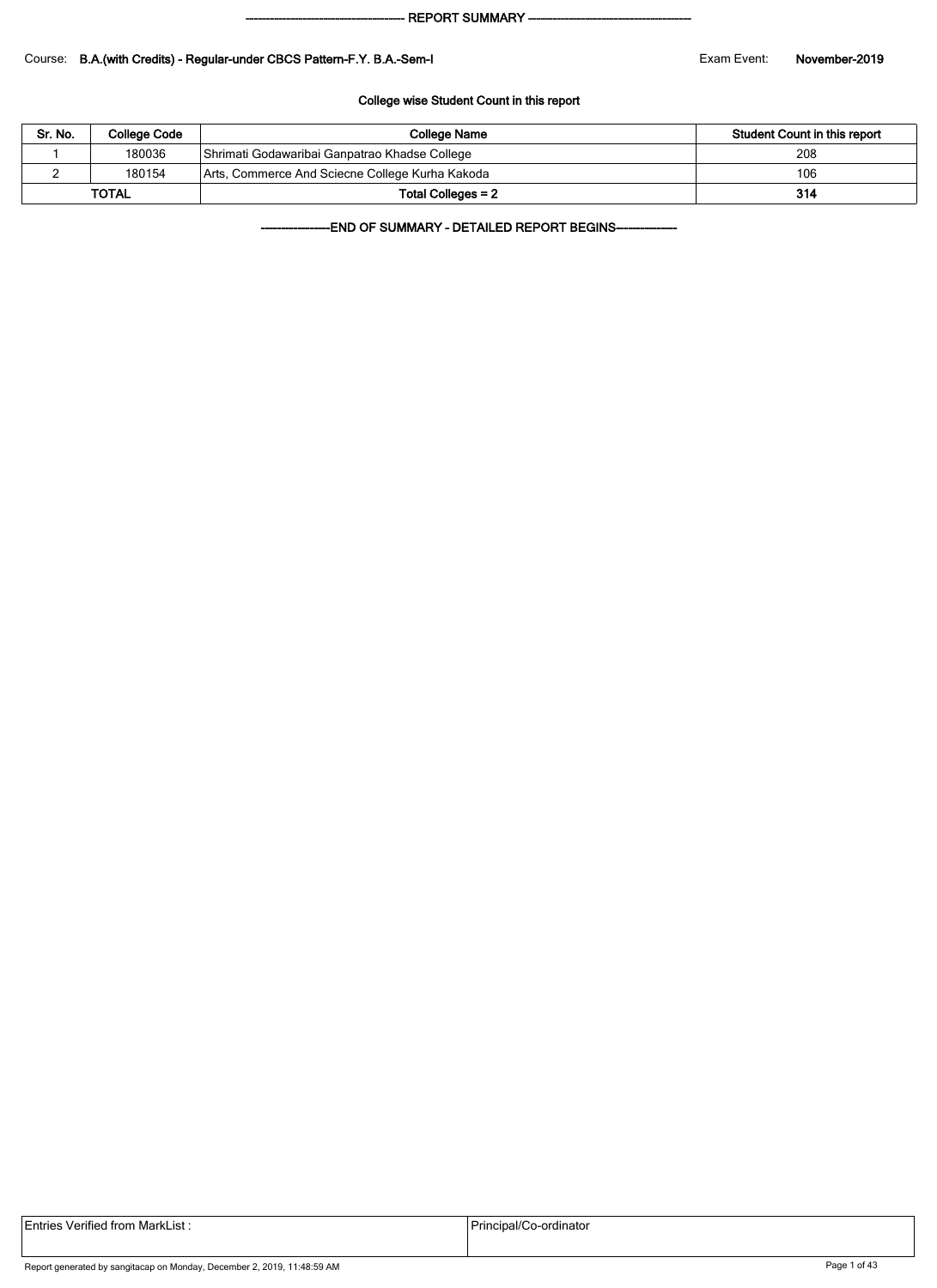

Exam Event :November-2019 User Name :sangitacap

Course :B.A.(with Credits) - Regular-under CBCS Pattern-F.Y. B.A.-Sem-I

ADEC: Muktainagar Taluka Education Society's Smt. Godawaribai Ganpatrao Khadse Science and Arts College

### Performance Ledger

| Code           | <b>Paper Name</b>                             | ΑМ     | <b>UA</b>         | CA | Code   | <b>Paper Name</b>                                                   | ΑМ     | UA | CA |
|----------------|-----------------------------------------------|--------|-------------------|----|--------|---------------------------------------------------------------------|--------|----|----|
| 1              | 2019015400114986                              |        | 105429            |    | 180036 | AHIRKAR AJAY VASANTA                                                |        |    |    |
| 810111         | CENG-101 Compulsory English                   | Theory | 24                | 17 | 810211 | MAR-G-111-a) Vishishtha Vangmay<br>Prakaracha Abhyas-Katha          | Theory | 2  | 34 |
| 810511         | HIN-G-111-a) Hindi Kahani                     | Theory | 36                | 33 | 811011 | ECO-G-101-a) Principles of Micro<br>Economics-I                     | Theory | 49 | 35 |
| 811111         | POL-G-101-a) Indian Constitution              | Theory | 29                | 31 | 811711 | PSY-101 Foundations of Psychology                                   | Theory | 31 | 32 |
| $\overline{2}$ | 2019015400115943                              |        | 105430            |    | 180036 | <b>ATKALE GOKUL SANTOSH</b>                                         |        |    |    |
| 810111         | CENG-101 Compulsory English                   | Theory | 24                | 16 | 810211 | MAR-G-111-a) Vishishtha Vangmay<br>Prakaracha Abhyas-Katha          | Theory | 26 | 32 |
| 810511         | HIN-G-111-a) Hindi Kahani                     | Theory | 32                | 33 | 811011 | ECO-G-101-a) Principles of Micro<br>Economics-I                     | Theory | 51 | 34 |
| 811211         | HIS-G-101-a) History of India (1857-<br>1950) | Theory | 29                | 35 | 811711 | PSY-101 Foundations of Psychology                                   | Theory | 31 | 34 |
| 3              | 2019015400115266                              | 105431 |                   |    | 180036 | BELDAR AAKASH RAVINDRA                                              |        |    |    |
| 810111         | CENG-101 Compulsory English                   | Theory | 16                | 19 | 810211 | MAR-G-111-a) Vishishtha Vangmay<br>Prakaracha Abhyas-Katha          | Theory | 24 | 34 |
| 810511         | HIN-G-111-a) Hindi Kahani                     | Theory | 24                | 32 | 811011 | ECO-G-101-a) Principles of Micro<br>Economics-I                     | Theory | 36 | 35 |
| 811211         | HIS-G-101-a) History of India (1857-<br>1950) | Theory | 25                | 36 | 811511 | GG-101 Physical Geography-I<br>(Lithosphere)                        | Theory | 28 | 32 |
| 4              | 2019015400115734                              | 105432 |                   |    | 180036 | BELDAR BHAGYASHRI GOPAL                                             |        |    |    |
| 810111         | CENG-101 Compulsory English                   | Theory | 15                | 28 | 810211 | MAR-G-111-a) Vishishtha Vangmay<br>Prakaracha Abhyas-Katha          | Theory | 44 | 36 |
| 810511         | HIN-G-111-a) Hindi Kahani                     | Theory | 51                | 34 | 811111 | POL-G-101-a) Indian Constitution                                    | Theory | 38 | 31 |
| 811211         | HIS-G-101-a) History of India (1857-<br>1950) | Theory | 39                | 36 | 811511 | GG-101 Physical Geography-I<br>(Lithosphere)                        | Theory | 34 | 36 |
| 5              | 2019015400115541                              | 105433 |                   |    | 180036 | BELDAR DEEPAK BHAUSAHEB                                             |        |    |    |
| 810111         | CENG-101 Compulsory English                   | Theory | $12 \overline{ }$ | 16 | 810211 | MAR-G-111-a) Vishishtha Vangmay<br>Prakaracha Abhyas-Katha          | Theory | 25 | 32 |
| 810511         | HIN-G-111-a) Hindi Kahani                     | Theory | 27                | 33 | 811011 | ECO-G-101-a) Principles of Micro<br>Economics-I                     | Theory | 34 | 34 |
| 811211         | HIS-G-101-a) History of India (1857-<br>1950) | Theory | 28                | 37 | 811511 | GG-101 Physical Geography-I<br>(Lithosphere)                        | Theory | 26 | 33 |
| 6              | 2019015400115185                              | 105434 |                   |    | 180036 | <b>BELDAR LAXMI SURESH</b>                                          |        |    |    |
| 810111         | CENG-101 Compulsory English                   | Theory | 11                | 23 |        | 810211   MAR-G-111-a) Vishishtha Vangmay<br>Prakaracha Abhyas-Katha | Theory | 28 | 35 |
| 810511         | HIN-G-111-a) Hindi Kahani                     | Theory | 29                | 35 | 811111 | POL-G-101-a) Indian Constitution                                    | Theory | 34 | 32 |
| 811211         | HIS-G-101-a) History of India (1857-<br>1950) | Theory | 29                | 35 | 811511 | GG-101 Physical Geography-I<br>(Lithosphere)                        | Theory | 24 | 36 |
| $\overline{7}$ | 2019015400116293                              | 105435 |                   |    | 180036 | BELDAR PRADIP DHANRAJ                                               |        |    |    |
| 810111         | CENG-101 Compulsory English                   | Theory | AB                | 20 | 810211 | MAR-G-111-a) Vishishtha Vangmay<br>Prakaracha Abhyas-Katha          | Theory | AB | 33 |
| 810511         | HIN-G-111-a) Hindi Kahani                     | Theory | AB                | 32 | 811011 | ECO-G-101-a) Principles of Micro<br>Economics-I                     | Theory | AB | 32 |
| 811211         | HIS-G-101-a) History of India (1857-<br>1950) | Theory | AB                | 35 | 811511 | GG-101 Physical Geography-I<br>(Lithosphere)                        | Theory | AB | 32 |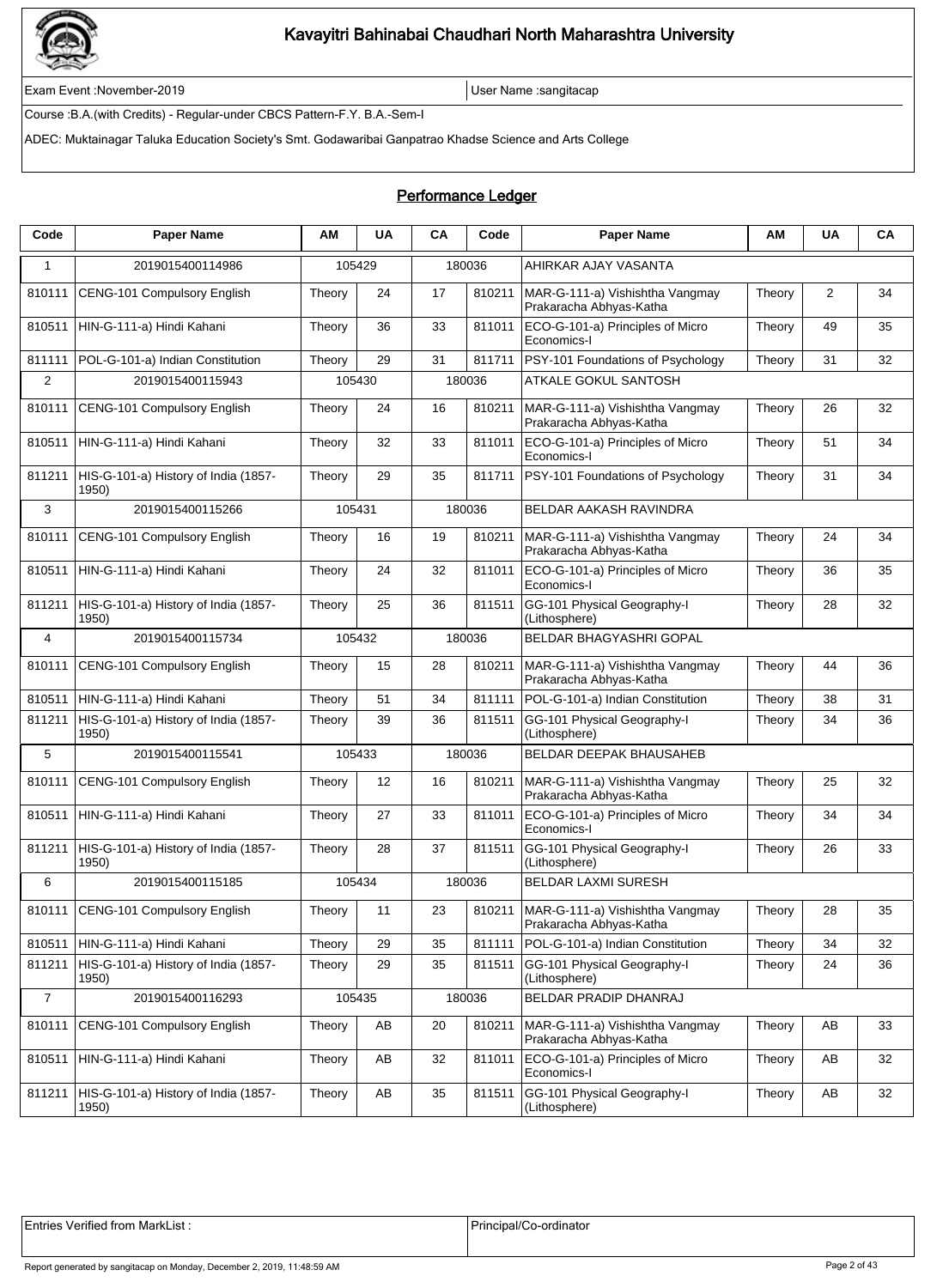

Exam Event :November-2019 User Name :sangitacap

Course :B.A.(with Credits) - Regular-under CBCS Pattern-F.Y. B.A.-Sem-I

ADEC: Muktainagar Taluka Education Society's Smt. Godawaribai Ganpatrao Khadse Science and Arts College

### Performance Ledger

| Code   | <b>Paper Name</b>                             | ΑМ     | <b>UA</b>      | CA     | Code   | <b>Paper Name</b>                                          | ΑМ     | <b>UA</b> | CA |
|--------|-----------------------------------------------|--------|----------------|--------|--------|------------------------------------------------------------|--------|-----------|----|
| 8      | 2019015400115347                              |        | 105436         |        | 180036 | <b>BELDAR PRADIP SUBHASH</b>                               |        |           |    |
| 810111 | CENG-101 Compulsory English                   | Theory | 3              | 20     | 810211 | MAR-G-111-a) Vishishtha Vangmay<br>Prakaracha Abhyas-Katha | Theory | 3         | 34 |
| 810511 | HIN-G-111-a) Hindi Kahani                     | Theory | 4              | 30     | 811011 | ECO-G-101-a) Principles of Micro<br>Economics-I            | Theory | 24        | 32 |
| 811211 | HIS-G-101-a) History of India (1857-<br>1950) | Theory | 24             | 35     | 811511 | GG-101 Physical Geography-I<br>(Lithosphere)               | Theory | 24        | 32 |
| 9      | 2019015400115483                              |        | 105437         |        | 180036 | <b>BELDAR RAHUL BHAGWAN</b>                                |        |           |    |
| 810111 | CENG-101 Compulsory English                   | Theory | 17             | 8      | 810211 | MAR-G-111-a) Vishishtha Vangmay<br>Prakaracha Abhyas-Katha | Theory | 28        | 34 |
| 810511 | HIN-G-111-a) Hindi Kahani                     | Theory | 47             | 30     | 811111 | POL-G-101-a) Indian Constitution                           | Theory | 33        | 30 |
| 811211 | HIS-G-101-a) History of India (1857-<br>1950) | Theory | 26             | 36     | 811511 | GG-101 Physical Geography-I<br>(Lithosphere)               | Theory | 28        | 31 |
| 10     | 2019015400115757                              |        | 105438         |        | 180036 | <b>BELDAR SHUBHAM SHANTARAM</b>                            |        |           |    |
| 810111 | <b>CENG-101 Compulsory English</b>            | Theory | 3              | 19     | 810211 | MAR-G-111-a) Vishishtha Vangmay<br>Prakaracha Abhyas-Katha | Theory | 0         | 35 |
| 810511 | HIN-G-111-a) Hindi Kahani                     | Theory | 31             | 33     | 811011 | ECO-G-101-a) Principles of Micro<br>Economics-I            | Theory | 12        | 35 |
| 811211 | HIS-G-101-a) History of India (1857-<br>1950) | Theory | 2              | 36     | 811511 | GG-101 Physical Geography-I<br>(Lithosphere)               | Theory | 0         | 32 |
| 11     | 2019015400115297                              |        | 105439         | 180036 |        | <b>BELDAR SUDHIR RAVINDRA</b>                              |        |           |    |
| 810111 | CENG-101 Compulsory English                   | Theory | 14             | 20     | 810211 | MAR-G-111-a) Vishishtha Vangmay<br>Prakaracha Abhyas-Katha | Theory | 4         | 34 |
| 810511 | HIN-G-111-a) Hindi Kahani                     | Theory | 34             | 31     | 811011 | ECO-G-101-a) Principles of Micro<br>Economics-I            | Theory | 36        | 32 |
| 811211 | HIS-G-101-a) History of India (1857-<br>1950) | Theory | 25             | 37     | 811511 | GG-101 Physical Geography-I<br>(Lithosphere)               | Theory | 24        | 32 |
| 12     | 2019015400115386                              |        | 105440         |        | 180036 | <b>BELDAR VISHAL KAILAS</b>                                |        |           |    |
| 810111 | CENG-101 Compulsory English                   | Theory | 15             | 17     | 810211 | MAR-G-111-a) Vishishtha Vangmay<br>Prakaracha Abhyas-Katha | Theory | 4         | 34 |
| 810511 | HIN-G-111-a) Hindi Kahani                     | Theory | 38             | 31     | 811011 | ECO-G-101-a) Principles of Micro<br>Economics-I            | Theory | 30        | 36 |
| 811211 | HIS-G-101-a) History of India (1857-<br>1950) | Theory | 24             | 36     | 811511 | GG-101 Physical Geography-I<br>(Lithosphere)               | Theory | 26        | 33 |
| 13     | 2019015400115815                              |        | 105441         |        | 180036 | <b>BHALERAO PANKAJ ANIL</b>                                |        |           |    |
| 810111 | CENG-101 Compulsory English                   | Theory | 15             | 17     | 810211 | MAR-G-111-a) Vishishtha Vangmay<br>Prakaracha Abhyas-Katha | Theory | 24        | 34 |
| 810511 | HIN-G-111-a) Hindi Kahani                     | Theory | 38             | 32     | 811011 | ECO-G-101-a) Principles of Micro<br>Economics-I            | Theory | 48        | 35 |
| 811211 | HIS-G-101-a) History of India (1857-<br>1950) | Theory | 24             | 36     | 811511 | GG-101 Physical Geography-I<br>(Lithosphere)               | Theory | 26        | 33 |
| 14     | 2019015400116223                              |        | 105442         |        | 180036 | <b>BHALERAO PRASENJIT KISHOR</b>                           |        |           |    |
| 810111 | CENG-101 Compulsory English                   | Theory | $\overline{2}$ | 17     | 810211 | MAR-G-111-a) Vishishtha Vangmay<br>Prakaracha Abhyas-Katha | Theory | 4         | 35 |
| 810511 | HIN-G-111-a) Hindi Kahani                     | Theory | AB             | 33     | 811011 | ECO-G-101-a) Principles of Micro<br>Economics-I            | Theory | AB        | 34 |
| 811211 | HIS-G-101-a) History of India (1857-<br>1950) | Theory | AB             | 37     | 811711 | PSY-101 Foundations of Psychology                          | Theory | AB        | 24 |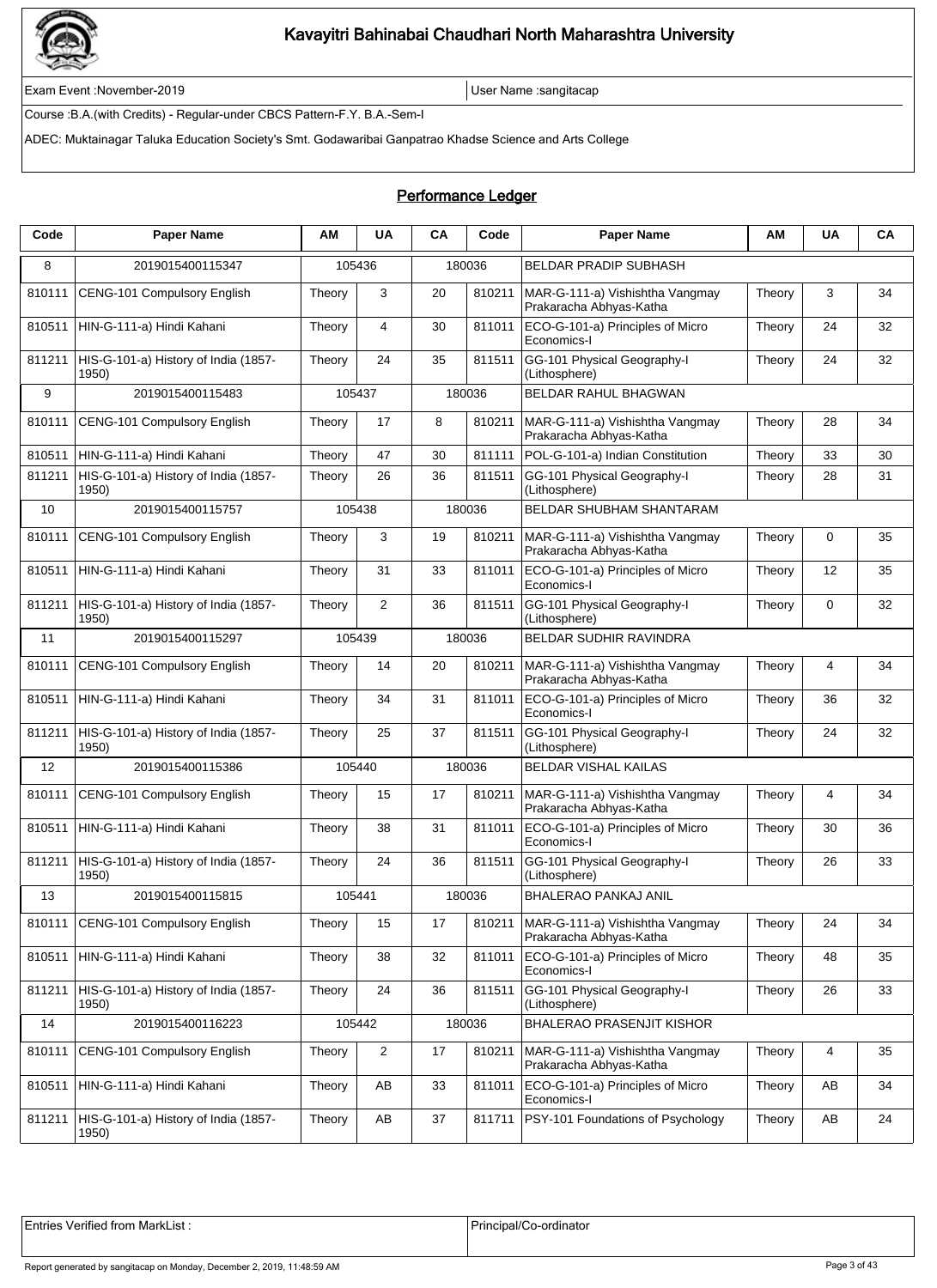

Exam Event :November-2019 User Name :sangitacap

Course :B.A.(with Credits) - Regular-under CBCS Pattern-F.Y. B.A.-Sem-I

ADEC: Muktainagar Taluka Education Society's Smt. Godawaribai Ganpatrao Khadse Science and Arts College

### Performance Ledger

| Code   | <b>Paper Name</b>                             | ΑM     | <b>UA</b> | CA | Code   | <b>Paper Name</b>                                          | AM     | <b>UA</b> | CА |
|--------|-----------------------------------------------|--------|-----------|----|--------|------------------------------------------------------------|--------|-----------|----|
| 15     | 2019015400340661                              |        | 105443    |    | 180036 | <b>BHANGALE KOMAL VISHNU</b>                               |        |           |    |
| 810111 | CENG-101 Compulsory English                   | Theory | 13        | 23 | 810211 | MAR-G-111-a) Vishishtha Vangmay<br>Prakaracha Abhyas-Katha | Theory | 24        | 36 |
| 810511 | HIN-G-111-a) Hindi Kahani                     | Theory | 29        | 35 | 811111 | POL-G-101-a) Indian Constitution                           | Theory | 24        | 33 |
| 811511 | GG-101 Physical Geography-I<br>(Lithosphere)  | Theory | 25        | 38 | 811711 | PSY-101 Foundations of Psychology                          | Theory | 36        | 32 |
| 16     | 2018015400054111                              |        | 105444    |    | 180036 | <b>BHARATI VISHAL DINESH</b>                               |        |           |    |
| 810111 | CENG-101 Compulsory English                   | Theory | 17        | 20 | 810211 | MAR-G-111-a) Vishishtha Vangmay<br>Prakaracha Abhyas-Katha | Theory | 36        | 34 |
| 810511 | HIN-G-111-a) Hindi Kahani                     | Theory | 47        | 34 | 811111 | POL-G-101-a) Indian Constitution                           | Theory | 28        | 29 |
| 811211 | HIS-G-101-a) History of India (1857-<br>1950) | Theory | 35        | 37 | 811711 | PSY-101 Foundations of Psychology                          | Theory | 26        | 27 |
| 17     | 2019015400115927                              |        | 105445    |    | 180036 | <b>BHARUDE DIPAK SOMA</b>                                  |        |           |    |
| 810111 | CENG-101 Compulsory English                   | Theory | 10        | 16 | 810211 | MAR-G-111-a) Vishishtha Vangmay<br>Prakaracha Abhyas-Katha | Theory | 3         | 33 |
| 810511 | HIN-G-111-a) Hindi Kahani                     | Theory | AB        | 33 | 811111 | POL-G-101-a) Indian Constitution                           | Theory | AB        | 28 |
| 811211 | HIS-G-101-a) History of India (1857-<br>1950) | Theory | 27        | 36 | 811511 | GG-101 Physical Geography-I<br>(Lithosphere)               | Theory | 24        | 32 |
| 18     | 2019015400115587                              |        | 105446    |    | 180036 | BHARULKAR NANDKISHOR SHRIRANG                              |        |           |    |
| 810111 | CENG-101 Compulsory English                   | Theory | 3         | 17 | 810211 | MAR-G-111-a) Vishishtha Vangmay<br>Prakaracha Abhyas-Katha | Theory | 6         | 32 |
| 810511 | HIN-G-111-a) Hindi Kahani                     | Theory | 14        | 34 | 811011 | ECO-G-101-a) Principles of Micro<br>Economics-I            | Theory | 24        | 35 |
| 811211 | HIS-G-101-a) History of India (1857-<br>1950) | Theory | 5         | 36 | 811511 | GG-101 Physical Geography-I<br>(Lithosphere)               | Theory | 24        | 34 |
| 19     | 2019015400116505                              |        | 105447    |    | 180036 | <b>BHOI ABHISHEK PUNDLIK</b>                               |        |           |    |
| 810111 | CENG-101 Compulsory English                   | Theory | 6         | 17 | 810211 | MAR-G-111-a) Vishishtha Vangmay<br>Prakaracha Abhyas-Katha | Theory | 5         | 34 |
| 810511 | HIN-G-111-a) Hindi Kahani                     | Theory | 29        | 35 | 811011 | ECO-G-101-a) Principles of Micro<br>Economics-I            | Theory | 37        | 34 |
| 811211 | HIS-G-101-a) History of India (1857-<br>1950) | Theory | 25        | 35 | 811511 | GG-101 Physical Geography-I<br>(Lithosphere)               | Theory | 26        | 32 |
| 20     | 2019015400116416                              |        | 105448    |    | 180036 | <b>BHOI AKSHAY SHANTARAM</b>                               |        |           |    |
| 810111 | CENG-101 Compulsory English                   | Theory | 8         | 16 | 810211 | MAR-G-111-a) Vishishtha Vangmay<br>Prakaracha Abhyas-Katha | Theory | 1         | 34 |
| 810511 | HIN-G-111-a) Hindi Kahani                     | Theory | 25        | 35 | 811111 | POL-G-101-a) Indian Constitution                           | Theory | 25        | 30 |
| 811211 | HIS-G-101-a) History of India (1857-<br>1950) | Theory | 24        | AB | 811511 | GG-101 Physical Geography-I<br>(Lithosphere)               | Theory | 26        | 33 |
| 21     | 2019015400340692                              |        | 105449    |    | 180036 | BHOI NAYANA RAMESH                                         |        |           |    |
| 810111 | CENG-101 Compulsory English                   | Theory | 13        | 23 | 810211 | MAR-G-111-a) Vishishtha Vangmay<br>Prakaracha Abhyas-Katha | Theory | 31        | 35 |
| 810511 | HIN-G-111-a) Hindi Kahani                     | Theory | 40        | 32 | 811011 | ECO-G-101-a) Principles of Micro<br>Economics-I            | Theory | 54        | 36 |
| 811111 | POL-G-101-a) Indian Constitution              | Theory | 28        | 33 | 811211 | HIS-G-101-a) History of India (1857-<br>1950)              | Theory | 26        | 36 |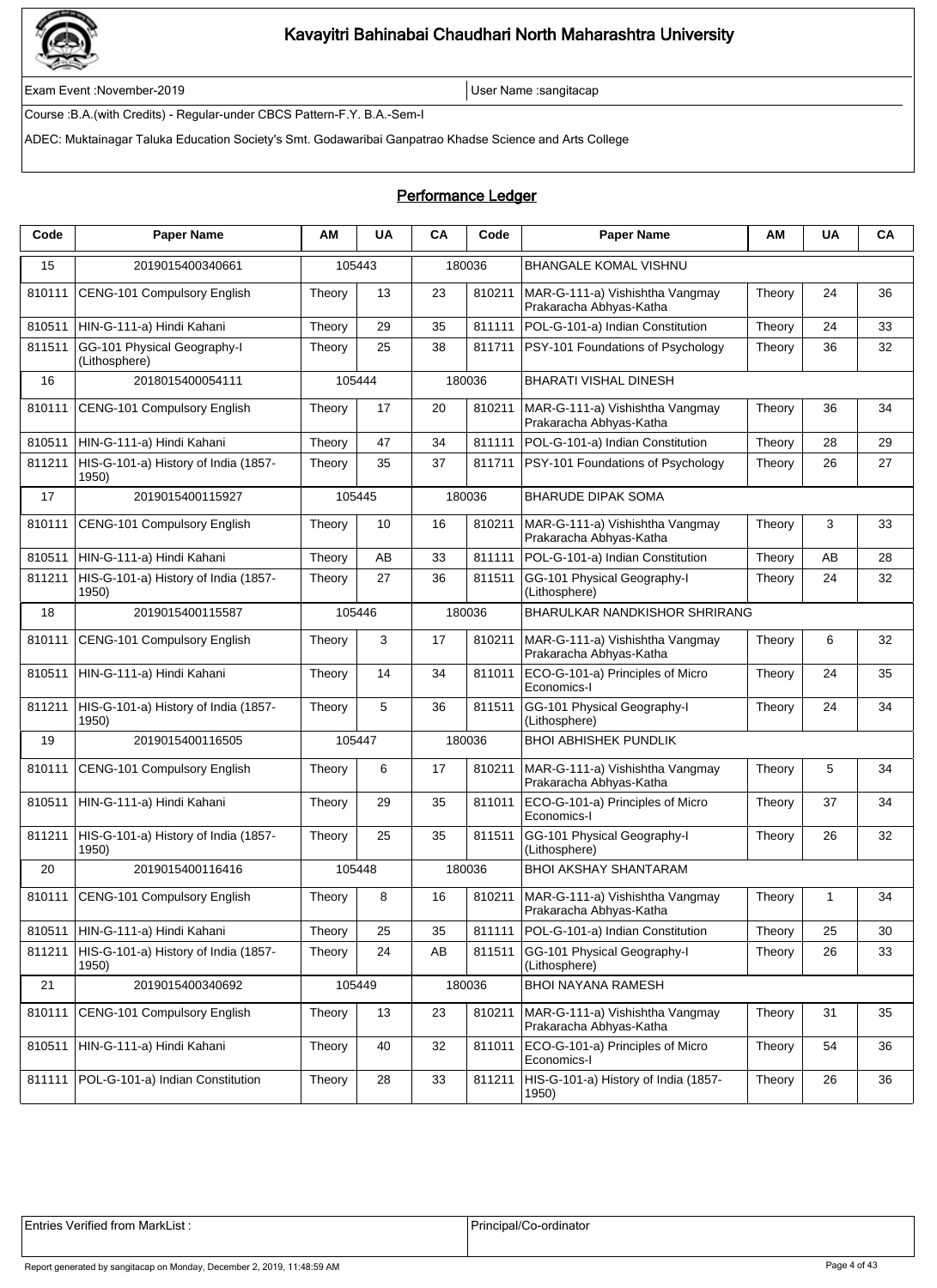

Exam Event :November-2019 User Name :sangitacap

Course :B.A.(with Credits) - Regular-under CBCS Pattern-F.Y. B.A.-Sem-I

ADEC: Muktainagar Taluka Education Society's Smt. Godawaribai Ganpatrao Khadse Science and Arts College

### Performance Ledger

| Code   | <b>Paper Name</b>                             | ΑM     | <b>UA</b> | CA | Code   | <b>Paper Name</b>                                          | ΑМ     | <b>UA</b> | CA |
|--------|-----------------------------------------------|--------|-----------|----|--------|------------------------------------------------------------|--------|-----------|----|
| 22     | 2019015400115773                              |        | 105450    |    | 180036 | <b>BHOI SAGAR MAGAN</b>                                    |        |           |    |
| 810111 | CENG-101 Compulsory English                   | Theory | 24        | 16 | 810211 | MAR-G-111-a) Vishishtha Vangmay<br>Prakaracha Abhyas-Katha | Theory | 30        | 34 |
| 810511 | HIN-G-111-a) Hindi Kahani                     | Theory | 42        | 33 | 811011 | ECO-G-101-a) Principles of Micro<br>Economics-I            | Theory | 42        | 34 |
| 811111 | POL-G-101-a) Indian Constitution              | Theory | AB        | 16 | 811511 | GG-101 Physical Geography-I<br>(Lithosphere)               | Theory | 26        | 32 |
| 23     | 2019015400115096                              |        | 105451    |    | 180036 | <b>BHOLANKAR SHITAL SANJAY</b>                             |        |           |    |
| 810111 | CENG-101 Compulsory English                   | Theory | 19        | 23 | 810211 | MAR-G-111-a) Vishishtha Vangmay<br>Prakaracha Abhyas-Katha | Theory | 40        | 36 |
| 810511 | HIN-G-111-a) Hindi Kahani                     | Theory | 46        | 33 | 811011 | ECO-G-101-a) Principles of Micro<br>Economics-I            | Theory | 58        | 36 |
| 811111 | POL-G-101-a) Indian Constitution              | Theory | 41        | 32 | 811211 | HIS-G-101-a) History of India (1857-<br>1950)              | Theory | 36        | 37 |
| 24     | 2019015400116246                              |        | 105452    |    | 180036 | <b>BHONGARE PRAVIN HARDAS</b>                              |        |           |    |
| 810111 | CENG-101 Compulsory English                   | Theory | 14        | 20 | 810211 | MAR-G-111-a) Vishishtha Vangmay<br>Prakaracha Abhyas-Katha | Theory | 4         | 34 |
| 810511 | HIN-G-111-a) Hindi Kahani                     | Theory | 50        | 31 | 811011 | ECO-G-101-a) Principles of Micro<br>Economics-I            | Theory | 24        | 30 |
| 811111 | POL-G-101-a) Indian Constitution              | Theory | 27        | 28 | 811511 | GG-101 Physical Geography-I<br>(Lithosphere)               | Theory | 24        | 33 |
| 25     | 2019015400116134                              |        | 105453    |    | 180036 | <b>BHOSALE ABHINAND ARKOS</b>                              |        |           |    |
| 810111 | CENG-101 Compulsory English                   | Theory | AB        | 17 | 810211 | MAR-G-111-a) Vishishtha Vangmay<br>Prakaracha Abhyas-Katha | Theory | AB        | 34 |
| 810511 | HIN-G-111-a) Hindi Kahani                     | Theory | AB        | 34 | 811011 | ECO-G-101-a) Principles of Micro<br>Economics-I            | Theory | 38        | 32 |
| 811211 | HIS-G-101-a) History of India (1857-<br>1950) | Theory | 26        | 37 | 811511 | GG-101 Physical Geography-I<br>(Lithosphere)               | Theory | 26        | 35 |
| 26     | 2019015400116382                              |        | 105454    |    | 180036 | <b>BIRHADE GANESH NIVRUTTI</b>                             |        |           |    |
| 810111 | CENG-101 Compulsory English                   | Theory | 5         | 23 | 810211 | MAR-G-111-a) Vishishtha Vangmay<br>Prakaracha Abhyas-Katha | Theory | 12        | 35 |
| 810511 | HIN-G-111-a) Hindi Kahani                     | Theory | 27        | 29 | 811011 | ECO-G-101-a) Principles of Micro<br>Economics-I            | Theory | 24        | 35 |
| 811111 | POL-G-101-a) Indian Constitution              | Theory | 26        | 30 | 811211 | HIS-G-101-a) History of India (1857-<br>1950)              | Theory | 24        | 37 |
| 27     | 2019015400115877                              |        | 105455    |    | 180036 | BODADE BUDDHBHUSHAN VIKRAM                                 |        |           |    |
| 810111 | <b>CENG-101 Compulsory English</b>            | Theory | 6         | 17 | 810211 | MAR-G-111-a) Vishishtha Vangmay<br>Prakaracha Abhyas-Katha | Theory | 3         | 34 |
| 810511 | HIN-G-111-a) Hindi Kahani                     | Theory | AB        | 30 | 811011 | ECO-G-101-a) Principles of Micro<br>Economics-I            | Theory | 24        | 16 |
| 811111 | POL-G-101-a) Indian Constitution              | Theory | 10        | 31 | 811711 | PSY-101 Foundations of Psychology                          | Theory | 3         | 8  |
| 28     | 2019015400114754                              |        | 105456    |    | 180036 | <b>BONDE SHRADDHA MADHUKAR</b>                             |        |           |    |
| 810111 | CENG-101 Compulsory English                   | Theory | 35        | 22 | 810211 | MAR-G-111-a) Vishishtha Vangmay<br>Prakaracha Abhyas-Katha | Theory | 37        | 36 |
| 810511 | HIN-G-111-a) Hindi Kahani                     | Theory | 55        | 35 | 811111 | POL-G-101-a) Indian Constitution                           | Theory | 29        | 33 |
| 811511 | GG-101 Physical Geography-I<br>(Lithosphere)  | Theory | 55        | 38 | 811711 | PSY-101 Foundations of Psychology                          | Theory | 40        | 35 |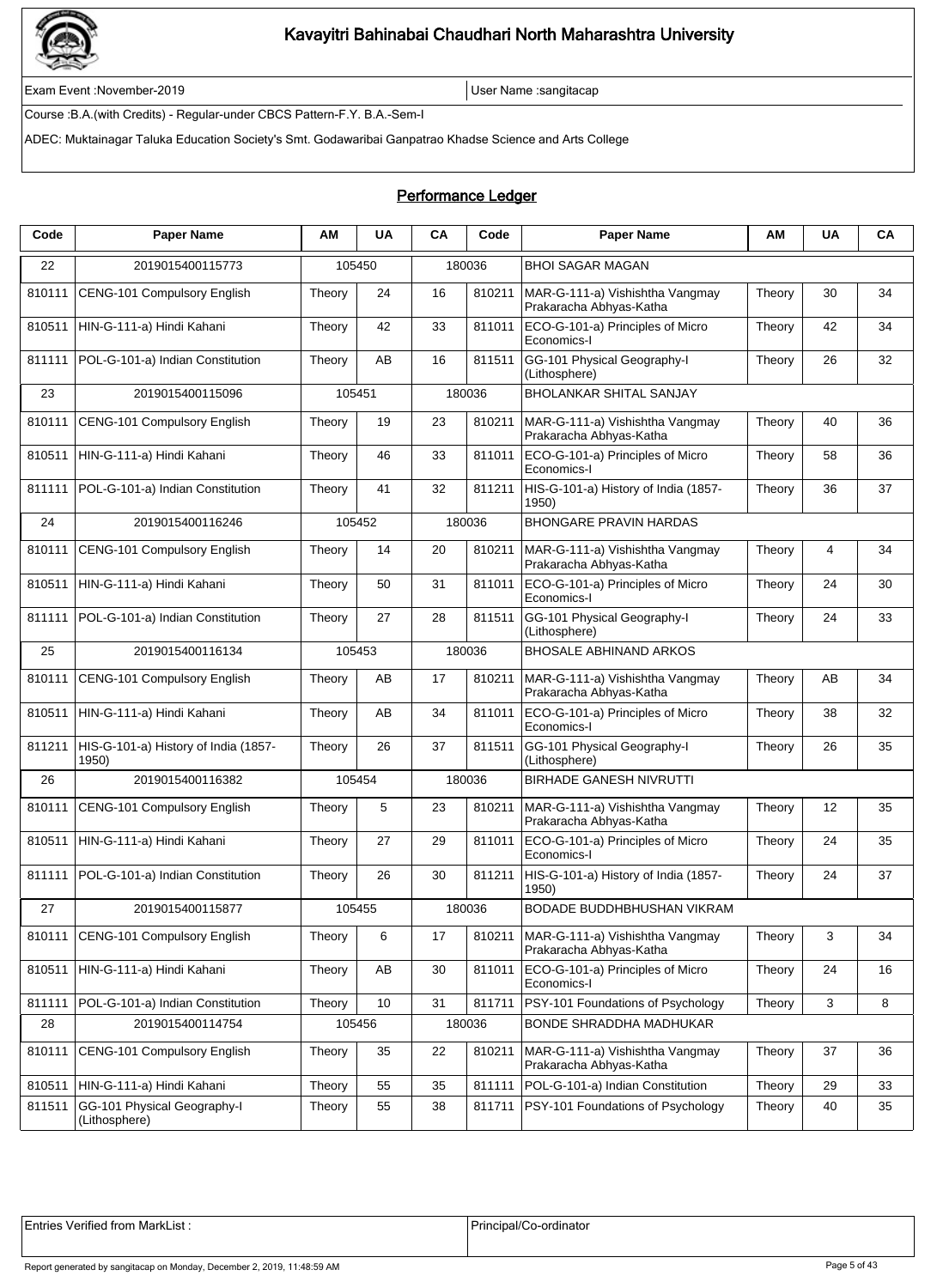

Exam Event :November-2019 User Name :sangitacap

Course :B.A.(with Credits) - Regular-under CBCS Pattern-F.Y. B.A.-Sem-I

ADEC: Muktainagar Taluka Education Society's Smt. Godawaribai Ganpatrao Khadse Science and Arts College

### Performance Ledger

| Code   | <b>Paper Name</b>                               | AМ     | <b>UA</b> | CA | Code   | <b>Paper Name</b>                                          | ΑМ     | <b>UA</b> | CA |
|--------|-------------------------------------------------|--------|-----------|----|--------|------------------------------------------------------------|--------|-----------|----|
| 29     | 2019015400115862                                |        | 105457    |    | 180036 | <b>BORAKHEDE BHAGYSHRI VINOD</b>                           |        |           |    |
| 810111 | CENG-101 Compulsory English                     | Theory | 24        | 28 | 810211 | MAR-G-111-a) Vishishtha Vangmay<br>Prakaracha Abhyas-Katha | Theory | 48        | 37 |
| 810511 | HIN-G-111-a) Hindi Kahani                       | Theory | 46        | 33 | 811111 | POL-G-101-a) Indian Constitution                           | Theory | 42        | 32 |
| 811511 | GG-101 Physical Geography-I<br>(Lithosphere)    | Theory | 56        | 39 | 811711 | PSY-101 Foundations of Psychology                          | Theory | 45        | 35 |
| 30     | 2019015400115162                                |        | 105458    |    | 180036 | CHAUDHARI ARCHANA RAMESH                                   |        |           |    |
| 810111 | CENG-101 Compulsory English                     | Theory | 11        | 24 | 810211 | MAR-G-111-a) Vishishtha Vangmay<br>Prakaracha Abhyas-Katha | Theory | 27        | 36 |
| 810511 | HIN-G-111-a) Hindi Kahani                       | Theory | 34        | 35 | 811111 | POL-G-101-a) Indian Constitution                           | Theory | 26        | 32 |
| 811211 | HIS-G-101-a) History of India (1857-<br>1950)   | Theory | 25        | 36 | 811511 | GG-101 Physical Geography-I<br>(Lithosphere)               | Theory | 28        | 38 |
| 31     | 2019015400116447                                |        | 105459    |    | 180036 | CHAUDHARI TEJASWINI DILIP                                  |        |           |    |
| 810111 | CENG-101 Compulsory English                     | Theory | 39        | 22 | 810211 | MAR-G-111-a) Vishishtha Vangmay<br>Prakaracha Abhyas-Katha | Theory | 41        | 36 |
| 810511 | HIN-G-111-a) Hindi Kahani                       | Theory | 50        | 35 | 811011 | ECO-G-101-a) Principles of Micro<br>Economics-I            | Theory | 57        | 35 |
| 811211 | HIS-G-101-a) History of India (1857-<br>1950)   | Theory | 42        | 36 | 811511 | GG-101 Physical Geography-I<br>(Lithosphere)               | Theory | 52        | 39 |
| 32     | 2019015400115042                                |        | 105460    |    | 180036 | CHAVHAN ANIL DINKAR                                        |        |           |    |
| 810111 | CENG-101 Compulsory English                     | Theory | 28        | 21 | 810211 | MAR-G-111-a) Vishishtha Vangmay<br>Prakaracha Abhyas-Katha | Theory | 30        | 34 |
| 810511 | HIN-G-111-a) Hindi Kahani                       | Theory | 49        | 32 | 811111 | POL-G-101-a) Indian Constitution                           | Theory | 27        | 31 |
| 811211 | HIS-G-101-a) History of India (1857-<br>1950)   | Theory | 33        | 36 | 811511 | GG-101 Physical Geography-I<br>(Lithosphere)               | Theory | 40        | 34 |
| 33     | 2019015400129807                                |        | 105461    |    | 180036 | CHAVHAN DIPAK DILIP                                        |        |           |    |
| 810111 | CENG-101 Compulsory English                     | Theory | 10        | 21 | 810211 | MAR-G-111-a) Vishishtha Vangmay<br>Prakaracha Abhyas-Katha | Theory | 3         | 33 |
| 810511 | HIN-G-111-a) Hindi Kahani                       | Theory | 25        | 32 | 811011 | ECO-G-101-a) Principles of Micro<br>Economics-I            | Theory | 49        | 36 |
| 811211 | HIS-G-101-a) History of India (1857-<br>1950)   | Theory | 24        | 35 | 811511 | GG-101 Physical Geography-I<br>(Lithosphere)               | Theory | 24        | 34 |
| 34     | 2019015400116022                                |        | 105462    |    | 180036 | CHAVHAN GOVINDA NAVALSING                                  |        |           |    |
| 810111 | CENG-101 Compulsory English                     | Theory | 24        | 27 | 810211 | MAR-G-111-a) Vishishtha Vangmay<br>Prakaracha Abhyas-Katha | Theory | 24        | 33 |
| 810511 | HIN-G-111-a) Hindi Kahani                       | Theory | 46        | 31 | 811011 | ECO-G-101-a) Principles of Micro<br>Economics-I            | Theory | 54        | 35 |
| 811211 | HIS-G-101-a) History of India (1857-<br>1950)   | Theory | 34        | 37 | 811711 | PSY-101 Foundations of Psychology                          | Theory | 44        | 34 |
| 35     | 2018015400399905                                |        | 105463    |    | 180036 | CHAVHAN KRUSHNA UDAYBHAN                                   |        |           |    |
| 810111 | CENG-101 Compulsory English                     | Theory | AB        | 8  | 810211 | MAR-G-111-a) Vishishtha Vangmay<br>Prakaracha Abhyas-Katha | Theory | AB        | 8  |
| 811011 | ECO-G-101-a) Principles of Micro<br>Economics-I | Theory | AB        | 16 | 811111 | POL-G-101-a) Indian Constitution                           | Theory | AB        | 16 |
| 811511 | GG-101 Physical Geography-I<br>(Lithosphere)    | Theory | AB        | 36 | 812411 | OENG-G-101 Optional English                                | Theory | AB        | 22 |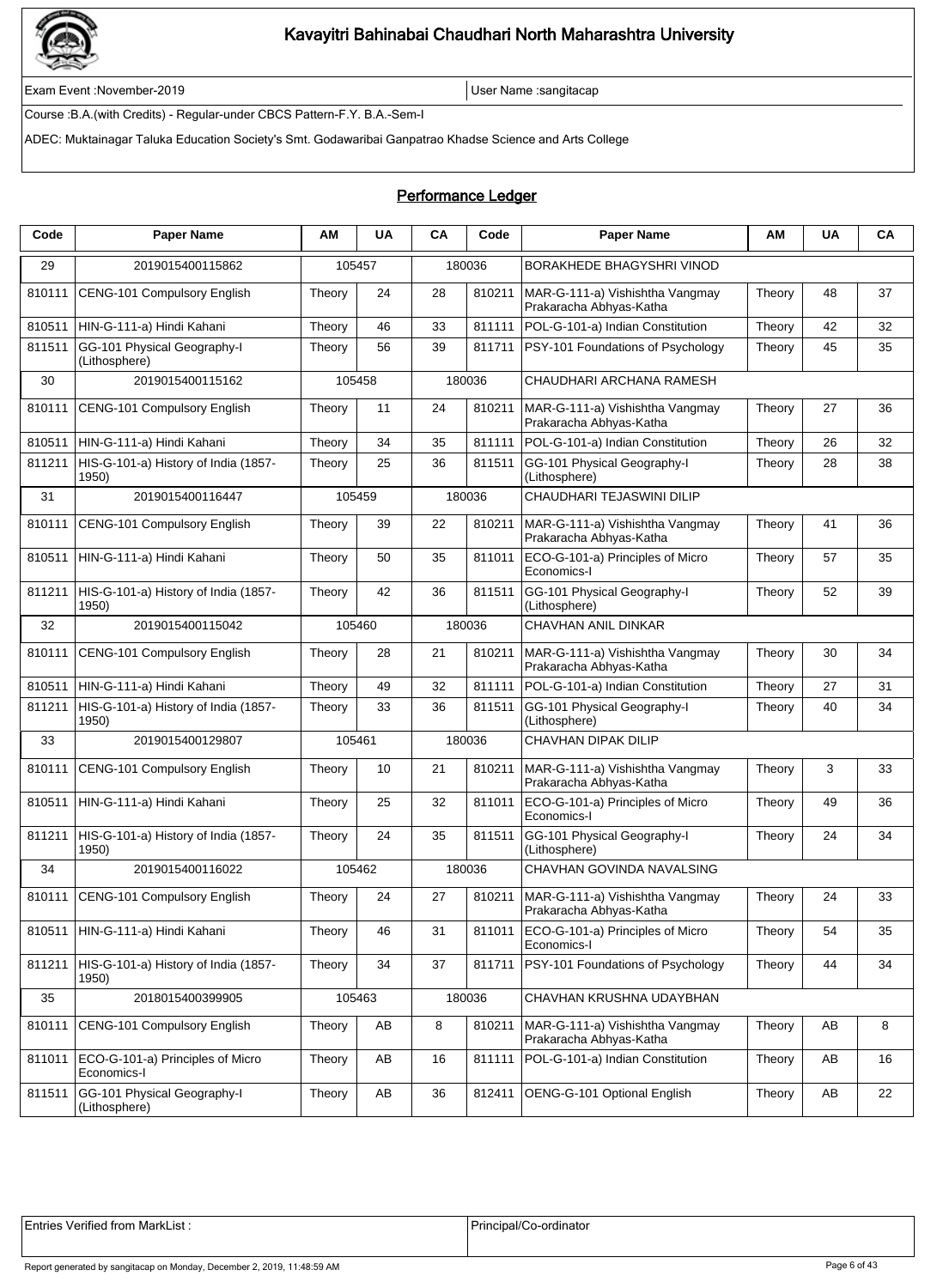

Exam Event :November-2019 User Name :sangitacap

Course :B.A.(with Credits) - Regular-under CBCS Pattern-F.Y. B.A.-Sem-I

ADEC: Muktainagar Taluka Education Society's Smt. Godawaribai Ganpatrao Khadse Science and Arts College

| Code   | <b>Paper Name</b>                               | ΑМ     | <b>UA</b>      | CA | Code   | <b>Paper Name</b>                                          | AM     | <b>UA</b> | CA |
|--------|-------------------------------------------------|--------|----------------|----|--------|------------------------------------------------------------|--------|-----------|----|
| 36     | 2016015400029455                                |        | 105464         |    | 180036 | CHAVHAN SANDIP GANESH                                      |        |           |    |
| 810111 | CENG-101 Compulsory English                     | Theory | AB             | 16 | 810211 | MAR-G-111-a) Vishishtha Vangmay<br>Prakaracha Abhyas-Katha | Theory | AB        | 34 |
| 810511 | HIN-G-111-a) Hindi Kahani                       | Theory | AB             | 35 | 811111 | POL-G-101-a) Indian Constitution                           | Theory | AB        | 17 |
| 811211 | HIS-G-101-a) History of India (1857-<br>1950)   | Theory | 28             | 37 | 811511 | GG-101 Physical Geography-I<br>(Lithosphere)               | Theory | 32        | 35 |
| 37     | 2019015400115057                                |        | 105465         |    | 180036 | CHAVHAN VIKAS BHANGI                                       |        |           |    |
| 810111 | CENG-101 Compulsory English                     | Theory | 6              | 19 | 810211 | MAR-G-111-a) Vishishtha Vangmay<br>Prakaracha Abhyas-Katha | Theory | 24        | 8  |
| 810511 | HIN-G-111-a) Hindi Kahani                       | Theory | 25             | 16 | 811111 | POL-G-101-a) Indian Constitution                           | Theory | 11        | 16 |
| 811211 | HIS-G-101-a) History of India (1857-<br>1950)   | Theory | 25             | 37 | 811511 | GG-101 Physical Geography-I<br>(Lithosphere)               | Theory | 24        | 34 |
| 38     | 2019015400129773                                |        | 105466         |    | 180036 | CHAVHAN VIKAS INDAL                                        |        |           |    |
| 810111 | CENG-101 Compulsory English                     | Theory | 5              | 16 | 810211 | MAR-G-111-a) Vishishtha Vangmay<br>Prakaracha Abhyas-Katha | Theory | 24        | 33 |
| 810511 | HIN-G-111-a) Hindi Kahani                       | Theory | 25             | 30 | 811011 | ECO-G-101-a) Principles of Micro<br>Economics-I            | Theory | 34        | 36 |
| 811211 | HIS-G-101-a) History of India (1857-<br>1950)   | Theory | 27             | AB | 811511 | GG-101 Physical Geography-I<br>(Lithosphere)               | Theory | 26        | 33 |
| 39     | 2019015400115974                                |        | 105467         |    | 180036 | CHIMKAR MAYURI VIKAS                                       |        |           |    |
| 810111 | CENG-101 Compulsory English                     | Theory | 40             | 33 | 810211 | MAR-G-111-a) Vishishtha Vangmay<br>Prakaracha Abhyas-Katha | Theory | 51        | 37 |
| 811011 | ECO-G-101-a) Principles of Micro<br>Economics-I | Theory | 58             | 36 | 811111 | POL-G-101-a) Indian Constitution                           | Theory | 52        | 34 |
| 811211 | HIS-G-101-a) History of India (1857-<br>1950)   | Theory | 43             | 40 | 812411 | OENG-G-101 Optional English                                | Theory | 48        | 36 |
| 40     | 2019015400116277                                |        | 105468         |    | 180036 | DAWALE MUKESH SUPADU                                       |        |           |    |
| 810111 | CENG-101 Compulsory English                     | Theory | 24             | 20 | 810211 | MAR-G-111-a) Vishishtha Vangmay<br>Prakaracha Abhyas-Katha | Theory | 24        | 32 |
| 810511 | HIN-G-111-a) Hindi Kahani                       | Theory | 19             | 30 | 811111 | POL-G-101-a) Indian Constitution                           | Theory | 30        | 27 |
| 811211 | HIS-G-101-a) History of India (1857-<br>1950)   | Theory | 30             | AB | 811511 | GG-101 Physical Geography-I<br>(Lithosphere)               | Theory | 32        | 32 |
| 41     | 2019015400116455                                |        | 105469         |    | 180036 | DHANGAR NIKITA RAMESH                                      |        |           |    |
| 810111 | CENG-101 Compulsory English                     | Theory | $\overline{7}$ | 25 | 810211 | MAR-G-111-a) Vishishtha Vangmay<br>Prakaracha Abhyas-Katha | Theory | 8         | 35 |
| 810511 | HIN-G-111-a) Hindi Kahani                       | Theory | 16             | 35 | 811011 | ECO-G-101-a) Principles of Micro<br>Economics-I            | Theory | 36        | 35 |
| 811211 | HIS-G-101-a) History of India (1857-<br>1950)   | Theory | 26             | 36 | 811511 | GG-101 Physical Geography-I<br>(Lithosphere)               | Theory | 30        | 37 |
| 42     | 2019015400116196                                |        | 105470         |    | 180036 | DONGARE SHAILESH DADARAO                                   |        |           |    |
| 810111 | <b>CENG-101 Compulsory English</b>              | Theory | 15             | 18 | 810211 | MAR-G-111-a) Vishishtha Vangmay<br>Prakaracha Abhyas-Katha | Theory | 27        | 33 |
| 810511 | HIN-G-111-a) Hindi Kahani                       | Theory | 30             | 33 | 811111 | POL-G-101-a) Indian Constitution                           | Theory | 35        | 30 |
| 811211 | HIS-G-101-a) History of India (1857-<br>1950)   | Theory | 41             | 36 | 811511 | GG-101 Physical Geography-I<br>(Lithosphere)               | Theory | 32        | 36 |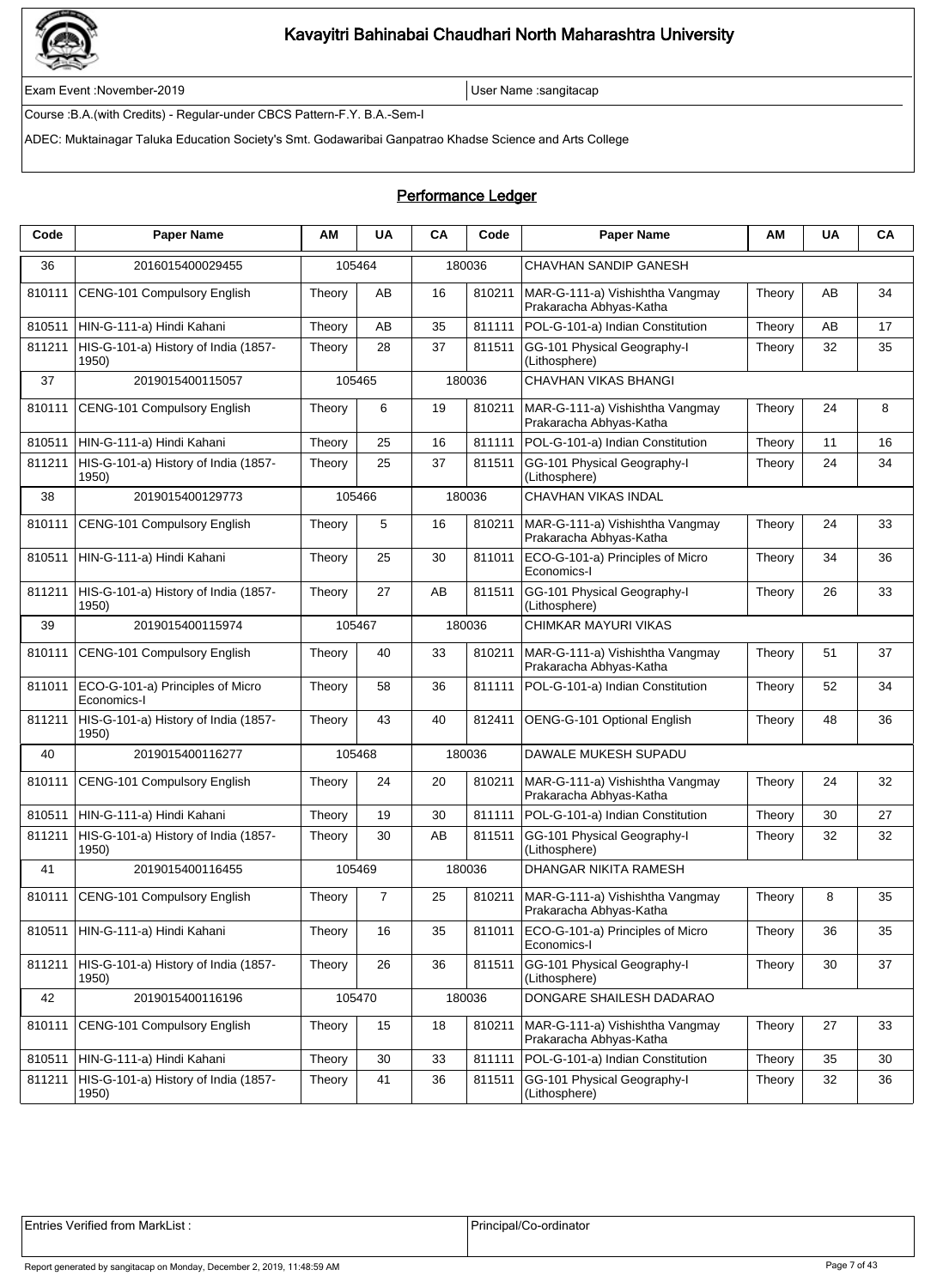

Exam Event :November-2019 User Name :sangitacap

Course :B.A.(with Credits) - Regular-under CBCS Pattern-F.Y. B.A.-Sem-I

ADEC: Muktainagar Taluka Education Society's Smt. Godawaribai Ganpatrao Khadse Science and Arts College

### Performance Ledger

| Code   | <b>Paper Name</b>                             | ΑМ     | <b>UA</b>   | CA                                    | Code   | <b>Paper Name</b>                                                   | ΑМ     | <b>UA</b> | CA |
|--------|-----------------------------------------------|--------|-------------|---------------------------------------|--------|---------------------------------------------------------------------|--------|-----------|----|
| 43     | 2019015400115405                              |        | 105471      |                                       | 180036 | <b>DUTTE AKASH NATTHU</b>                                           |        |           |    |
| 810111 | CENG-101 Compulsory English                   | Theory | $\mathbf 0$ | 8                                     | 810211 | MAR-G-111-a) Vishishtha Vangmay<br>Prakaracha Abhyas-Katha          | Theory | 0         | 8  |
| 810511 | HIN-G-111-a) Hindi Kahani                     | Theory | 5           | 16                                    | 811011 | ECO-G-101-a) Principles of Micro<br>Economics-I                     | Theory | 0         | 16 |
| 811211 | HIS-G-101-a) History of India (1857-<br>1950) | Theory | $\mathbf 0$ | AB                                    | 811511 | GG-101 Physical Geography-I<br>(Lithosphere)                        | Theory | 0         | 35 |
| 44     | 2019015400115413                              |        | 105472      |                                       | 180036 | <b>FEGADE PUJA SANDIP</b>                                           |        |           |    |
| 810111 | CENG-101 Compulsory English                   | Theory | 24          | 24                                    | 810211 | MAR-G-111-a) Vishishtha Vangmay<br>Prakaracha Abhyas-Katha          | Theory | 40        | 36 |
| 810511 | HIN-G-111-a) Hindi Kahani                     | Theory | 45          | 32                                    | 811111 | POL-G-101-a) Indian Constitution                                    | Theory | 44        | 32 |
| 811511 | GG-101 Physical Geography-I<br>(Lithosphere)  | Theory | 56          | 38                                    | 811711 | PSY-101 Foundations of Psychology                                   | Theory | 48        | 35 |
| 45     | 2019015400116401                              |        | 105473      |                                       | 180036 | GAVALI ABHIMANYU NIVRUTTI                                           |        |           |    |
| 810111 | CENG-101 Compulsory English                   | Theory | 6           | 18                                    | 810211 | MAR-G-111-a) Vishishtha Vangmay<br>Prakaracha Abhyas-Katha          | Theory | 24        | 34 |
| 810511 | HIN-G-111-a) Hindi Kahani                     | Theory | 40          | 32                                    | 811111 | POL-G-101-a) Indian Constitution                                    | Theory | 27        | 30 |
| 811211 | HIS-G-101-a) History of India (1857-<br>1950) | Theory | 36          | 36                                    | 811511 | GG-101 Physical Geography-I<br>(Lithosphere)                        | Theory | 28        | 36 |
| 46     | 2019015400116591                              |        | 105474      | <b>GAVALI VIJAY DEVIDAS</b><br>180036 |        |                                                                     |        |           |    |
| 810111 | CENG-101 Compulsory English                   | Theory | 12          | 22                                    | 810211 | MAR-G-111-a) Vishishtha Vangmay<br>Prakaracha Abhyas-Katha          | Theory | 30        | 33 |
| 810511 | HIN-G-111-a) Hindi Kahani                     | Theory | 31          | 32                                    | 811011 | ECO-G-101-a) Principles of Micro<br>Economics-I                     | Theory | 26        | 35 |
| 811211 | HIS-G-101-a) History of India (1857-<br>1950) | Theory | 26          | 37                                    | 811711 | PSY-101 Foundations of Psychology                                   | Theory | 17        | 33 |
| 47     | 2019015400114812                              |        | 105475      |                                       | 180036 | <b>GAVARE ATUL DASHARATH</b>                                        |        |           |    |
| 810111 | CENG-101 Compulsory English                   | Theory | 3           | 16                                    | 810211 | MAR-G-111-a) Vishishtha Vangmay<br>Prakaracha Abhyas-Katha          | Theory | 25        | 34 |
| 810511 | HIN-G-111-a) Hindi Kahani                     | Theory | 26          | 33                                    | 811011 | ECO-G-101-a) Principles of Micro<br>Economics-I                     | Theory | 34        | 30 |
| 811111 | POL-G-101-a) Indian Constitution              | Theory | 17          | 28                                    | 811211 | HIS-G-101-a) History of India (1857-<br>1950)                       | Theory | 33        | 36 |
| 48     | 2019015400115831                              |        | 105476      |                                       | 180036 | <b>GAWALI SHAILESH ABHIMAN</b>                                      |        |           |    |
| 810111 | CENG-101 Compulsory English                   | Theory | 24          | 21                                    |        | 810211   MAR-G-111-a) Vishishtha Vangmay<br>Prakaracha Abhyas-Katha | Theory | 24        | 34 |
| 810511 | HIN-G-111-a) Hindi Kahani                     | Theory | 36          | 33                                    | 811111 | POL-G-101-a) Indian Constitution                                    | Theory | 18        | 32 |
| 811211 | HIS-G-101-a) History of India (1857-<br>1950) | Theory | 33          | 37                                    | 811511 | GG-101 Physical Geography-I<br>(Lithosphere)                        | Theory | 28        | 36 |
| 49     | 2019015400115193                              |        | 105477      |                                       | 180036 | GAYAKVAD AMARPALI RAJENDRA                                          |        |           |    |
| 810111 | CENG-101 Compulsory English                   | Theory | 24          | 22                                    | 810211 | MAR-G-111-a) Vishishtha Vangmay<br>Prakaracha Abhyas-Katha          | Theory | 24        | 36 |
| 810511 | HIN-G-111-a) Hindi Kahani                     | Theory | 47          | 31                                    | 811011 | ECO-G-101-a) Principles of Micro<br>Economics-I                     | Theory | 47        | 34 |
| 811111 | POL-G-101-a) Indian Constitution              | Theory | 36          | 31                                    | 811211 | HIS-G-101-a) History of India (1857-<br>1950)                       | Theory | 40        | 36 |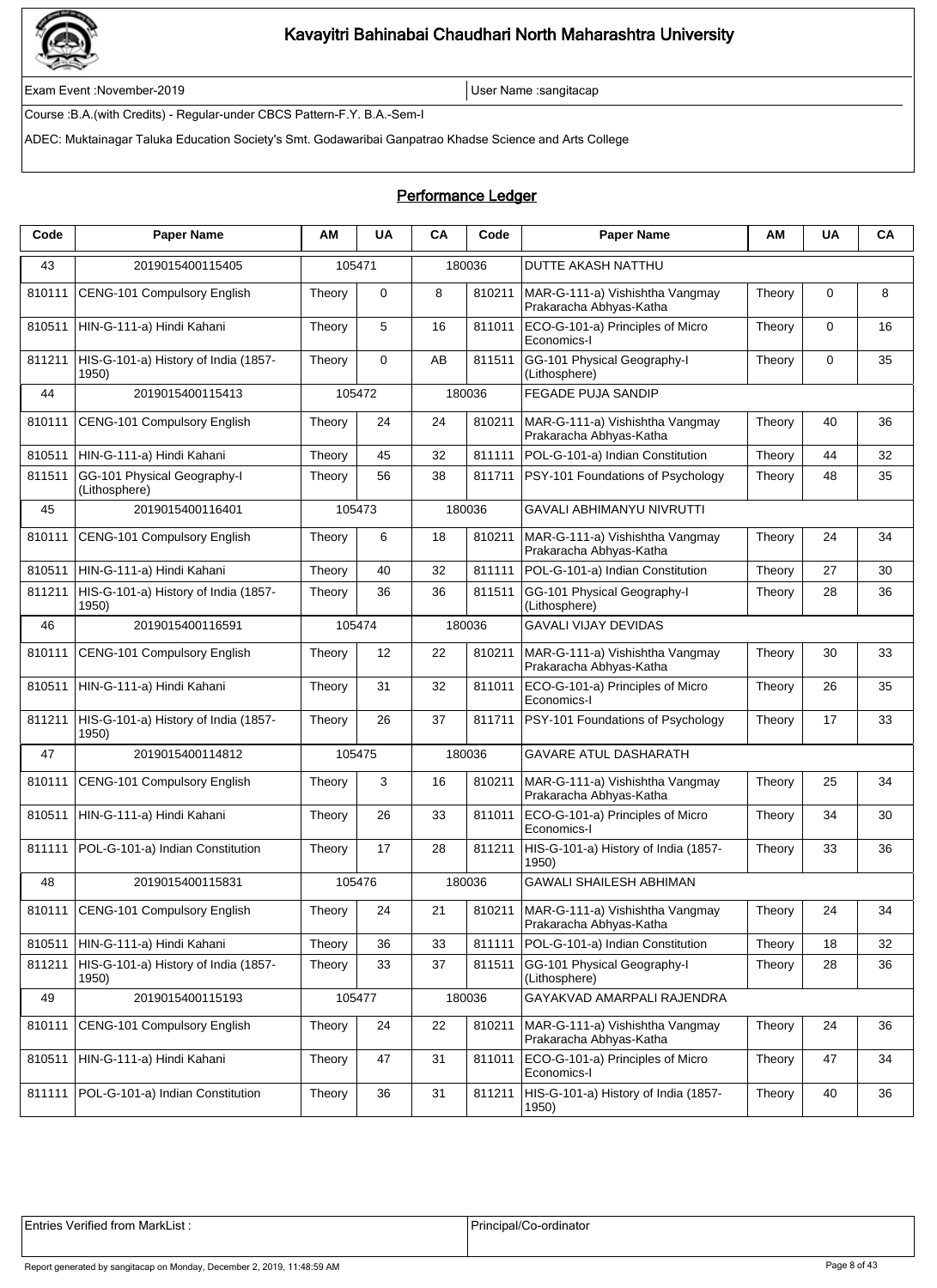

Exam Event :November-2019 User Name :sangitacap

Course :B.A.(with Credits) - Regular-under CBCS Pattern-F.Y. B.A.-Sem-I

ADEC: Muktainagar Taluka Education Society's Smt. Godawaribai Ganpatrao Khadse Science and Arts College

### Performance Ledger

| Code   | <b>Paper Name</b>                             | ΑM     | <b>UA</b> | CA | Code   | <b>Paper Name</b>                                          | ΑМ     | <b>UA</b> | CA |
|--------|-----------------------------------------------|--------|-----------|----|--------|------------------------------------------------------------|--------|-----------|----|
| 50     | 2019015400115951                              |        | 105478    |    | 180036 | <b>GHETE VIKAS NAMDEO</b>                                  |        |           |    |
| 810111 | CENG-101 Compulsory English                   | Theory | AB        | 8  | 810211 | MAR-G-111-a) Vishishtha Vangmay<br>Prakaracha Abhyas-Katha | Theory | AB        | 8  |
| 810511 | HIN-G-111-a) Hindi Kahani                     | Theory | AB        | 29 | 811011 | ECO-G-101-a) Principles of Micro<br>Economics-I            | Theory | AB        | 16 |
| 811211 | HIS-G-101-a) History of India (1857-<br>1950) | Theory | AB        | AB | 811711 | PSY-101 Foundations of Psychology                          | Theory | AB        | 8  |
| 51     | 2019015400115556                              |        | 105479    |    | 180036 | <b>GHULE MINAKSHI DILIP</b>                                |        |           |    |
| 810111 | CENG-101 Compulsory English                   | Theory | 44        | 25 | 810211 | MAR-G-111-a) Vishishtha Vangmay<br>Prakaracha Abhyas-Katha | Theory | 39        | 36 |
| 810511 | HIN-G-111-a) Hindi Kahani                     | Theory | 35        | 30 | 811011 | ECO-G-101-a) Principles of Micro<br>Economics-I            | Theory | 52        | 35 |
| 811111 | POL-G-101-a) Indian Constitution              | Theory | 36        | 33 | 811511 | GG-101 Physical Geography-I<br>(Lithosphere)               | Theory | 45        | 38 |
| 52     | 2019015400115452                              |        | 105480    |    | 180036 | <b>GOPAL PANKAJ SUPADU</b>                                 |        |           |    |
| 810111 | CENG-101 Compulsory English                   | Theory | 28        | 16 | 810211 | MAR-G-111-a) Vishishtha Vangmay<br>Prakaracha Abhyas-Katha | Theory | 38        | 32 |
| 810511 | HIN-G-111-a) Hindi Kahani                     | Theory | 42        | 32 | 811011 | ECO-G-101-a) Principles of Micro<br>Economics-I            | Theory | 53        | 35 |
| 811111 | POL-G-101-a) Indian Constitution              | Theory | 31        | 30 | 811511 | GG-101 Physical Geography-I<br>(Lithosphere)               | Theory | 24        | 36 |
| 53     | 2019015400115467                              |        | 105481    |    | 180036 | <b>GOPAL PRAVIN ROHIDAS</b>                                |        |           |    |
| 810111 | CENG-101 Compulsory English                   | Theory | 28        | 16 | 810211 | MAR-G-111-a) Vishishtha Vangmay<br>Prakaracha Abhyas-Katha | Theory | 40        | 33 |
| 810511 | HIN-G-111-a) Hindi Kahani                     | Theory | 42        | 33 | 811011 | ECO-G-101-a) Principles of Micro<br>Economics-I            | Theory | 56        | 35 |
| 811111 | POL-G-101-a) Indian Constitution              | Theory | 28        | 28 | 811511 | GG-101 Physical Geography-I<br>(Lithosphere)               | Theory | 40        | 36 |
| 54     | 2019015400115475                              |        | 105482    |    | 180036 | <b>GOPAL ROSHAN DEVIDAS</b>                                |        |           |    |
| 810111 | CENG-101 Compulsory English                   | Theory | 32        | 17 | 810211 | MAR-G-111-a) Vishishtha Vangmay<br>Prakaracha Abhyas-Katha | Theory | 37        | 33 |
| 810511 | HIN-G-111-a) Hindi Kahani                     | Theory | 37        | 33 | 811011 | ECO-G-101-a) Principles of Micro<br>Economics-I            | Theory | 53        | 36 |
| 811111 | POL-G-101-a) Indian Constitution              | Theory | 28        | 28 | 811511 | GG-101 Physical Geography-I<br>(Lithosphere)               | Theory | 24        | 37 |
| 55     | 2019015400115436                              |        | 105483    |    | 180036 | GOPAL SOPAN SURESH                                         |        |           |    |
| 810111 | <b>CENG-101 Compulsory English</b>            | Theory | 24        | 18 | 810211 | MAR-G-111-a) Vishishtha Vangmay<br>Prakaracha Abhyas-Katha | Theory | 34        | 34 |
| 810511 | HIN-G-111-a) Hindi Kahani                     | Theory | 38        | 32 | 811011 | ECO-G-101-a) Principles of Micro<br>Economics-I            | Theory | AB        | 35 |
| 811111 | POL-G-101-a) Indian Constitution              | Theory | 27        | 30 | 811511 | GG-101 Physical Geography-I<br>(Lithosphere)               | Theory | 40        | 36 |
| 56     | 2019015400115282                              |        | 105484    |    | 180036 | HIWALE VAISHNAVI RAVINDRA                                  |        |           |    |
| 810111 | CENG-101 Compulsory English                   | Theory | 24        | 22 | 810211 | MAR-G-111-a) Vishishtha Vangmay<br>Prakaracha Abhyas-Katha | Theory | 24        | 36 |
| 810511 | HIN-G-111-a) Hindi Kahani                     | Theory | 30        | 32 | 811011 | ECO-G-101-a) Principles of Micro<br>Economics-I            | Theory | 33        | 36 |
| 811111 | POL-G-101-a) Indian Constitution              | Theory | 27        | 32 | 811211 | HIS-G-101-a) History of India (1857-<br>1950)              | Theory | 26        | 36 |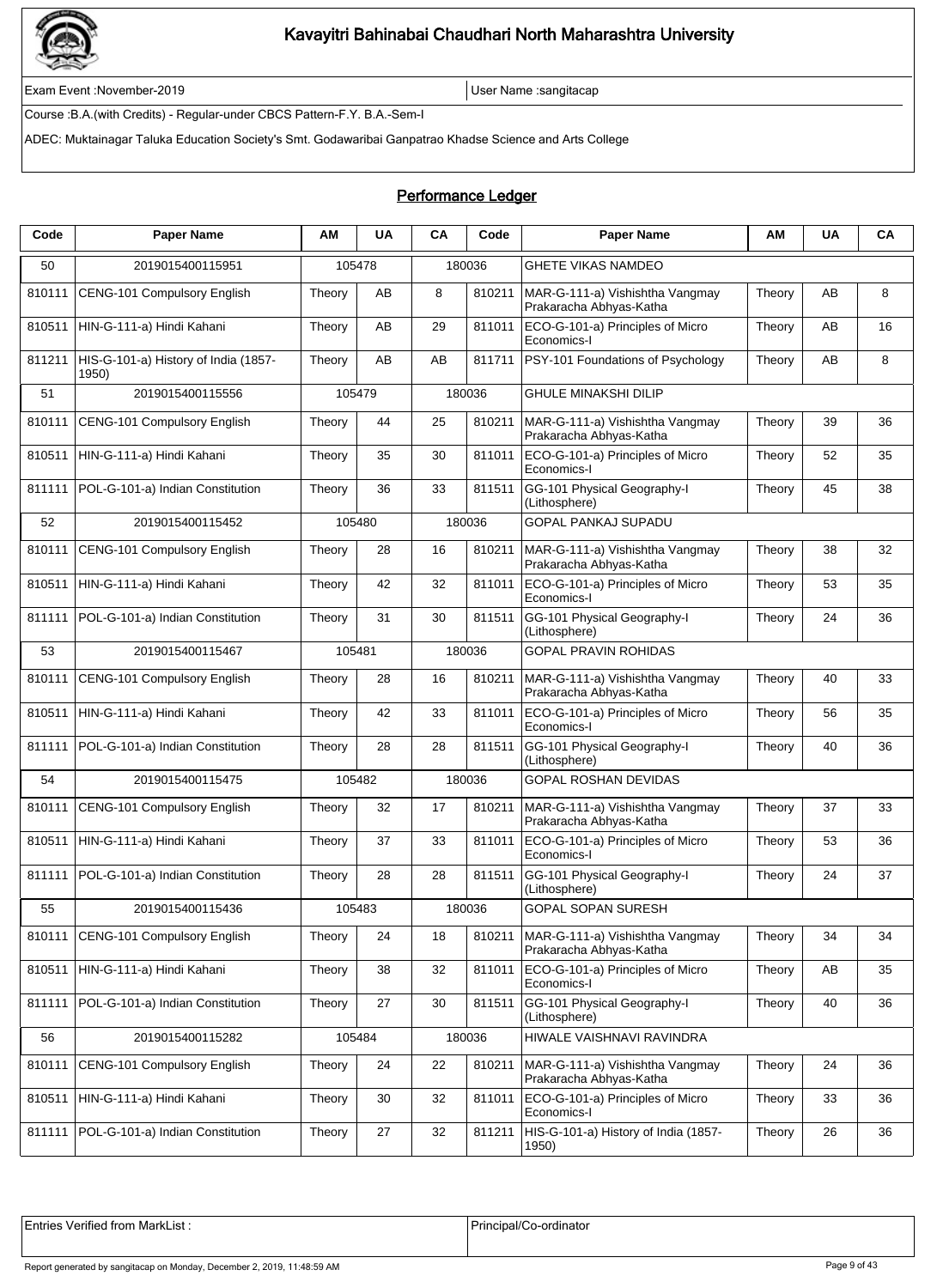

Exam Event :November-2019 User Name :sangitacap

Course :B.A.(with Credits) - Regular-under CBCS Pattern-F.Y. B.A.-Sem-I

ADEC: Muktainagar Taluka Education Society's Smt. Godawaribai Ganpatrao Khadse Science and Arts College

### Performance Ledger

| Code   | <b>Paper Name</b>                               | AМ     | <b>UA</b> | CA | Code   | <b>Paper Name</b>                                          | AM     | <b>UA</b> | CA |
|--------|-------------------------------------------------|--------|-----------|----|--------|------------------------------------------------------------|--------|-----------|----|
| 57     | 2019015400129781                                |        | 105485    |    | 180036 | <b>INGALE ARATI BALU</b>                                   |        |           |    |
| 810111 | CENG-101 Compulsory English                     | Theory | 31        | 22 | 810211 | MAR-G-111-a) Vishishtha Vangmay<br>Prakaracha Abhyas-Katha | Theory | 24        | 36 |
| 810511 | HIN-G-111-a) Hindi Kahani                       | Theory | 33        | 35 | 811011 | ECO-G-101-a) Principles of Micro<br>Economics-I            | Theory | 33        | 17 |
| 811111 | POL-G-101-a) Indian Constitution                | Theory | 31        | 30 | 811211 | HIS-G-101-a) History of India (1857-<br>1950)              | Theory | 24        | 37 |
| 58     | 2019015400115177                                |        | 105486    |    | 180036 | <b>INGALE JAYASHRI PRAKASH</b>                             |        |           |    |
| 810111 | CENG-101 Compulsory English                     | Theory | 33        | 25 | 810211 | MAR-G-111-a) Vishishtha Vangmay<br>Prakaracha Abhyas-Katha | Theory | 38        | 35 |
| 810511 | HIN-G-111-a) Hindi Kahani                       | Theory | 45        | 35 | 811011 | ECO-G-101-a) Principles of Micro<br>Economics-I            | Theory | 57        | 35 |
| 811111 | POL-G-101-a) Indian Constitution                | Theory | 34        | 30 | 811211 | HIS-G-101-a) History of India (1857-<br>1950)              | Theory | 41        | 37 |
| 59     | 2019015400115711                                |        | 105487    |    | 180036 | <b>INGALE KAJAL GOPAL</b>                                  |        |           |    |
| 810111 | CENG-101 Compulsory English                     | Theory | 36        | 27 | 810211 | MAR-G-111-a) Vishishtha Vangmay<br>Prakaracha Abhyas-Katha | Theory | 43        | 35 |
| 810511 | HIN-G-111-a) Hindi Kahani                       | Theory | 46        | 34 | 811111 | POL-G-101-a) Indian Constitution                           | Theory | 39        | 31 |
| 811211 | HIS-G-101-a) History of India (1857-<br>1950)   | Theory | 41        | 36 | 811511 | GG-101 Physical Geography-I<br>(Lithosphere)               | Theory | 56        | 38 |
| 60     | 2019015400115154                                |        | 105488    |    | 180036 | <b>INGALE MILIND PRABHAKAR</b>                             |        |           |    |
| 810111 | <b>CENG-101 Compulsory English</b>              | Theory | 31        | 19 | 810211 | MAR-G-111-a) Vishishtha Vangmay<br>Prakaracha Abhyas-Katha | Theory | 30        | 32 |
| 810511 | HIN-G-111-a) Hindi Kahani                       | Theory | 44        | 30 | 811011 | ECO-G-101-a) Principles of Micro<br>Economics-I            | Theory | 54        | 30 |
| 811111 | POL-G-101-a) Indian Constitution                | Theory | 24        | 27 | 811211 | HIS-G-101-a) History of India (1857-<br>1950)              | Theory | 35        | 37 |
| 61     | 2019015400116207                                |        | 105489    |    | 180036 | <b>INGALE PANKAJ VISHNU</b>                                |        |           |    |
| 810111 | CENG-101 Compulsory English                     | Theory | AB        | 8  | 810211 | MAR-G-111-a) Vishishtha Vangmay<br>Prakaracha Abhyas-Katha | Theory | AB        | 8  |
| 811011 | ECO-G-101-a) Principles of Micro<br>Economics-I | Theory | AB        | 17 | 811111 | POL-G-101-a) Indian Constitution                           | Theory | AB        | 16 |
| 811511 | GG-101 Physical Geography-I<br>(Lithosphere)    | Theory | AB        | 36 | 811711 | PSY-101 Foundations of Psychology                          | Theory | AB        | 8  |
| 62     | 2017015400063387                                |        | 105490    |    | 180036 | INGALE RAJENDRA LAXMAN                                     |        |           |    |
| 810111 | CENG-101 Compulsory English                     | Theory | 24        | 16 | 810211 | MAR-G-111-a) Vishishtha Vangmay<br>Prakaracha Abhyas-Katha | Theory | 25        | 34 |
| 810511 | HIN-G-111-a) Hindi Kahani                       | Theory | 24        | 31 | 811111 | POL-G-101-a) Indian Constitution                           | Theory | 25        | 28 |
| 811211 | HIS-G-101-a) History of India (1857-<br>1950)   | Theory | 26        | 36 | 811511 | GG-101 Physical Geography-I<br>(Lithosphere)               | Theory | AB        | 36 |
| 63     | 2019015400116165                                |        | 105491    |    | 180036 | INGALE SAPANA RAJU                                         |        |           |    |
| 810111 | <b>CENG-101 Compulsory English</b>              | Theory | 42        | 26 | 810211 | MAR-G-111-a) Vishishtha Vangmay<br>Prakaracha Abhyas-Katha | Theory | 26        | 34 |
| 810511 | HIN-G-111-a) Hindi Kahani                       | Theory | 52        | 34 | 811011 | ECO-G-101-a) Principles of Micro<br>Economics-I            | Theory | 54        | 35 |
| 811111 | POL-G-101-a) Indian Constitution                | Theory | 31        | 32 | 811511 | GG-101 Physical Geography-I<br>(Lithosphere)               | Theory | 44        | 39 |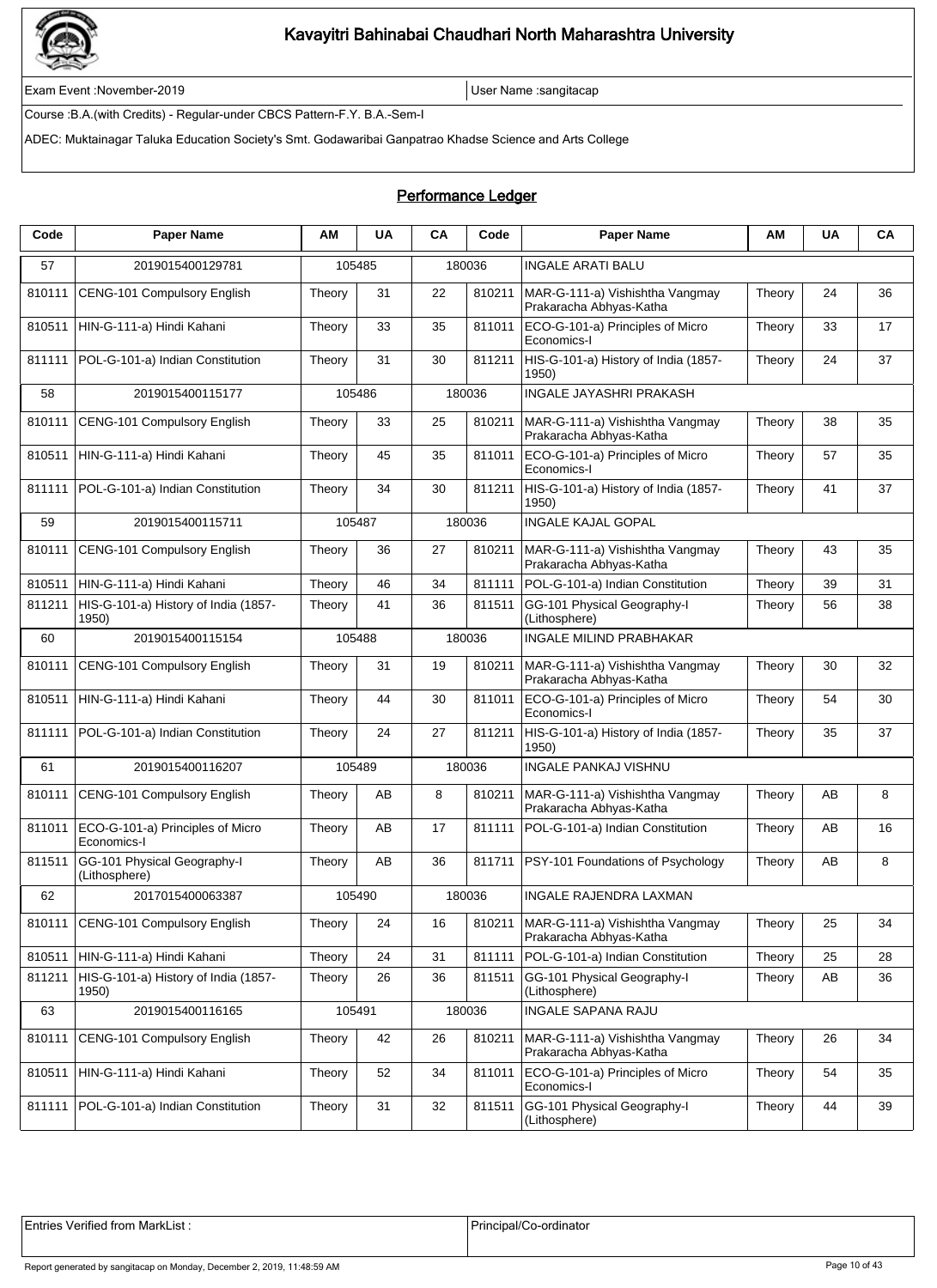

Exam Event :November-2019 User Name :sangitacap

Course :B.A.(with Credits) - Regular-under CBCS Pattern-F.Y. B.A.-Sem-I

ADEC: Muktainagar Taluka Education Society's Smt. Godawaribai Ganpatrao Khadse Science and Arts College

#### Performance Ledger

| Code   | <b>Paper Name</b>                               | ΑМ     | <b>UA</b> | CA | Code   | <b>Paper Name</b>                                          | ΑМ     | <b>UA</b> | CA |
|--------|-------------------------------------------------|--------|-----------|----|--------|------------------------------------------------------------|--------|-----------|----|
| 64     | 2019015400116111                                |        | 105492    |    | 180036 | <b>INGALE SUDHIR SAMPAT</b>                                |        |           |    |
| 810111 | CENG-101 Compulsory English                     | Theory | 27        | 21 | 810211 | MAR-G-111-a) Vishishtha Vangmay<br>Prakaracha Abhyas-Katha | Theory | 24        | 32 |
| 811011 | ECO-G-101-a) Principles of Micro<br>Economics-I | Theory | 46        | 34 | 811111 | POL-G-101-a) Indian Constitution                           | Theory | 26        | 30 |
| 811211 | HIS-G-101-a) History of India (1857-<br>1950)   | Theory | 34        | 37 | 812411 | OENG-G-101 Optional English                                | Theory | 35        | 33 |
| 65     | 2019015400115781                                |        | 105493    |    | 180036 | <b>INGALE SUSHIL ANIL</b>                                  |        |           |    |
| 810111 | CENG-101 Compulsory English                     | Theory | AB        | 16 | 810211 | MAR-G-111-a) Vishishtha Vangmay<br>Prakaracha Abhyas-Katha | Theory | AB        | 32 |
| 810511 | HIN-G-111-a) Hindi Kahani                       | Theory | AB        | 34 | 811011 | ECO-G-101-a) Principles of Micro<br>Economics-I            | Theory | AB        | 30 |
| 811111 | POL-G-101-a) Indian Constitution                | Theory | AB        | 29 | 811511 | GG-101 Physical Geography-I<br>(Lithosphere)               | Theory | AB        | 36 |
| 66     | 2018015400053193                                |        | 105494    |    | 180036 | <b>INGALE VISHAL SUNIL</b>                                 |        |           |    |
| 810111 | CENG-101 Compulsory English                     | Theory | 24        | 18 | 810211 | MAR-G-111-a) Vishishtha Vangmay<br>Prakaracha Abhyas-Katha | Theory | 24        | 33 |
| 810511 | HIN-G-111-a) Hindi Kahani                       | Theory | 31        | 32 | 811011 | ECO-G-101-a) Principles of Micro<br>Economics-I            | Theory | 33        | 32 |
| 811211 | HIS-G-101-a) History of India (1857-<br>1950)   | Theory | 27        | 36 | 811711 | PSY-101 Foundations of Psychology                          | Theory | 31        | 24 |
| 67     | 2019015400116351                                |        | 105495    |    | 180036 | <b>INGE KRUNAL DNYANESHWAR</b>                             |        |           |    |
| 810111 | CENG-101 Compulsory English                     | Theory | 11        | 16 | 810211 | MAR-G-111-a) Vishishtha Vangmay<br>Prakaracha Abhyas-Katha | Theory | 4         | 34 |
| 810511 | HIN-G-111-a) Hindi Kahani                       | Theory | 12        | 32 | 811011 | ECO-G-101-a) Principles of Micro<br>Economics-I            | Theory | 35        | 32 |
| 811211 | HIS-G-101-a) History of India (1857-<br>1950)   | Theory | 24        | 36 | 811511 | GG-101 Physical Geography-I<br>(Lithosphere)               | Theory | 24        | 36 |
| 68     | 2019015400115533                                |        | 105496    |    | 180036 | <b>JADHAV ATUL BALU</b>                                    |        |           |    |
| 810111 | CENG-101 Compulsory English                     | Theory | 24        | 25 | 810211 | MAR-G-111-a) Vishishtha Vangmay<br>Prakaracha Abhyas-Katha | Theory | 24        | 33 |
| 810511 | HIN-G-111-a) Hindi Kahani                       | Theory | 35        | 33 | 811011 | ECO-G-101-a) Principles of Micro<br>Economics-I            | Theory | 39        | 35 |
| 811211 | HIS-G-101-a) History of India (1857-<br>1950)   | Theory | 29        | 36 | 811511 | GG-101 Physical Geography-I<br>(Lithosphere)               | Theory | 28        | 32 |
| 69     | 2019015400116552                                |        | 105497    |    | 180036 | JADHAV GAURAV KANTILAL                                     |        |           |    |
| 810111 | CENG-101 Compulsory English                     | Theory | 25        | 19 | 810211 | MAR-G-111-a) Vishishtha Vangmay<br>Prakaracha Abhyas-Katha | Theory | 42        | 34 |
| 810511 | HIN-G-111-a) Hindi Kahani                       | Theory | 41        | 29 | 811111 | POL-G-101-a) Indian Constitution                           | Theory | 26        | 31 |
| 811211 | HIS-G-101-a) History of India (1857-<br>1950)   | Theory | 32        | 37 | 811511 | GG-101 Physical Geography-I<br>(Lithosphere)               | Theory | 36        | 33 |
| 70     | 2016015400086652                                |        | 105498    |    | 180036 | JADHAV PAWAN RAMESH                                        |        |           |    |
| 810111 | CENG-101 Compulsory English                     | Theory | 27        | 16 | 810211 | MAR-G-111-a) Vishishtha Vangmay<br>Prakaracha Abhyas-Katha | Theory | 24        | 33 |
| 810511 | HIN-G-111-a) Hindi Kahani                       | Theory | 24        | 30 | 811011 | ECO-G-101-a) Principles of Micro<br>Economics-I            | Theory | 49        | 36 |
| 811211 | HIS-G-101-a) History of India (1857-<br>1950)   | Theory | 24        | 37 | 811511 | GG-101 Physical Geography-I<br>(Lithosphere)               | Theory | 28        | 34 |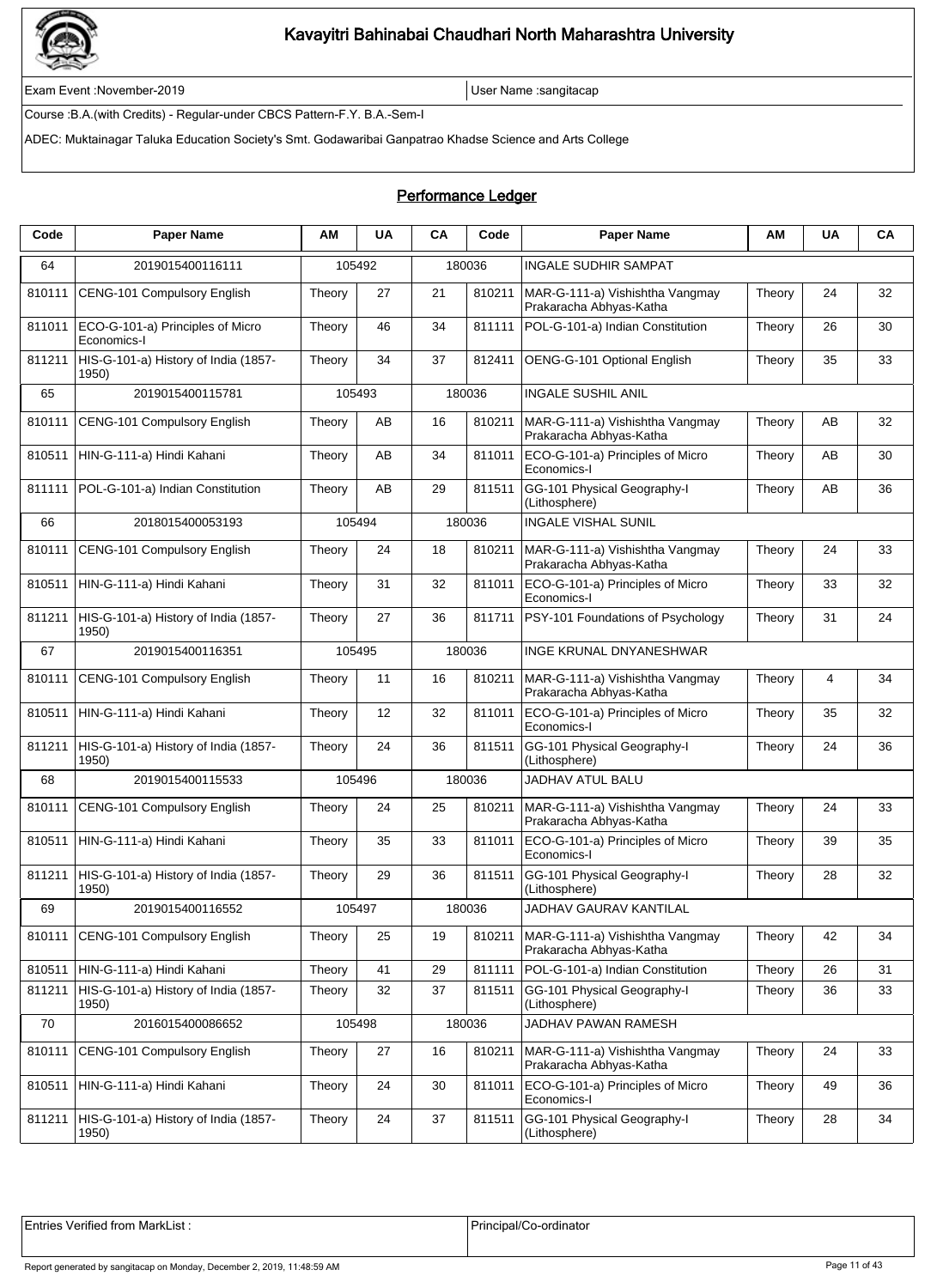

Exam Event :November-2019 User Name :sangitacap

Course :B.A.(with Credits) - Regular-under CBCS Pattern-F.Y. B.A.-Sem-I

ADEC: Muktainagar Taluka Education Society's Smt. Godawaribai Ganpatrao Khadse Science and Arts College

### Performance Ledger

| Code   | <b>Paper Name</b>                               | ΑM     | <b>UA</b> | CA | Code   | <b>Paper Name</b>                                          | ΑМ     | <b>UA</b> | CA |
|--------|-------------------------------------------------|--------|-----------|----|--------|------------------------------------------------------------|--------|-----------|----|
| 71     | 2019015400116215                                |        | 105499    |    | 180036 | JATRE YOGESH RAMESH                                        |        |           |    |
| 810111 | CENG-101 Compulsory English                     | Theory | 14        | 21 | 810211 | MAR-G-111-a) Vishishtha Vangmay<br>Prakaracha Abhyas-Katha | Theory | 2         | 34 |
| 810511 | HIN-G-111-a) Hindi Kahani                       | Theory | 26        | 31 | 811111 | POL-G-101-a) Indian Constitution                           | Theory | 14        | 30 |
| 811211 | HIS-G-101-a) History of India (1857-<br>1950)   | Theory | AB        | 37 | 811511 | GG-101 Physical Geography-I<br>(Lithosphere)               | Theory | AB        | 33 |
| 72     | 2018015400054664                                |        | 105500    |    | 180036 | <b>JIRI YOGESH KADU</b>                                    |        |           |    |
| 810111 | CENG-101 Compulsory English                     | Theory | 29        | 18 | 810211 | MAR-G-111-a) Vishishtha Vangmay<br>Prakaracha Abhyas-Katha | Theory | 24        | 33 |
| 810511 | HIN-G-111-a) Hindi Kahani                       | Theory | 46        | 32 | 811011 | ECO-G-101-a) Principles of Micro<br>Economics-I            | Theory | 45        | 32 |
| 811111 | POL-G-101-a) Indian Constitution                | Theory | 34        | 32 | 811511 | GG-101 Physical Geography-I<br>(Lithosphere)               | Theory | 26        | 34 |
| 73     | 2019015400115525                                |        | 105501    |    | 180036 | KACHKUTE KAJAL RAMCHANDRA                                  |        |           |    |
| 810111 | CENG-101 Compulsory English                     | Theory | 31        | 23 | 810211 | MAR-G-111-a) Vishishtha Vangmay<br>Prakaracha Abhyas-Katha | Theory | 28        | 36 |
| 810511 | HIN-G-111-a) Hindi Kahani                       | Theory | 31        | 33 | 811011 | ECO-G-101-a) Principles of Micro<br>Economics-I            | Theory | 54        | 35 |
| 811111 | POL-G-101-a) Indian Constitution                | Theory | 32        | 33 | 811511 | GG-101 Physical Geography-I<br>(Lithosphere)               | Theory | 28        | 36 |
| 74     | 2019015400116374                                |        | 105502    |    | 180036 | KALASKAR KRUSHNA SANJAY                                    |        |           |    |
| 810111 | CENG-101 Compulsory English                     | Theory | 33        | 25 | 810211 | MAR-G-111-a) Vishishtha Vangmay<br>Prakaracha Abhyas-Katha | Theory | 24        | 34 |
| 810511 | HIN-G-111-a) Hindi Kahani                       | Theory | 31        | 33 | 811011 | ECO-G-101-a) Principles of Micro<br>Economics-I            | Theory | 46        | 34 |
| 811111 | POL-G-101-a) Indian Constitution                | Theory | 29        | 29 | 811211 | HIS-G-101-a) History of India (1857-<br>1950)              | Theory | 28        | 37 |
| 75     | 2019015400115065                                |        | 105503    |    | 180036 | KANDELKAR RAMESHWAR RAMESH                                 |        |           |    |
| 810111 | CENG-101 Compulsory English                     | Theory | 26        | 24 | 810211 | MAR-G-111-a) Vishishtha Vangmay<br>Prakaracha Abhyas-Katha | Theory | 28        | 34 |
| 810511 | HIN-G-111-a) Hindi Kahani                       | Theory | 51        | 33 | 811111 | POL-G-101-a) Indian Constitution                           | Theory | 33        | 28 |
| 811211 | HIS-G-101-a) History of India (1857-<br>1950)   | Theory | 45        | 36 | 811511 | GG-101 Physical Geography-I<br>(Lithosphere)               | Theory | 24        | 36 |
| 76     | 2019015400114777                                |        | 105504    |    | 180036 | KAPADANE SAGAR SANTOSH                                     |        |           |    |
| 810111 | CENG-101 Compulsory English                     | Theory | 27        | 16 | 810211 | MAR-G-111-a) Vishishtha Vangmay<br>Prakaracha Abhyas-Katha | Theory | 43        | 33 |
| 811011 | ECO-G-101-a) Principles of Micro<br>Economics-I | Theory | 52        | 34 | 811111 | POL-G-101-a) Indian Constitution                           | Theory | 29        | 30 |
| 811211 | HIS-G-101-a) History of India (1857-<br>1950)   | Theory | 33        | 38 | 812411 | OENG-G-101 Optional English                                | Theory | 41        | 30 |
| 77     | 2019015400115823                                |        | 105505    |    | 180036 | KAPALE PRADHNYA RAJENDRA                                   |        |           |    |
| 810111 | CENG-101 Compulsory English                     | Theory | 27        | 27 | 810211 | MAR-G-111-a) Vishishtha Vangmay<br>Prakaracha Abhyas-Katha | Theory | 38        | 36 |
| 810511 | HIN-G-111-a) Hindi Kahani                       | Theory | 37        | 35 | 811111 | POL-G-101-a) Indian Constitution                           | Theory | 31        | 33 |
| 811511 | GG-101 Physical Geography-I<br>(Lithosphere)    | Theory | 44        | 39 | 811711 | PSY-101 Foundations of Psychology                          | Theory | 41        | 35 |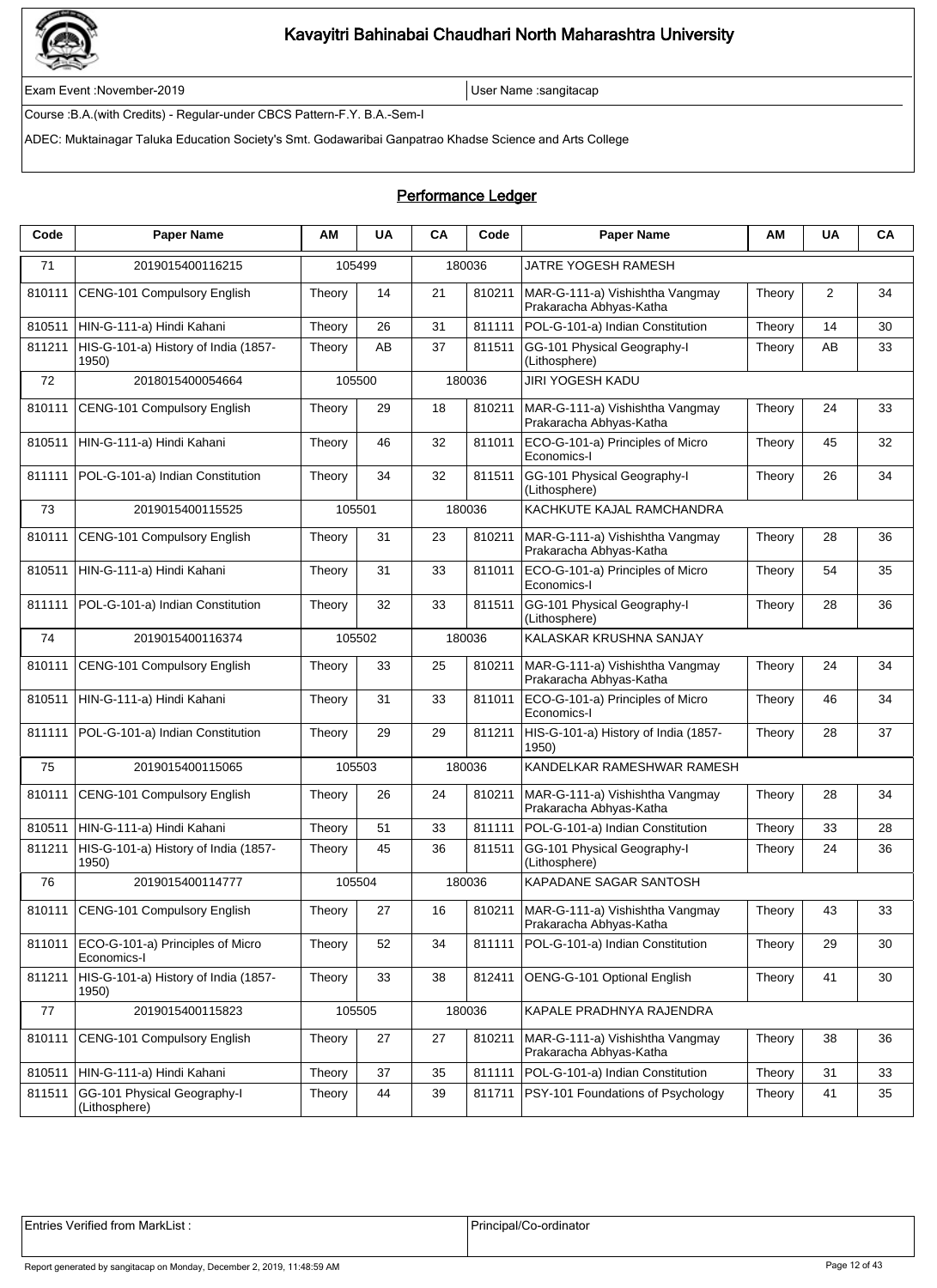

Exam Event :November-2019 User Name :sangitacap

Course :B.A.(with Credits) - Regular-under CBCS Pattern-F.Y. B.A.-Sem-I

ADEC: Muktainagar Taluka Education Society's Smt. Godawaribai Ganpatrao Khadse Science and Arts College

| Code   | <b>Paper Name</b>                               | АM     | <b>UA</b> | CA | Code   | <b>Paper Name</b>                                          | ΑМ     | <b>UA</b> | CA |
|--------|-------------------------------------------------|--------|-----------|----|--------|------------------------------------------------------------|--------|-----------|----|
| 78     | 2019015400116262                                |        | 105506    |    | 180036 | KATHORE AKSHAY YUVARAJ                                     |        |           |    |
| 810111 | CENG-101 Compulsory English                     | Theory | 3         | 16 | 810211 | MAR-G-111-a) Vishishtha Vangmay<br>Prakaracha Abhyas-Katha | Theory | 2         | 33 |
| 810511 | HIN-G-111-a) Hindi Kahani                       | Theory | 35        | 34 | 811011 | ECO-G-101-a) Principles of Micro<br>Economics-I            | Theory | 31        | 30 |
| 811211 | HIS-G-101-a) History of India (1857-<br>1950)   | Theory | 27        | 35 | 811511 | GG-101 Physical Geography-I<br>(Lithosphere)               | Theory | 26        | 38 |
| 79     | 2018015400054223                                |        | 105507    |    | 180036 | KHIRODKAR DIPAK RAJENDRA                                   |        |           |    |
| 810111 | <b>CENG-101 Compulsory English</b>              | Theory | 16        | 16 | 810211 | MAR-G-111-a) Vishishtha Vangmay<br>Prakaracha Abhyas-Katha | Theory | 24        | 33 |
| 810511 | HIN-G-111-a) Hindi Kahani                       | Theory | 26        | 32 | 811011 | ECO-G-101-a) Principles of Micro<br>Economics-I            | Theory | 31        | 35 |
| 811511 | GG-101 Physical Geography-I<br>(Lithosphere)    | Theory | 32        | 37 | 811711 | PSY-101 Foundations of Psychology                          | Theory | 29        | 27 |
| 80     | 2019015400116424                                |        | 105508    |    | 180036 | KHIRODKAR PANKAJ SUBHASH                                   |        |           |    |
| 810111 | CENG-101 Compulsory English                     | Theory | 39        | 18 | 810211 | MAR-G-111-a) Vishishtha Vangmay<br>Prakaracha Abhyas-Katha | Theory | 41        | 34 |
| 810511 | HIN-G-111-a) Hindi Kahani                       | Theory | 38        | 32 | 811011 | ECO-G-101-a) Principles of Micro<br>Economics-I            | Theory | 48        | 36 |
| 811111 | POL-G-101-a) Indian Constitution                | Theory | 29        | 27 | 811211 | HIS-G-101-a) History of India (1857-<br>1950)              | Theory | 38        | 36 |
| 81     | 2018015400055056                                |        | 105509    |    | 180036 | KINGE SAMEER RAJENDRA                                      |        |           |    |
| 810111 | CENG-101 Compulsory English                     | Theory | 39        | 22 | 810211 | MAR-G-111-a) Vishishtha Vangmay<br>Prakaracha Abhyas-Katha | Theory | 33        | 32 |
| 811011 | ECO-G-101-a) Principles of Micro<br>Economics-I | Theory | 36        | 32 | 811211 | HIS-G-101-a) History of India (1857-<br>1950)              | Theory | 42        | 37 |
| 811511 | GG-101 Physical Geography-I<br>(Lithosphere)    | Theory | 24        | 36 | 812411 | OENG-G-101 Optional English                                | Theory | 32        | 30 |
| 82     | 2019015400116343                                |        | 105510    |    | 180036 | KOCHURE RUTIK BHAULAL                                      |        |           |    |
| 810111 | CENG-101 Compulsory English                     | Theory | 25        | 17 | 810211 | MAR-G-111-a) Vishishtha Vangmay<br>Prakaracha Abhyas-Katha | Theory | 33        | 33 |
| 810511 | HIN-G-111-a) Hindi Kahani                       | Theory | 38        | 32 | 811011 | ECO-G-101-a) Principles of Micro<br>Economics-I            | Theory | 40        | 34 |
| 811211 | HIS-G-101-a) History of India (1857-<br>1950)   | Theory | 33        | 36 | 811511 | GG-101 Physical Geography-I<br>(Lithosphere)               | Theory | 32        | 36 |
| 83     | 2019015400115274                                | 105511 |           |    | 180036 | KOLI AJAY RAMDAS                                           |        |           |    |
| 810111 | CENG-101 Compulsory English                     | Theory | 24        | 16 | 810211 | MAR-G-111-a) Vishishtha Vangmay<br>Prakaracha Abhyas-Katha | Theory | 29        | 34 |
| 810511 | HIN-G-111-a) Hindi Kahani                       | Theory | 49        | 31 | 811011 | ECO-G-101-a) Principles of Micro<br>Economics-I            | Theory | 43        | 36 |
| 811211 | HIS-G-101-a) History of India (1857-<br>1950)   | Theory | 33        | 36 | 811511 | GG-101 Physical Geography-I<br>(Lithosphere)               | Theory | 26        | 32 |
| 84     | 2019015400115606                                |        | 105512    |    | 180036 | KOLI BHUSHAN SURESH                                        |        |           |    |
| 810111 | CENG-101 Compulsory English                     | Theory | 39        | 23 | 810211 | MAR-G-111-a) Vishishtha Vangmay<br>Prakaracha Abhyas-Katha | Theory | 28        | 34 |
| 810511 | HIN-G-111-a) Hindi Kahani                       | Theory | 45        | 31 | 811011 | ECO-G-101-a) Principles of Micro<br>Economics-I            | Theory | 43        | 35 |
| 811111 | POL-G-101-a) Indian Constitution                | Theory | 37        | 30 | 811711 | PSY-101 Foundations of Psychology                          | Theory | 35        | 35 |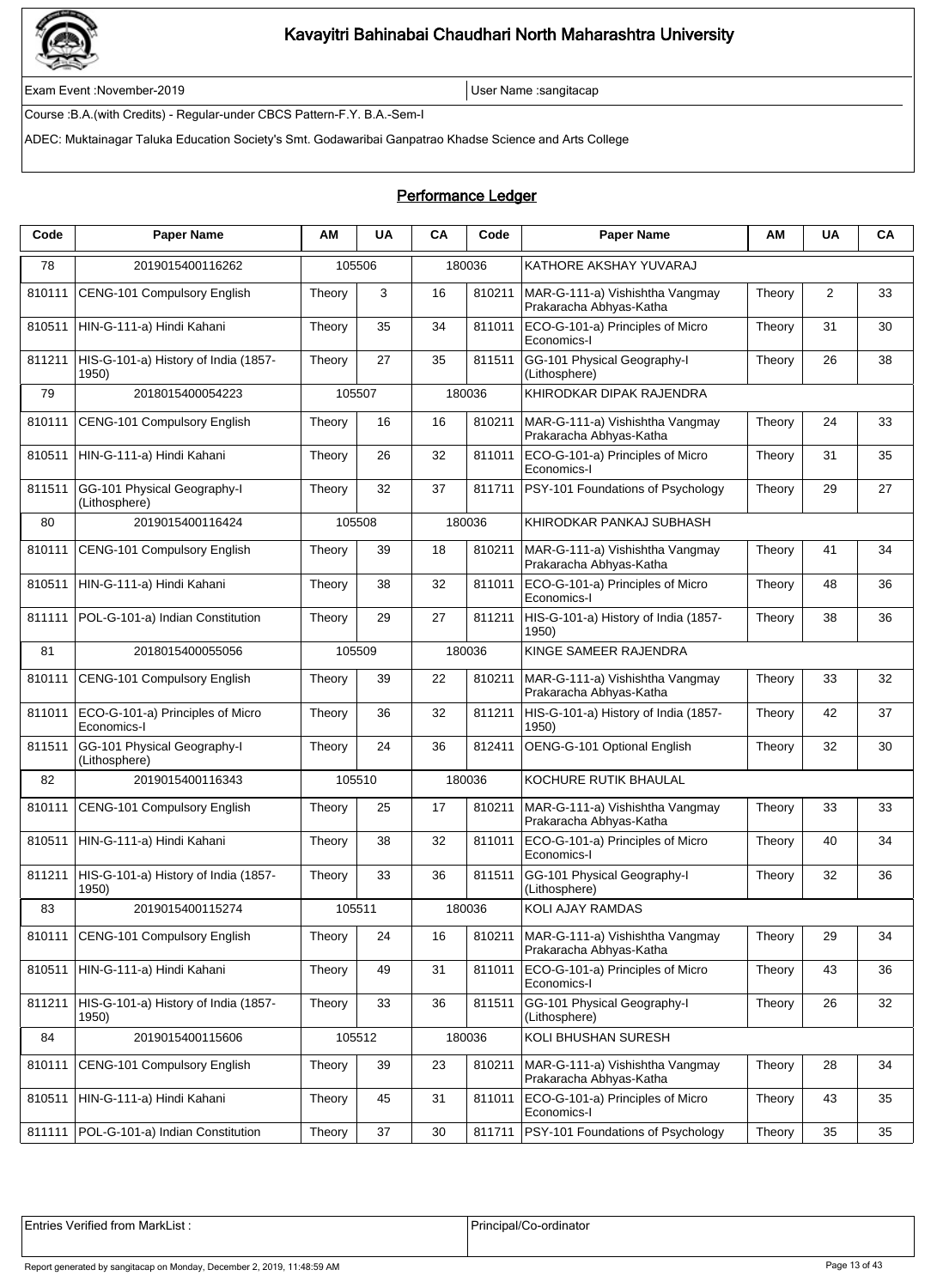

Exam Event :November-2019 User Name :sangitacap

Course :B.A.(with Credits) - Regular-under CBCS Pattern-F.Y. B.A.-Sem-I

ADEC: Muktainagar Taluka Education Society's Smt. Godawaribai Ganpatrao Khadse Science and Arts College

### Performance Ledger

| Code   | <b>Paper Name</b>                             | ΑM     | <b>UA</b> | CA | Code   | <b>Paper Name</b>                                          | AM     | <b>UA</b> | CA |
|--------|-----------------------------------------------|--------|-----------|----|--------|------------------------------------------------------------|--------|-----------|----|
| 85     | 2019015400115363                              | 105513 |           |    | 180036 | KOLI CHETAN CHHAGAN                                        |        |           |    |
| 810111 | CENG-101 Compulsory English                   | Theory | 6         | 16 | 810211 | MAR-G-111-a) Vishishtha Vangmay<br>Prakaracha Abhyas-Katha | Theory | 4         | 32 |
| 810511 | HIN-G-111-a) Hindi Kahani                     | Theory | 24        | 32 | 811011 | ECO-G-101-a) Principles of Micro<br>Economics-I            | Theory | 33        | 30 |
| 811211 | HIS-G-101-a) History of India (1857-<br>1950) | Theory | 26        | 36 | 811511 | GG-101 Physical Geography-I<br>(Lithosphere)               | Theory | 24        | 33 |
| 86     | 2019015400116061                              |        | 105514    |    | 180036 | KOLI CHETAN VISHWANATH                                     |        |           |    |
| 810111 | CENG-101 Compulsory English                   | Theory | 18        | 8  | 810211 | MAR-G-111-a) Vishishtha Vangmay<br>Prakaracha Abhyas-Katha | Theory | 8         | 8  |
| 810511 | HIN-G-111-a) Hindi Kahani                     | Theory | 19        | 33 | 811011 | ECO-G-101-a) Principles of Micro<br>Economics-I            | Theory | AB        | 17 |
| 811111 | POL-G-101-a) Indian Constitution              | Theory | 25        | 28 | 811511 | GG-101 Physical Geography-I<br>(Lithosphere)               | Theory | 24        | 34 |
| 87     | 2019015400116006                              |        | 105515    |    | 180036 | KOLI KAVITA PRAKASH                                        |        |           |    |
| 810111 | CENG-101 Compulsory English                   | Theory | 14        | 22 | 810211 | MAR-G-111-a) Vishishtha Vangmay<br>Prakaracha Abhyas-Katha | Theory | 5         | 34 |
| 810511 | HIN-G-111-a) Hindi Kahani                     | Theory | 33        | 32 | 811111 | POL-G-101-a) Indian Constitution                           | Theory | 32        | 32 |
| 811511 | GG-101 Physical Geography-I<br>(Lithosphere)  | Theory | 30        | 36 | 811711 | PSY-101 Foundations of Psychology                          | Theory | 37        | 34 |
| 88     | 2019015400115502                              |        | 105516    |    | 180036 | KOLI NIRAJ KAMLAKAR                                        |        |           |    |
| 810111 | CENG-101 Compulsory English                   | Theory | 29        | 16 | 810211 | MAR-G-111-a) Vishishtha Vangmay<br>Prakaracha Abhyas-Katha | Theory | 24        | 33 |
| 810511 | HIN-G-111-a) Hindi Kahani                     | Theory | 42        | 32 | 811111 | POL-G-101-a) Indian Constitution                           | Theory | 26        | 30 |
| 811211 | HIS-G-101-a) History of India (1857-<br>1950) | Theory | 26        | 36 | 811511 | GG-101 Physical Geography-I<br>(Lithosphere)               | Theory | 32        | 35 |
| 89     | 2019015400115115                              | 105517 |           |    | 180036 | KOLI PARMESHWAR JAGANNATH                                  |        |           |    |
| 810111 | CENG-101 Compulsory English                   | Theory | 13        | 16 | 810211 | MAR-G-111-a) Vishishtha Vangmay<br>Prakaracha Abhyas-Katha | Theory | 26        | 34 |
| 810511 | HIN-G-111-a) Hindi Kahani                     | Theory | 33        | 33 | 811111 | POL-G-101-a) Indian Constitution                           | Theory | 29        | 30 |
| 811211 | HIS-G-101-a) History of India (1857-<br>1950) | Theory | 24        | 37 | 811511 | GG-101 Physical Geography-I<br>(Lithosphere)               | Theory | 26        | 34 |
| 90     | 2019015400115637                              |        | 105518    |    | 180036 | KOLI SUVARNA DNYANDEO                                      |        |           |    |
| 810111 | CENG-101 Compulsory English                   | Theory | 33        | 22 | 810211 | MAR-G-111-a) Vishishtha Vangmay<br>Prakaracha Abhyas-Katha | Theory | 33        | 35 |
| 810511 | HIN-G-111-a) Hindi Kahani                     | Theory | 48        | 34 | 811111 | POL-G-101-a) Indian Constitution                           | Theory | 34        | 33 |
| 811211 | HIS-G-101-a) History of India (1857-<br>1950) | Theory | 31        | 37 | 811711 | PSY-101 Foundations of Psychology                          | Theory | 38        | 26 |
| 91     | 2019015400116397                              |        | 105519    |    | 180036 | KOLI VINOD BALU                                            |        |           |    |
| 810111 | CENG-101 Compulsory English                   | Theory | 14        | 16 | 810211 | MAR-G-111-a) Vishishtha Vangmay<br>Prakaracha Abhyas-Katha | Theory | 5         | 34 |
| 810511 | HIN-G-111-a) Hindi Kahani                     | Theory | 29        | 36 | 811211 | HIS-G-101-a) History of India (1857-<br>1950)              | Theory | 27        | 37 |
| 811511 | GG-101 Physical Geography-I<br>(Lithosphere)  | Theory | 26        | 33 | 811711 | PSY-101 Foundations of Psychology                          | Theory | 32        | 25 |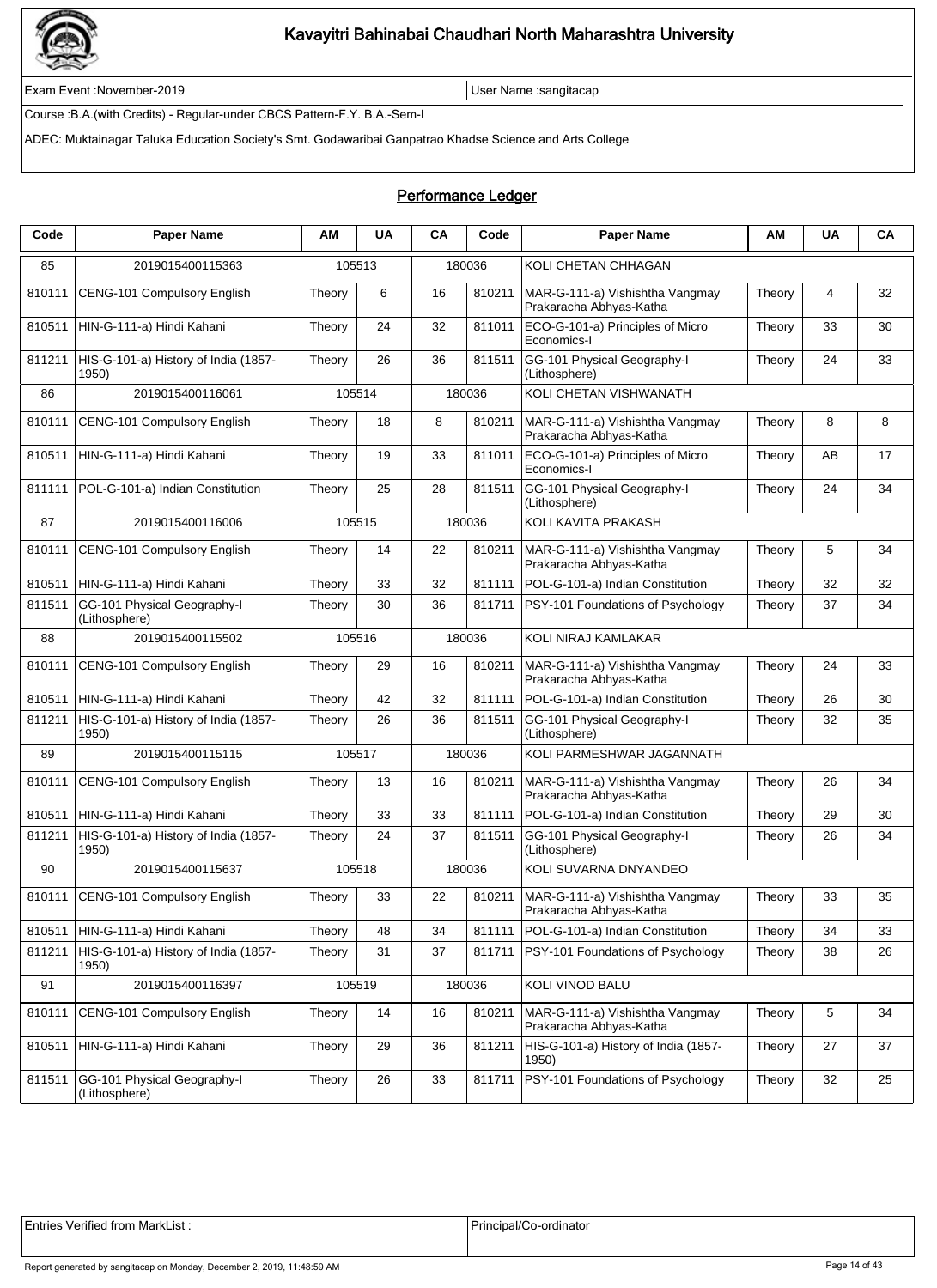

Exam Event :November-2019 User Name :sangitacap

Course :B.A.(with Credits) - Regular-under CBCS Pattern-F.Y. B.A.-Sem-I

ADEC: Muktainagar Taluka Education Society's Smt. Godawaribai Ganpatrao Khadse Science and Arts College

| Code   | <b>Paper Name</b>                               | AМ     | <b>UA</b>   | CA | Code   | <b>Paper Name</b>                                          | AM     | <b>UA</b> | CA |
|--------|-------------------------------------------------|--------|-------------|----|--------|------------------------------------------------------------|--------|-----------|----|
| 92     | 2019015400116045                                |        | 105520      |    | 180036 | KOLTE PRANJAL VIKAS                                        |        |           |    |
| 810111 | CENG-101 Compulsory English                     | Theory | 17          | 23 | 810211 | MAR-G-111-a) Vishishtha Vangmay<br>Prakaracha Abhyas-Katha | Theory | 25        | 35 |
| 810511 | HIN-G-111-a) Hindi Kahani                       | Theory | 26          | 35 | 811111 | POL-G-101-a) Indian Constitution                           | Theory | 35        | 32 |
| 811211 | HIS-G-101-a) History of India (1857-<br>1950)   | Theory | 24          | 37 | 811511 | GG-101 Physical Geography-I<br>(Lithosphere)               | Theory | 26        | 34 |
| 93     | 2019015400115846                                |        | 105521      |    | 180036 | KOLTE SAKSHI JITENDRA                                      |        |           |    |
| 810111 | CENG-101 Compulsory English                     | Theory | 25          | 22 | 810211 | MAR-G-111-a) Vishishtha Vangmay<br>Prakaracha Abhyas-Katha | Theory | 24        | 36 |
| 810511 | HIN-G-111-a) Hindi Kahani                       | Theory | 38          | 35 | 811111 | POL-G-101-a) Indian Constitution                           | Theory | 26        | 32 |
| 811511 | GG-101 Physical Geography-I<br>(Lithosphere)    | Theory | 24          | 39 | 811711 | PSY-101 Foundations of Psychology                          | Theory | 49        | 30 |
| 94     | 2019015400114932                                |        | 105522      |    | 180036 | KONGALE SACHIN SAHEBRAO                                    |        |           |    |
| 810111 | CENG-101 Compulsory English                     | Theory | AВ          | 16 | 810211 | MAR-G-111-a) Vishishtha Vangmay<br>Prakaracha Abhyas-Katha | Theory | AB        | 32 |
| 810511 | HIN-G-111-a) Hindi Kahani                       | Theory | AB          | 32 | 811111 | POL-G-101-a) Indian Constitution                           | Theory | AB        | 30 |
| 811211 | HIS-G-101-a) History of India (1857-<br>1950)   | Theory | AB          | 37 | 811511 | GG-101 Physical Geography-I<br>(Lithosphere)               | Theory | AB        | 36 |
| 95     | 2019015400116335                                |        | 105523      |    | 180036 | KONGHE DHAMMAPAL KAILAS                                    |        |           |    |
| 810111 | <b>CENG-101 Compulsory English</b>              | Theory | 10          | 16 | 810211 | MAR-G-111-a) Vishishtha Vangmay<br>Prakaracha Abhyas-Katha | Theory | 5         | 34 |
| 810511 | HIN-G-111-a) Hindi Kahani                       | Theory | 10          | 32 | 811111 | POL-G-101-a) Indian Constitution                           | Theory | 0         | 30 |
| 811211 | HIS-G-101-a) History of India (1857-<br>1950)   | Theory | $\mathbf 0$ | 36 | 811511 | GG-101 Physical Geography-I<br>(Lithosphere)               | Theory | 4         | 34 |
| 96     | 2019015400115854                                |        | 105524      |    | 180036 | KULKARNI DIKSHA UDAY                                       |        |           |    |
| 810111 | CENG-101 Compulsory English                     | Theory | 30          | 26 | 810211 | MAR-G-111-a) Vishishtha Vangmay<br>Prakaracha Abhyas-Katha | Theory | 26        | 36 |
| 810511 | HIN-G-111-a) Hindi Kahani                       | Theory | 32          | 35 | 811011 | ECO-G-101-a) Principles of Micro<br>Economics-I            | Theory | 53        | 36 |
| 811111 | POL-G-101-a) Indian Constitution                | Theory | 32          | 27 | 811211 | HIS-G-101-a) History of India (1857-<br>1950)              | Theory | 29        | 35 |
| 97     | 2019015400116494                                |        | 105525      |    | 180036 | LONDHE RUSHIKESH VIJAY                                     |        |           |    |
| 810111 | CENG-101 Compulsory English                     | Theory | 18          | 18 | 810211 | MAR-G-111-a) Vishishtha Vangmay<br>Prakaracha Abhyas-Katha | Theory | 24        | 35 |
| 810511 | HIN-G-111-a) Hindi Kahani                       | Theory | 31          | 30 |        | 811111   POL-G-101-a) Indian Constitution                  | Theory | 32        | 30 |
| 811211 | HIS-G-101-a) History of India (1857-<br>1950)   | Theory | 29          | 36 | 811511 | GG-101 Physical Geography-I<br>(Lithosphere)               | Theory | 28        | 34 |
| 98     | 2019015400115316                                |        | 105526      |    | 180036 | <b>MAHAJAN PAURNIMA SHENU</b>                              |        |           |    |
| 810111 | CENG-101 Compulsory English                     | Theory | 24          | 27 | 810211 | MAR-G-111-a) Vishishtha Vangmay<br>Prakaracha Abhyas-Katha | Theory | 30        | 36 |
| 811011 | ECO-G-101-a) Principles of Micro<br>Economics-I | Theory | 49          | 35 | 811111 | POL-G-101-a) Indian Constitution                           | Theory | 27        | 32 |
| 811211 | HIS-G-101-a) History of India (1857-<br>1950)   | Theory | 27          | 36 | 811511 | GG-101 Physical Geography-I<br>(Lithosphere)               | Theory | 32        | 39 |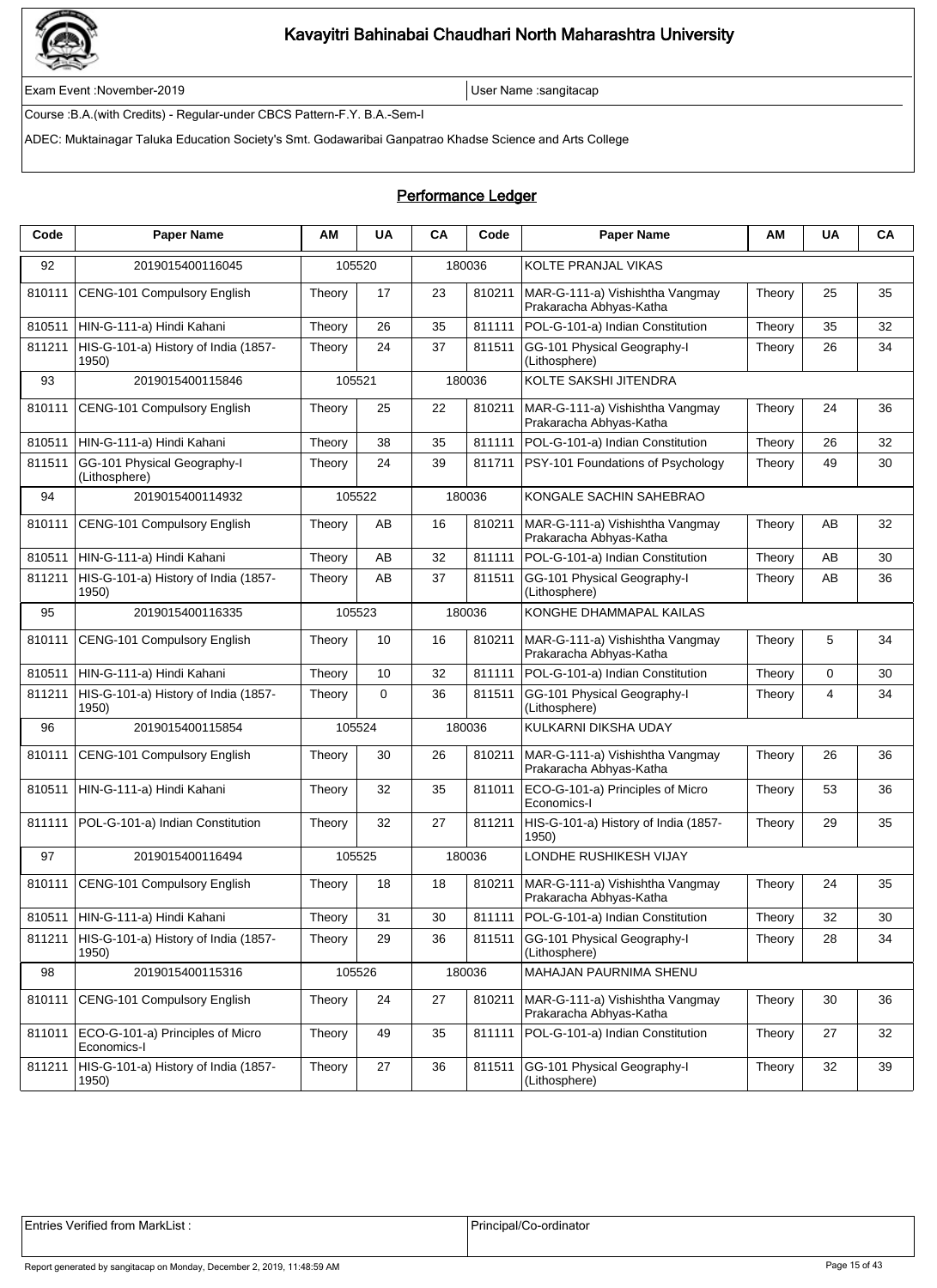

Exam Event :November-2019 User Name :sangitacap

Course :B.A.(with Credits) - Regular-under CBCS Pattern-F.Y. B.A.-Sem-I

ADEC: Muktainagar Taluka Education Society's Smt. Godawaribai Ganpatrao Khadse Science and Arts College

### Performance Ledger

| Code   | <b>Paper Name</b>                               | ΑМ     | <b>UA</b>    | CA | Code   | <b>Paper Name</b>                                                   | ΑМ     | <b>UA</b>      | CA |
|--------|-------------------------------------------------|--------|--------------|----|--------|---------------------------------------------------------------------|--------|----------------|----|
| 99     | 2019015400115742                                |        | 105527       |    | 180036 | MALKHEDE SAGAR HIRAMAN                                              |        |                |    |
| 810111 | CENG-101 Compulsory English                     | Theory | 15           | 22 | 810211 | MAR-G-111-a) Vishishtha Vangmay<br>Prakaracha Abhyas-Katha          | Theory | 12             | 34 |
| 810511 | HIN-G-111-a) Hindi Kahani                       | Theory | 9            | 30 | 811211 | HIS-G-101-a) History of India (1857-<br>1950)                       | Theory | 4              | 36 |
| 811511 | GG-101 Physical Geography-I<br>(Lithosphere)    | Theory | 12           | 38 | 811711 | PSY-101 Foundations of Psychology                                   | Theory | 25             | 32 |
| 100    | 2019015400116687                                |        | 105528       |    | 180036 | MANDVALE VRUSHALI JITENDRA                                          |        |                |    |
| 810111 | CENG-101 Compulsory English                     | Theory | 24           | 8  | 810211 | MAR-G-111-a) Vishishtha Vangmay<br>Prakaracha Abhyas-Katha          | Theory | 30             | 8  |
| 811011 | ECO-G-101-a) Principles of Micro<br>Economics-I | Theory | 42           | 17 | 811111 | POL-G-101-a) Indian Constitution                                    | Theory | 25             | 32 |
| 811511 | GG-101 Physical Geography-I<br>(Lithosphere)    | Theory | 40           | 39 | 812411 | OENG-G-101 Optional English                                         | Theory | AB             | 33 |
| 101    | 2019015400115146                                |        | 105529       |    | 180036 | <b>MANE BHAVANA SANGITA</b>                                         |        |                |    |
| 810111 | CENG-101 Compulsory English                     | Theory | 28           | 21 | 810211 | MAR-G-111-a) Vishishtha Vangmay<br>Prakaracha Abhyas-Katha          | Theory | 31             | 35 |
| 810511 | HIN-G-111-a) Hindi Kahani                       | Theory | 37           | 31 | 811011 | ECO-G-101-a) Principles of Micro<br>Economics-I                     | Theory | 36             | 34 |
| 811211 | HIS-G-101-a) History of India (1857-<br>1950)   | Theory | 25           | 36 | 811711 | PSY-101 Foundations of Psychology                                   | Theory | 44             | 26 |
| 102    | 2019015400115796                                |        | 105530       |    | 180036 | <b>MANKAR VAISHNAVI SANJAY</b>                                      |        |                |    |
| 810111 | CENG-101 Compulsory English                     | Theory | 35           | 26 | 810211 | MAR-G-111-a) Vishishtha Vangmay<br>Prakaracha Abhyas-Katha          | Theory | 30             | 34 |
| 810511 | HIN-G-111-a) Hindi Kahani                       | Theory | 44           | 32 | 811111 | POL-G-101-a) Indian Constitution                                    | Theory | 35             | 33 |
| 811511 | GG-101 Physical Geography-I<br>(Lithosphere)    | Theory | 52           | 39 | 811711 | PSY-101 Foundations of Psychology                                   | Theory | 48             | 35 |
| 103    | 2019015400116366                                |        | 105531       |    | 180036 | MEDHE SANJANA SUDHIR                                                |        |                |    |
| 810111 | CENG-101 Compulsory English                     | Theory | 8            | 25 | 810211 | MAR-G-111-a) Vishishtha Vangmay<br>Prakaracha Abhyas-Katha          | Theory | $\mathbf{1}$   | 35 |
| 810511 | HIN-G-111-a) Hindi Kahani                       | Theory | 16           | 33 | 811111 | POL-G-101-a) Indian Constitution                                    | Theory | 5              | 32 |
| 811211 | HIS-G-101-a) History of India (1857-<br>1950)   | Theory | 25           | 36 | 811711 | PSY-101 Foundations of Psychology                                   | Theory | 24             | 34 |
| 104    | 2019015400115324                                |        | 105532       |    | 180036 | MEHANKAR AKANSHA JAGANNATH                                          |        |                |    |
| 810111 | CENG-101 Compulsory English                     | Theory | 37           | 25 |        | 810211   MAR-G-111-a) Vishishtha Vangmay<br>Prakaracha Abhyas-Katha | Theory | 39             | 36 |
| 811011 | ECO-G-101-a) Principles of Micro<br>Economics-I | Theory | 56           | 32 | 811111 | POL-G-101-a) Indian Constitution                                    | Theory | 36             | 31 |
| 811211 | HIS-G-101-a) History of India (1857-<br>1950)   | Theory | 32           | 37 | 812411 | OENG-G-101 Optional English                                         | Theory | 44             | 33 |
| 105    | 2019015400115982                                |        | 105533       |    | 180036 | MHASANE BHARAT ASHOK                                                |        |                |    |
| 810111 | CENG-101 Compulsory English                     | Theory | 10           | 16 | 810211 | MAR-G-111-a) Vishishtha Vangmay<br>Prakaracha Abhyas-Katha          | Theory | $\overline{2}$ | 34 |
| 810511 | HIN-G-111-a) Hindi Kahani                       | Theory | 5            | 33 | 811011 | ECO-G-101-a) Principles of Micro<br>Economics-I                     | Theory | 30             | 30 |
| 811211 | HIS-G-101-a) History of India (1857-<br>1950)   | Theory | $\mathbf{1}$ | 37 | 811511 | GG-101 Physical Geography-I<br>(Lithosphere)                        | Theory | 26             | 36 |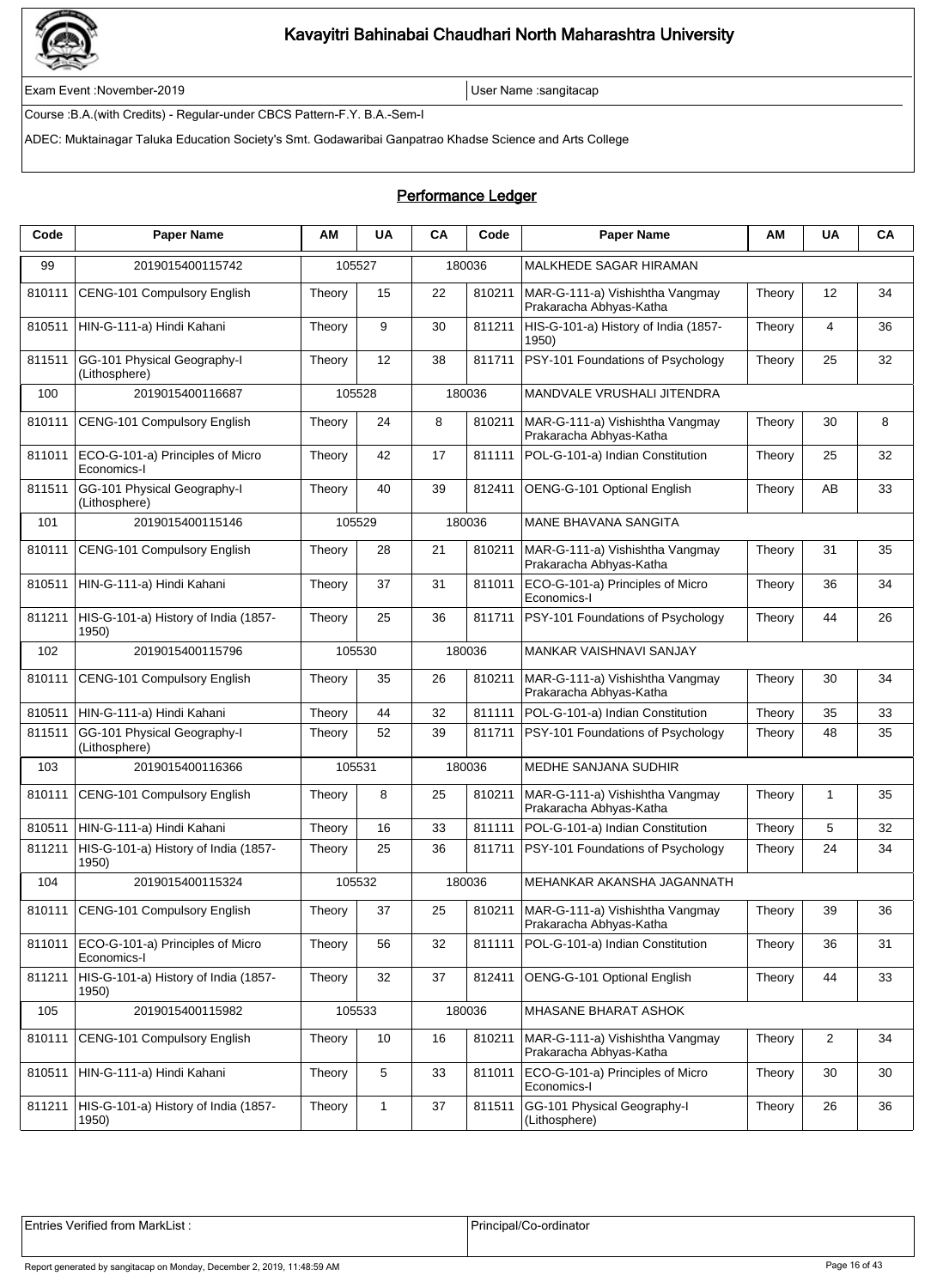

Exam Event :November-2019 User Name :sangitacap

Course :B.A.(with Credits) - Regular-under CBCS Pattern-F.Y. B.A.-Sem-I

ADEC: Muktainagar Taluka Education Society's Smt. Godawaribai Ganpatrao Khadse Science and Arts College

### Performance Ledger

| Code   | <b>Paper Name</b>                               | AМ     | <b>UA</b> | CA | Code   | <b>Paper Name</b>                                          | ΑМ     | <b>UA</b> | CA |
|--------|-------------------------------------------------|--------|-----------|----|--------|------------------------------------------------------------|--------|-----------|----|
| 106    | 2019015400115011                                |        | 105534    |    | 180036 | <b>NAIK CHITRA SHRIKRUSHAN</b>                             |        |           |    |
| 810111 | CENG-101 Compulsory English                     | Theory | 26        | 22 | 810211 | MAR-G-111-a) Vishishtha Vangmay<br>Prakaracha Abhyas-Katha | Theory | 33        | 34 |
| 811011 | ECO-G-101-a) Principles of Micro<br>Economics-I | Theory | 48        | 36 | 811111 | POL-G-101-a) Indian Constitution                           | Theory | 30        | 33 |
| 811511 | GG-101 Physical Geography-I<br>(Lithosphere)    | Theory | 28        | 39 | 812411 | OENG-G-101 Optional English                                | Theory | 40        | 36 |
| 107    | 2019015400129796                                |        | 105535    |    | 180036 | PARAYE VIJAY KAILAS                                        |        |           |    |
| 810111 | CENG-101 Compulsory English                     | Theory | 6         | 16 | 810211 | MAR-G-111-a) Vishishtha Vangmay<br>Prakaracha Abhyas-Katha | Theory | 24        | 33 |
| 810511 | HIN-G-111-a) Hindi Kahani                       | Theory | 30        | 34 | 811111 | POL-G-101-a) Indian Constitution                           | Theory | 26        | 32 |
| 811211 | HIS-G-101-a) History of India (1857-<br>1950)   | Theory | 25        | 36 | 811511 | GG-101 Physical Geography-I<br>(Lithosphere)               | Theory | 26        | 36 |
| 108    | 2019015400115332                                |        | 105536    |    | 180036 | PARDHI GAJANAN NAMDEV                                      |        |           |    |
| 810111 | <b>CENG-101 Compulsory English</b>              | Theory | 24        | 22 | 810211 | MAR-G-111-a) Vishishtha Vangmay<br>Prakaracha Abhyas-Katha | Theory | 29        | 33 |
| 810511 | HIN-G-111-a) Hindi Kahani                       | Theory | 48        | 34 | 811211 | HIS-G-101-a) History of India (1857-<br>1950)              | Theory | 34        | 36 |
| 811511 | GG-101 Physical Geography-I<br>(Lithosphere)    | Theory | 26        | 34 | 811711 | PSY-101 Foundations of Psychology                          | Theory | 40        | 24 |
| 109    | 2019015400114762                                |        | 105537    |    | 180036 | PARDHI KRUSHNA PRALHAD                                     |        |           |    |
| 810111 | CENG-101 Compulsory English                     | Theory | 26        | 8  | 810211 | MAR-G-111-a) Vishishtha Vangmay<br>Prakaracha Abhyas-Katha | Theory | 24        | 34 |
| 810511 | HIN-G-111-a) Hindi Kahani                       | Theory | 37        | 31 | 811011 | ECO-G-101-a) Principles of Micro<br>Economics-I            | Theory | 45        | 35 |
| 811111 | POL-G-101-a) Indian Constitution                | Theory | 27        | 27 | 811211 | HIS-G-101-a) History of India (1857-<br>1950)              | Theory | 24        | 37 |
| 110    | 2019015400116304                                |        | 105538    |    | 180036 | PATIL AMOL JAGANNATH                                       |        |           |    |
| 810111 | CENG-101 Compulsory English                     | Theory | 12        | 16 | 810211 | MAR-G-111-a) Vishishtha Vangmay<br>Prakaracha Abhyas-Katha | Theory | 24        | 33 |
| 810511 | HIN-G-111-a) Hindi Kahani                       | Theory | 31        | 28 | 811011 | ECO-G-101-a) Principles of Micro<br>Economics-I            | Theory | 48        | 34 |
| 811111 | POL-G-101-a) Indian Constitution                | Theory | 26        | 31 | 811511 | GG-101 Physical Geography-I<br>(Lithosphere)               | Theory | 26        | 35 |
| 111    | 2019015400116014                                |        | 105539    |    | 180036 | PATIL ARUNA SURESH                                         |        |           |    |
| 810111 | CENG-101 Compulsory English                     | Theory | 9         | 25 | 810211 | MAR-G-111-a) Vishishtha Vangmay<br>Prakaracha Abhyas-Katha | Theory | 5         | 36 |
| 810511 | HIN-G-111-a) Hindi Kahani                       | Theory | 27        | 30 | 811111 | POL-G-101-a) Indian Constitution                           | Theory | 24        | 32 |
| 811511 | GG-101 Physical Geography-I<br>(Lithosphere)    | Theory | 24        | 38 | 811711 | PSY-101 Foundations of Psychology                          | Theory | 32        | 26 |
| 112    | 2018015400053637                                |        | 105540    |    | 180036 | PATIL ASHWIN RAWINDRA                                      |        |           |    |
| 810111 | CENG-101 Compulsory English                     | Theory | 24        | 20 | 810211 | MAR-G-111-a) Vishishtha Vangmay<br>Prakaracha Abhyas-Katha | Theory | 25        | 34 |
| 811011 | ECO-G-101-a) Principles of Micro<br>Economics-I | Theory | 49        | 36 | 811111 | POL-G-101-a) Indian Constitution                           | Theory | 26        | 28 |
| 811211 | HIS-G-101-a) History of India (1857-<br>1950)   | Theory | 25        | 37 | 811511 | GG-101 Physical Geography-I<br>(Lithosphere)               | Theory | 34        | 36 |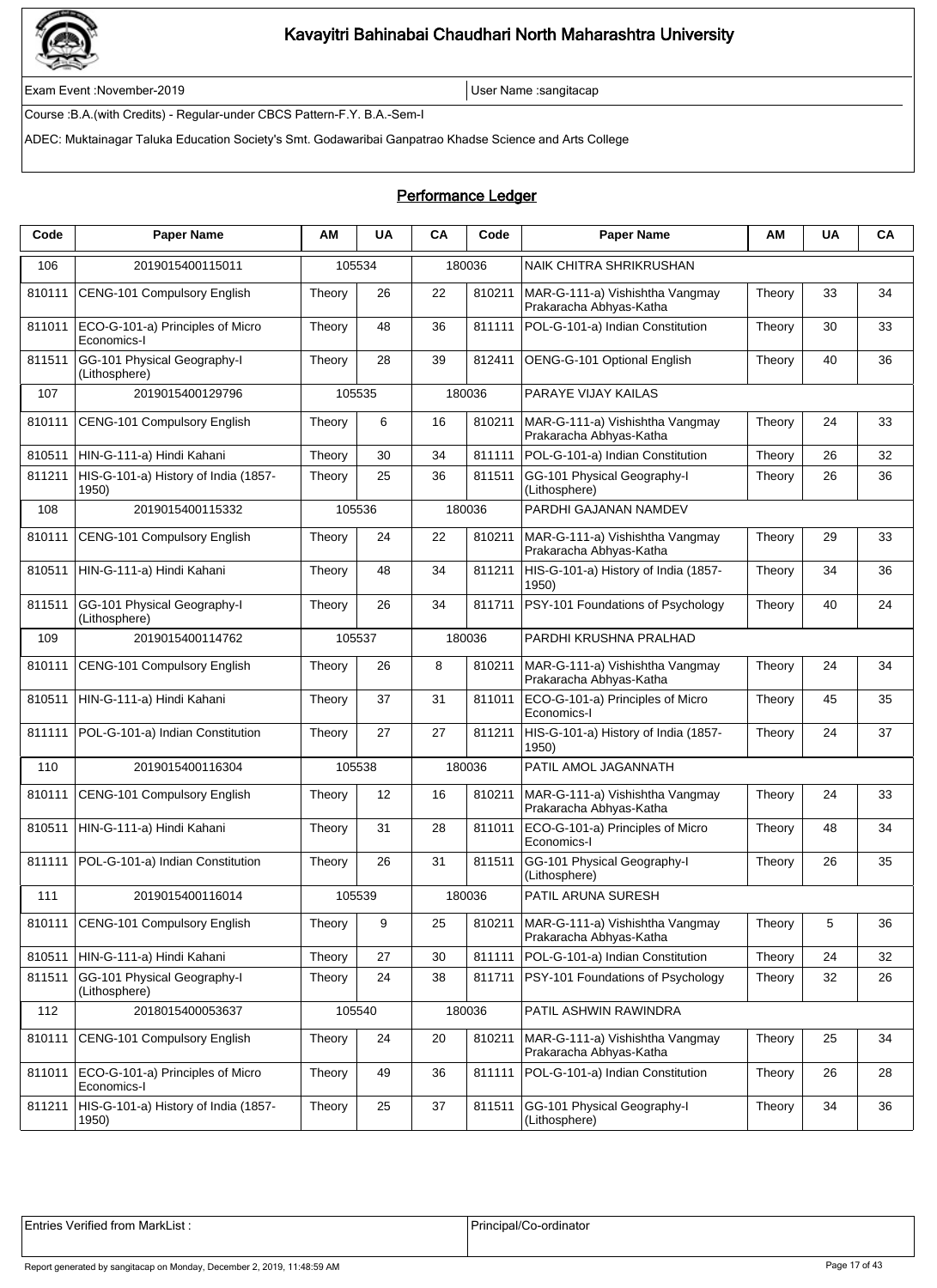

Exam Event :November-2019 User Name :sangitacap

Course :B.A.(with Credits) - Regular-under CBCS Pattern-F.Y. B.A.-Sem-I

ADEC: Muktainagar Taluka Education Society's Smt. Godawaribai Ganpatrao Khadse Science and Arts College

#### Performance Ledger

| Code   | <b>Paper Name</b>                               | AМ     | <b>UA</b> | CA | Code   | <b>Paper Name</b>                                                   | АM     | <b>UA</b> | CA |
|--------|-------------------------------------------------|--------|-----------|----|--------|---------------------------------------------------------------------|--------|-----------|----|
| 113    | 2019015400115997                                |        | 105541    |    | 180036 | PATIL ASHWINI PANDIT                                                |        |           |    |
| 810111 | CENG-101 Compulsory English                     | Theory | 9         | 24 | 810211 | MAR-G-111-a) Vishishtha Vangmay<br>Prakaracha Abhyas-Katha          | Theory | 24        | 36 |
| 810511 | HIN-G-111-a) Hindi Kahani                       | Theory | 33        | 33 | 811111 | POL-G-101-a) Indian Constitution                                    | Theory | 20        | 32 |
| 811511 | GG-101 Physical Geography-I<br>(Lithosphere)    | Theory | 28        | 38 | 811711 | PSY-101 Foundations of Psychology                                   | Theory | 35        | 33 |
| 114    | 2018015400050972                                |        | 105542    |    | 180036 | PATIL CHARULATA RAVINDRA                                            |        |           |    |
| 810111 | <b>CENG-101 Compulsory English</b>              | Theory | 14        | 27 | 810211 | MAR-G-111-a) Vishishtha Vangmay<br>Prakaracha Abhyas-Katha          | Theory | 3         | 36 |
| 811011 | ECO-G-101-a) Principles of Micro<br>Economics-I | Theory | 0         | 36 | 811111 | POL-G-101-a) Indian Constitution                                    | Theory | 13        | 32 |
| 811511 | GG-101 Physical Geography-I<br>(Lithosphere)    | Theory | 24        | 38 | 811711 | PSY-101 Foundations of Psychology                                   | Theory | 29        | 25 |
| 115    | 2019015400116076                                |        | 105543    |    | 180036 | PATIL CHETAN JAGANNATH                                              |        |           |    |
| 810111 | CENG-101 Compulsory English                     | Theory | 24        | 16 | 810211 | MAR-G-111-a) Vishishtha Vangmay<br>Prakaracha Abhyas-Katha          | Theory | 24        | 34 |
| 810511 | HIN-G-111-a) Hindi Kahani                       | Theory | 29        | 34 | 811011 | ECO-G-101-a) Principles of Micro<br>Economics-I                     | Theory | 33        | 17 |
| 811111 | POL-G-101-a) Indian Constitution                | Theory | 26        | 30 | 811511 | GG-101 Physical Geography-I<br>(Lithosphere)                        | Theory | 28        | 36 |
| 116    | 2019015400116695                                |        | 105544    |    | 180036 | PATIL DEVENDRA DNYANESHVAR                                          |        |           |    |
| 810111 | CENG-101 Compulsory English                     | Theory | 9         | 16 | 810211 | MAR-G-111-a) Vishishtha Vangmay<br>Prakaracha Abhyas-Katha          | Theory | 1         | 34 |
| 810511 | HIN-G-111-a) Hindi Kahani                       | Theory | 32        | 34 | 811011 | ECO-G-101-a) Principles of Micro<br>Economics-I                     | Theory | 44        | 32 |
| 811211 | HIS-G-101-a) History of India (1857-<br>1950)   | Theory | 24        | 36 | 811711 | PSY-101 Foundations of Psychology                                   | Theory | 33        | 31 |
| 117    | 2019015400114955                                |        | 105545    |    | 180036 | PATIL DIPALI SUDHAKAR                                               |        |           |    |
| 810111 | CENG-101 Compulsory English                     | Theory | 16        | 20 | 810211 | MAR-G-111-a) Vishishtha Vangmay<br>Prakaracha Abhyas-Katha          | Theory | 34        | 34 |
| 810511 | HIN-G-111-a) Hindi Kahani                       | Theory | 37        | 36 | 811111 | POL-G-101-a) Indian Constitution                                    | Theory | 27        | 32 |
| 811511 | GG-101 Physical Geography-I<br>(Lithosphere)    | Theory | 32        | 39 | 811711 | PSY-101 Foundations of Psychology                                   | Theory | 42        | 32 |
| 118    | 2019015400116432                                |        | 105546    |    | 180036 | PATIL DNYANESHWAR ASHOK                                             |        |           |    |
| 810111 | CENG-101 Compulsory English                     | Theory | 16        | 16 |        | 810211   MAR-G-111-a) Vishishtha Vangmay<br>Prakaracha Abhyas-Katha | Theory | 32        | 33 |
| 811011 | ECO-G-101-a) Principles of Micro<br>Economics-I | Theory | 50        | 34 | 811111 | POL-G-101-a) Indian Constitution                                    | Theory | 28        | 31 |
| 811211 | HIS-G-101-a) History of India (1857-<br>1950)   | Theory | 25        | 36 | 811511 | GG-101 Physical Geography-I<br>(Lithosphere)                        | Theory | 26        | 36 |
| 119    | 2019015400115073                                |        | 105547    |    | 180036 | PATIL DURGESH BALU                                                  |        |           |    |
| 810111 | CENG-101 Compulsory English                     | Theory | 6         | 25 | 810211 | MAR-G-111-a) Vishishtha Vangmay<br>Prakaracha Abhyas-Katha          | Theory | 24        | 34 |
| 810511 | HIN-G-111-a) Hindi Kahani                       | Theory | 30        | 31 | 811111 | POL-G-101-a) Indian Constitution                                    | Theory | 17        | 30 |
| 811211 | HIS-G-101-a) History of India (1857-<br>1950)   | Theory | 28        | 37 | 811511 | GG-101 Physical Geography-I<br>(Lithosphere)                        | Theory | 28        | 32 |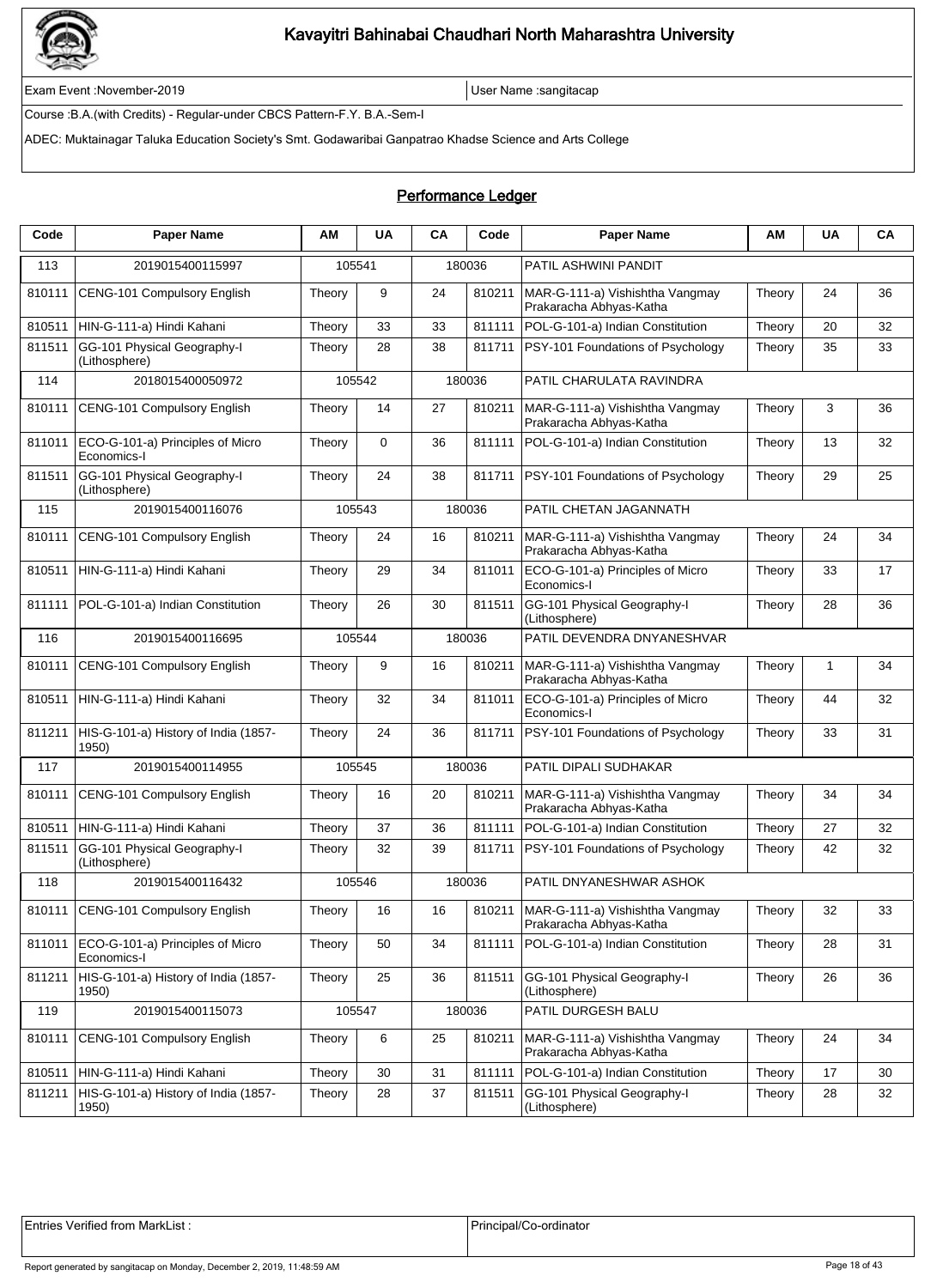

Exam Event :November-2019 User Name :sangitacap

Course :B.A.(with Credits) - Regular-under CBCS Pattern-F.Y. B.A.-Sem-I

ADEC: Muktainagar Taluka Education Society's Smt. Godawaribai Ganpatrao Khadse Science and Arts College

### Performance Ledger

| Code   | <b>Paper Name</b>                               | ΑМ     | <b>UA</b> | CA | Code   | <b>Paper Name</b>                                                   | ΑМ     | <b>UA</b> | CA |
|--------|-------------------------------------------------|--------|-----------|----|--------|---------------------------------------------------------------------|--------|-----------|----|
| 120    | 2019015400115564                                |        | 105548    |    | 180036 | PATIL GANESH BANDU                                                  |        |           |    |
| 810111 | CENG-101 Compulsory English                     | Theory | 17        | 8  | 810211 | MAR-G-111-a) Vishishtha Vangmay<br>Prakaracha Abhyas-Katha          | Theory | 28        | 32 |
| 810511 | HIN-G-111-a) Hindi Kahani                       | Theory | 43        | 32 | 811111 | POL-G-101-a) Indian Constitution                                    | Theory | 29        | 32 |
| 811211 | HIS-G-101-a) History of India (1857-<br>1950)   | Theory | 29        | 37 | 811511 | GG-101 Physical Geography-I<br>(Lithosphere)                        | Theory | 28        | 34 |
| 121    | 2019015400115394                                |        | 105549    |    | 180036 | PATIL HEMANT LAXMAN                                                 |        |           |    |
| 810111 | <b>CENG-101 Compulsory English</b>              | Theory | 11        | 20 | 810211 | MAR-G-111-a) Vishishtha Vangmay<br>Prakaracha Abhyas-Katha          | Theory | 10        | 33 |
| 810511 | HIN-G-111-a) Hindi Kahani                       | Theory | 16        | 33 | 811011 | ECO-G-101-a) Principles of Micro<br>Economics-I                     | Theory | AB        | 34 |
| 811511 | GG-101 Physical Geography-I<br>(Lithosphere)    | Theory | 24        | 33 | 811711 | PSY-101 Foundations of Psychology                                   | Theory | 36        | 26 |
| 122    | 2019015400115227                                |        | 105550    |    | 180036 | PATIL HOMARAJ PANDHARI                                              |        |           |    |
| 810111 | <b>CENG-101 Compulsory English</b>              | Theory | 9         | 19 | 810211 | MAR-G-111-a) Vishishtha Vangmay<br>Prakaracha Abhyas-Katha          | Theory | 10        | 34 |
| 810511 | HIN-G-111-a) Hindi Kahani                       | Theory | 34        | 31 | 811011 | ECO-G-101-a) Principles of Micro<br>Economics-I                     | Theory | 31        | 35 |
| 811211 | HIS-G-101-a) History of India (1857-<br>1950)   | Theory | 26        | 36 | 811511 | GG-101 Physical Geography-I<br>(Lithosphere)                        | Theory | 28        | 35 |
| 123    | 2019015400115645                                |        | 105551    |    | 180036 | PATIL JAGRUTI SANJAY                                                |        |           |    |
| 810111 | CENG-101 Compulsory English                     | Theory | 25        | 27 | 810211 | MAR-G-111-a) Vishishtha Vangmay<br>Prakaracha Abhyas-Katha          | Theory | 35        | 36 |
| 810511 | HIN-G-111-a) Hindi Kahani                       | Theory | 49        | 35 | 811111 | POL-G-101-a) Indian Constitution                                    | Theory | 28        | 33 |
| 811511 | GG-101 Physical Geography-I<br>(Lithosphere)    | Theory | 32        | 38 | 811711 | PSY-101 Foundations of Psychology                                   | Theory | 30        | 33 |
| 124    | 2018015400050987                                |        | 105552    |    | 180036 | PATIL JAGRUTI UDAY                                                  |        |           |    |
| 810111 | CENG-101 Compulsory English                     | Theory | AB        | 22 | 810211 | MAR-G-111-a) Vishishtha Vangmay<br>Prakaracha Abhyas-Katha          | Theory | AB        | 35 |
| 811011 | ECO-G-101-a) Principles of Micro<br>Economics-I | Theory | AB        | 36 | 811111 | POL-G-101-a) Indian Constitution                                    | Theory | AB        | 32 |
| 811511 | GG-101 Physical Geography-I<br>(Lithosphere)    | Theory | AB        | 38 | 811711 | PSY-101 Foundations of Psychology                                   | Theory | AB        | 25 |
| 125    | 2018015400054513                                |        | 105553    |    | 180036 | PATIL MONAL RAVINDRA                                                |        |           |    |
| 810111 | CENG-101 Compulsory English                     | Theory | 12        | 21 |        | 810211   MAR-G-111-a) Vishishtha Vangmay<br>Prakaracha Abhyas-Katha | Theory | 25        | 36 |
| 810511 | HIN-G-111-a) Hindi Kahani                       | Theory | 39        | 35 | 811111 | POL-G-101-a) Indian Constitution                                    | Theory | 18        | 32 |
| 811211 | HIS-G-101-a) History of India (1857-<br>1950)   | Theory | 25        | 37 | 811511 | GG-101 Physical Geography-I<br>(Lithosphere)                        | Theory | 30        | 38 |
| 126    | 2019015400116583                                |        | 105554    |    | 180036 | PATIL PAWAN RAJENDRA                                                |        |           |    |
| 810111 | CENG-101 Compulsory English                     | Theory | 24        | 8  | 810211 | MAR-G-111-a) Vishishtha Vangmay<br>Prakaracha Abhyas-Katha          | Theory | 27        | 32 |
| 810511 | HIN-G-111-a) Hindi Kahani                       | Theory | 45        | 32 | 811011 | ECO-G-101-a) Principles of Micro<br>Economics-I                     | Theory | 53        | 36 |
| 811211 | HIS-G-101-a) History of India (1857-<br>1950)   | Theory | 32        | 37 | 811711 | PSY-101 Foundations of Psychology                                   | Theory | 35        | 34 |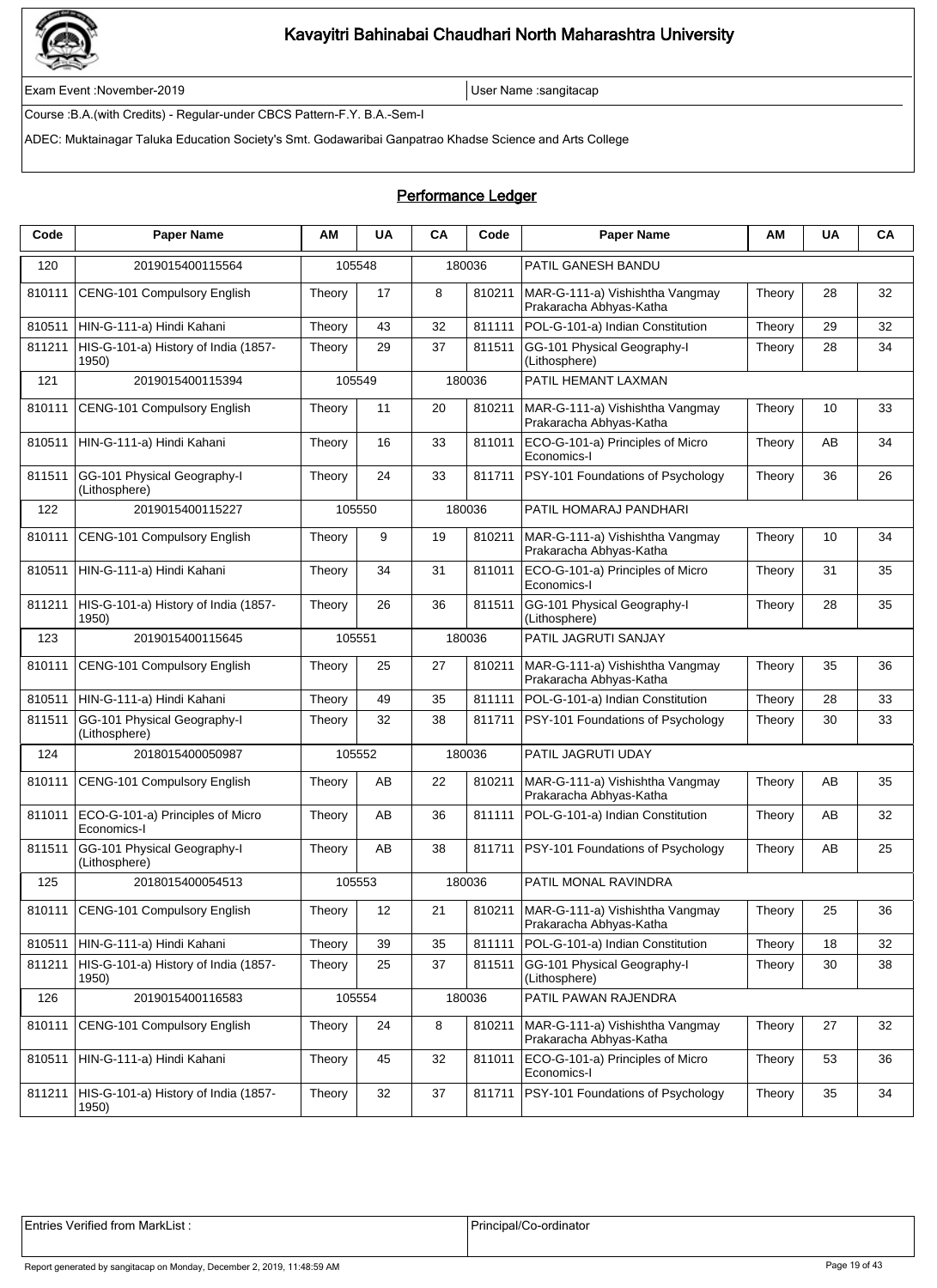

Exam Event :November-2019 User Name :sangitacap

Course :B.A.(with Credits) - Regular-under CBCS Pattern-F.Y. B.A.-Sem-I

ADEC: Muktainagar Taluka Education Society's Smt. Godawaribai Ganpatrao Khadse Science and Arts College

### Performance Ledger

| Code   | <b>Paper Name</b>                               | AМ     | <b>UA</b> | CA | Code   | <b>Paper Name</b>                                          | АM     | <b>UA</b>      | CA |
|--------|-------------------------------------------------|--------|-----------|----|--------|------------------------------------------------------------|--------|----------------|----|
| 127    | 2019015400114963                                |        | 105555    |    | 180036 | PATIL RAJENDRA VASUDEO                                     |        |                |    |
| 810111 | CENG-101 Compulsory English                     | Theory | 9         | 19 | 810211 | MAR-G-111-a) Vishishtha Vangmay<br>Prakaracha Abhyas-Katha | Theory | $\overline{7}$ | 32 |
| 810511 | HIN-G-111-a) Hindi Kahani                       | Theory | 24        | 33 | 811011 | ECO-G-101-a) Principles of Micro<br>Economics-I            | Theory | 42             | 33 |
| 811211 | HIS-G-101-a) History of India (1857-<br>1950)   | Theory | 25        | 37 | 811511 | GG-101 Physical Geography-I<br>(Lithosphere)               | Theory | 24             | 37 |
| 128    | 2019015400115622                                |        | 105556    |    | 180036 | PATIL SARIKA SHRIKRUSHNA                                   |        |                |    |
| 810111 | CENG-101 Compulsory English                     | Theory | 25        | 27 | 810211 | MAR-G-111-a) Vishishtha Vangmay<br>Prakaracha Abhyas-Katha | Theory | 24             | 36 |
| 810511 | HIN-G-111-a) Hindi Kahani                       | Theory | 33        | 34 | 811111 | POL-G-101-a) Indian Constitution                           | Theory | 31             | 33 |
| 811511 | GG-101 Physical Geography-I<br>(Lithosphere)    | Theory | 46        | 39 | 811711 | PSY-101 Foundations of Psychology                          | Theory | 44             | 35 |
| 129    | 2019015400116575                                |        | 105557    |    | 180036 | PATIL SHRIKANT KANHAIYA                                    |        |                |    |
| 810111 | <b>CENG-101 Compulsory English</b>              | Theory | 3         | 16 | 810211 | MAR-G-111-a) Vishishtha Vangmay<br>Prakaracha Abhyas-Katha | Theory | 5              | 34 |
| 811011 | ECO-G-101-a) Principles of Micro<br>Economics-I | Theory | 26        | 35 | 811111 | POL-G-101-a) Indian Constitution                           | Theory | 11             | 30 |
| 811211 | HIS-G-101-a) History of India (1857-<br>1950)   | Theory | 9         | 37 | 811511 | GG-101 Physical Geography-I<br>(Lithosphere)               | Theory | 24             | 36 |
| 130    | 2019015400116463                                |        | 105558    |    | 180036 | PATIL SHUBHAM RAJESH                                       |        |                |    |
| 810111 | CENG-101 Compulsory English                     | Theory | 5         | 16 | 810211 | MAR-G-111-a) Vishishtha Vangmay<br>Prakaracha Abhyas-Katha | Theory | AB             | 34 |
| 810511 | HIN-G-111-a) Hindi Kahani                       | Theory | 11        | 31 | 811111 | POL-G-101-a) Indian Constitution                           | Theory | 7              | 32 |
| 811211 | HIS-G-101-a) History of India (1857-<br>1950)   | Theory | 0         | 37 | 811511 | GG-101 Physical Geography-I<br>(Lithosphere)               | Theory | 24             | 36 |
| 131    | 2019015400115935                                |        | 105559    |    | 180036 | PATIL VAIBHAV ANANTRAO                                     |        |                |    |
| 810111 | CENG-101 Compulsory English                     | Theory | 13        | 16 | 810211 | MAR-G-111-a) Vishishtha Vangmay<br>Prakaracha Abhyas-Katha | Theory | 6              | 32 |
| 810511 | HIN-G-111-a) Hindi Kahani                       | Theory | 9         | 33 | 811111 | POL-G-101-a) Indian Constitution                           | Theory | 0              | 31 |
| 811211 | HIS-G-101-a) History of India (1857-<br>1950)   | Theory | 5         | 36 | 811511 | GG-101 Physical Geography-I<br>(Lithosphere)               | Theory | 0              | 36 |
| 132    | 2019015400116037                                |        | 105560    |    | 180036 | PATIL VIJAYA PANDIT                                        |        |                |    |
| 810111 | CENG-101 Compulsory English                     | Theory | 24        | 22 | 810211 | MAR-G-111-a) Vishishtha Vangmay<br>Prakaracha Abhyas-Katha | Theory | 37             | 35 |
| 810511 | HIN-G-111-a) Hindi Kahani                       | Theory | 39        | 35 | 811111 | POL-G-101-a) Indian Constitution                           | Theory | 27             | 32 |
| 811511 | GG-101 Physical Geography-I<br>(Lithosphere)    | Theory | 36        | 38 | 811711 | PSY-101 Foundations of Psychology                          | Theory | 49             | 35 |
| 133    | 2019015400115235                                |        | 105561    |    | 180036 | PATIL VIKAS BHASKAR                                        |        |                |    |
| 810111 | CENG-101 Compulsory English                     | Theory | AB        | 16 | 810211 | MAR-G-111-a) Vishishtha Vangmay<br>Prakaracha Abhyas-Katha | Theory | AB             | 34 |
| 810511 | HIN-G-111-a) Hindi Kahani                       | Theory | AB        | 32 | 811011 | ECO-G-101-a) Principles of Micro<br>Economics-I            | Theory | AB             | 32 |
| 811211 | HIS-G-101-a) History of India (1857-<br>1950)   | Theory | AB        | 36 | 811511 | GG-101 Physical Geography-I<br>(Lithosphere)               | Theory | AB             | 36 |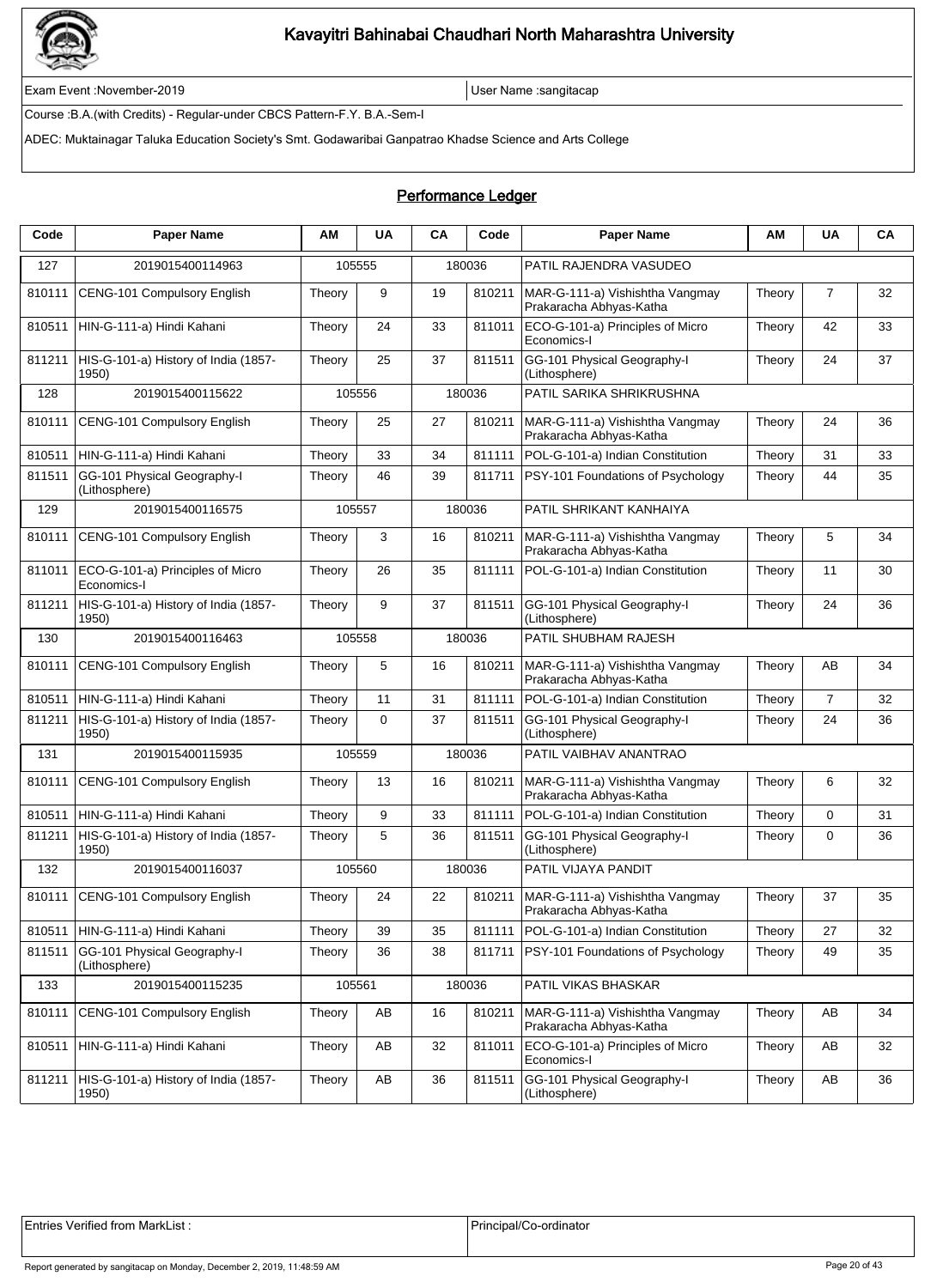

Exam Event :November-2019 User Name :sangitacap

Course :B.A.(with Credits) - Regular-under CBCS Pattern-F.Y. B.A.-Sem-I

ADEC: Muktainagar Taluka Education Society's Smt. Godawaribai Ganpatrao Khadse Science and Arts College

#### Performance Ledger

| Code   | <b>Paper Name</b>                               | AМ     | <b>UA</b>      | CA | Code   | <b>Paper Name</b>                                          | АM     | <b>UA</b>   | CA |
|--------|-------------------------------------------------|--------|----------------|----|--------|------------------------------------------------------------|--------|-------------|----|
| 134    | 2019015400116157                                |        | 105562         |    | 180036 | <b>PAWAR KULDIP TARIF</b>                                  |        |             |    |
| 810111 | CENG-101 Compulsory English                     | Theory | AB             | 17 | 810211 | MAR-G-111-a) Vishishtha Vangmay<br>Prakaracha Abhyas-Katha | Theory | AB          | 33 |
| 810511 | HIN-G-111-a) Hindi Kahani                       | Theory | AB             | 33 | 811011 | ECO-G-101-a) Principles of Micro<br>Economics-I            | Theory | 32          | 34 |
| 811211 | HIS-G-101-a) History of India (1857-<br>1950)   | Theory | AB             | 36 | 811511 | GG-101 Physical Geography-I<br>(Lithosphere)               | Theory | 24          | 34 |
| 135    | 2019015400116173                                |        | 105563         |    | 180036 | PAWAR PARMESHWAR PRAVIN                                    |        |             |    |
| 810111 | CENG-101 Compulsory English                     | Theory | AB             | 17 | 810211 | MAR-G-111-a) Vishishtha Vangmay<br>Prakaracha Abhyas-Katha | Theory | AB          | 33 |
| 810511 | HIN-G-111-a) Hindi Kahani                       | Theory | AB             | 33 | 811011 | ECO-G-101-a) Principles of Micro<br>Economics-I            | Theory | 14          | 34 |
| 811111 | POL-G-101-a) Indian Constitution                | Theory | AB             | 16 | 811211 | HIS-G-101-a) History of India (1857-<br>1950)              | Theory | $\mathbf 0$ | 36 |
| 136    | 2019015400116084                                |        | 105564         |    | 180036 | PAWARA VISHNU MADHU                                        |        |             |    |
| 810111 | CENG-101 Compulsory English                     | Theory | 24             | 20 | 810211 | MAR-G-111-a) Vishishtha Vangmay<br>Prakaracha Abhyas-Katha | Theory | 25          | 32 |
| 811011 | ECO-G-101-a) Principles of Micro<br>Economics-I | Theory | 42             | 35 | 811111 | POL-G-101-a) Indian Constitution                           | Theory | 26          | 30 |
| 811211 | HIS-G-101-a) History of India (1857-<br>1950)   | Theory | 32             | 36 | 811511 | GG-101 Physical Geography-I<br>(Lithosphere)               | Theory | 26          | 35 |
| 137    | 2019015400116181                                |        | 105565         |    | 180036 | PAWRA MITHARAM KUWARSINGH                                  |        |             |    |
| 810111 | CENG-101 Compulsory English                     | Theory | 25             | 22 | 810211 | MAR-G-111-a) Vishishtha Vangmay<br>Prakaracha Abhyas-Katha | Theory | 34          | 33 |
| 810511 | HIN-G-111-a) Hindi Kahani                       | Theory | 54             | 34 | 811011 | ECO-G-101-a) Principles of Micro<br>Economics-I            | Theory | 48          | 36 |
| 811111 | POL-G-101-a) Indian Constitution                | Theory | 33             | 31 | 811511 | GG-101 Physical Geography-I<br>(Lithosphere)               | Theory | 28          | 35 |
| 138    | 2019015400114827                                |        | 105566         |    | 180036 | PETARE SWAPNIL SHAMRAO                                     |        |             |    |
| 810111 | CENG-101 Compulsory English                     | Theory | 9              | 16 | 810211 | MAR-G-111-a) Vishishtha Vangmay<br>Prakaracha Abhyas-Katha | Theory | 8           | 34 |
| 810511 | HIN-G-111-a) Hindi Kahani                       | Theory | AB             | 34 | 811111 | POL-G-101-a) Indian Constitution                           | Theory | AB          | 17 |
| 811211 | HIS-G-101-a) History of India (1857-<br>1950)   | Theory | 25             | 36 | 811511 | GG-101 Physical Geography-I<br>(Lithosphere)               | Theory | 26          | 35 |
| 139    | 2019015400115893                                |        | 105567         |    | 180036 | RANE TANUJA SHANTARAM                                      |        |             |    |
| 810111 | CENG-101 Compulsory English                     | Theory | 9              | 24 | 810211 | MAR-G-111-a) Vishishtha Vangmay<br>Prakaracha Abhyas-Katha | Theory | 1           | 36 |
| 810511 | HIN-G-111-a) Hindi Kahani                       | Theory | 13             | 36 | 811011 | ECO-G-101-a) Principles of Micro<br>Economics-I            | Theory | 24          | 36 |
| 811111 | POL-G-101-a) Indian Constitution                | Theory | $\overline{7}$ | 33 | 811711 | PSY-101 Foundations of Psychology                          | Theory | 24          | 26 |
| 140    | 2019015400115026                                |        | 105568         |    | 180036 | RATHOD SANJAY MADHUKAR                                     |        |             |    |
| 810111 | <b>CENG-101 Compulsory English</b>              | Theory | 16             | 16 | 810211 | MAR-G-111-a) Vishishtha Vangmay<br>Prakaracha Abhyas-Katha | Theory | 25          | 33 |
| 810511 | HIN-G-111-a) Hindi Kahani                       | Theory | 43             | 33 | 811111 | POL-G-101-a) Indian Constitution                           | Theory | 28          | 28 |
| 811211 | HIS-G-101-a) History of India (1857-<br>1950)   | Theory | 28             | 37 | 811511 | GG-101 Physical Geography-I<br>(Lithosphere)               | Theory | 28          | 34 |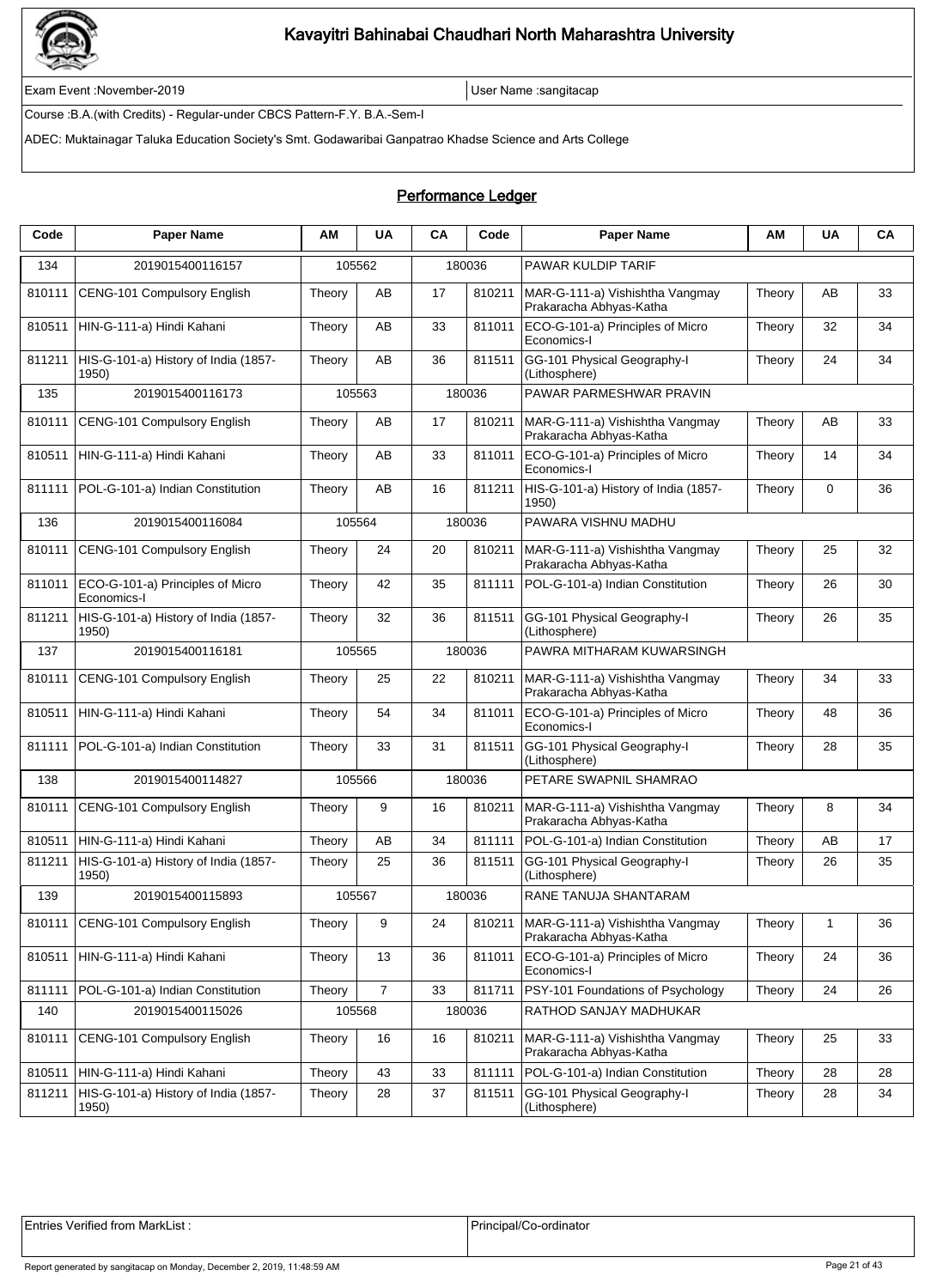

Exam Event :November-2019 User Name :sangitacap

Course :B.A.(with Credits) - Regular-under CBCS Pattern-F.Y. B.A.-Sem-I

ADEC: Muktainagar Taluka Education Society's Smt. Godawaribai Ganpatrao Khadse Science and Arts College

#### Performance Ledger

| Code   | <b>Paper Name</b>                             | ΑМ     | <b>UA</b>  | CA | Code   | <b>Paper Name</b>                                          | ΑМ     | <b>UA</b>   | CA |
|--------|-----------------------------------------------|--------|------------|----|--------|------------------------------------------------------------|--------|-------------|----|
| 141    | 2019015400116625                              |        | 105569     |    | 180036 | RATHOD VIJAY AJAMAL                                        |        |             |    |
| 810111 | CENG-101 Compulsory English                   | Theory | 16         | 17 | 810211 | MAR-G-111-a) Vishishtha Vangmay<br>Prakaracha Abhyas-Katha | Theory | AB          | 34 |
| 810511 | HIN-G-111-a) Hindi Kahani                     | Theory | AB         | 34 | 811011 | ECO-G-101-a) Principles of Micro<br>Economics-I            | Theory | AB          | 36 |
| 811111 | POL-G-101-a) Indian Constitution              | Theory | AB         | 29 | 811511 | GG-101 Physical Geography-I<br>(Lithosphere)               | Theory | AB          | 32 |
| 142    | 2019015400115421                              |        | 105570     |    | 180036 | SADANSHIV PRASAD SANJAY                                    |        |             |    |
| 810111 | CENG-101 Compulsory English                   | Theory | 4          | 17 | 810211 | MAR-G-111-a) Vishishtha Vangmay<br>Prakaracha Abhyas-Katha | Theory | AB          | 32 |
| 810511 | HIN-G-111-a) Hindi Kahani                     | Theory | 12         | 34 | 811211 | HIS-G-101-a) History of India (1857-<br>1950)              | Theory | AB          | 37 |
| 811511 | GG-101 Physical Geography-I<br>(Lithosphere)  | Theory | AB         | 33 | 811711 | PSY-101 Foundations of Psychology                          | Theory | AB          | 22 |
| 143    | 2019015400115355                              | 105571 |            |    | 180036 | SANANSE SHYAM SUDHAKAR                                     |        |             |    |
| 810111 | CENG-101 Compulsory English                   | Theory | 12         | 20 | 810211 | MAR-G-111-a) Vishishtha Vangmay<br>Prakaracha Abhyas-Katha | Theory | 28          | 34 |
| 810511 | HIN-G-111-a) Hindi Kahani                     | Theory | 41         | 34 | 811011 | ECO-G-101-a) Principles of Micro<br>Economics-I            | Theory | 44          | 33 |
| 811211 | HIS-G-101-a) History of India (1857-<br>1950) | Theory | 27         | 37 | 811511 | GG-101 Physical Geography-I<br>(Lithosphere)               | Theory | 26          | 33 |
| 144    | 2019015400115243                              |        | 105572     |    | 180036 | SARODE BHAGYASHRI DILIP                                    |        |             |    |
| 810111 | CENG-101 Compulsory English                   | Theory | 25         | 23 | 810211 | MAR-G-111-a) Vishishtha Vangmay<br>Prakaracha Abhyas-Katha | Theory | 41          | 36 |
| 810511 | HIN-G-111-a) Hindi Kahani                     | Theory | 41         | 35 | 811011 | ECO-G-101-a) Principles of Micro<br>Economics-I            | Theory | 52          | 37 |
| 811111 | POL-G-101-a) Indian Constitution              | Theory | 33         | 32 | 811211 | HIS-G-101-a) History of India (1857-<br>1950)              | Theory | 35          | 37 |
| 145    | 2019015400115653                              |        | 105573     |    | 180036 | SAVALE AJAY RAJU                                           |        |             |    |
| 810111 | CENG-101 Compulsory English                   | Theory | 5          | 17 | 810211 | MAR-G-111-a) Vishishtha Vangmay<br>Prakaracha Abhyas-Katha | Theory | 6           | 32 |
| 810511 | HIN-G-111-a) Hindi Kahani                     | Theory | 5          | 31 | 811011 | ECO-G-101-a) Principles of Micro<br>Economics-I            | Theory | 0           | 35 |
| 811511 | GG-101 Physical Geography-I<br>(Lithosphere)  | Theory | 2          | 32 | 811711 | PSY-101 Foundations of Psychology                          | Theory | $\mathbf 0$ | 26 |
| 146    | 2019015400115661                              |        | 105574     |    | 180036 | SAVALE DIPAK DILIP                                         |        |             |    |
| 810111 | CENG-101 Compulsory English                   | Theory | 5          | 19 | 810211 | MAR-G-111-a) Vishishtha Vangmay<br>Prakaracha Abhyas-Katha | Theory | 6           | 32 |
| 810511 | HIN-G-111-a) Hindi Kahani                     | Theory | 5          | 32 | 811011 | ECO-G-101-a) Principles of Micro<br>Economics-I            | Theory | 0           | 34 |
| 811511 | GG-101 Physical Geography-I<br>(Lithosphere)  | Theory | $\sqrt{2}$ | 33 | 811711 | PSY-101 Foundations of Psychology                          | Theory | 0           | 26 |
| 147    | 2019015400115251                              |        | 105575     |    | 180036 | SAWAKARE YOGITA WAMAN                                      |        |             |    |
| 810111 | CENG-101 Compulsory English                   | Theory | 37         | 26 | 810211 | MAR-G-111-a) Vishishtha Vangmay<br>Prakaracha Abhyas-Katha | Theory | 52          | 36 |
| 810511 | HIN-G-111-a) Hindi Kahani                     | Theory | 46         | 32 | 811111 | POL-G-101-a) Indian Constitution                           | Theory | 51          | 32 |
| 811211 | HIS-G-101-a) History of India (1857-<br>1950) | Theory | 40         | 37 | 811511 | GG-101 Physical Geography-I<br>(Lithosphere)               | Theory | 52          | 38 |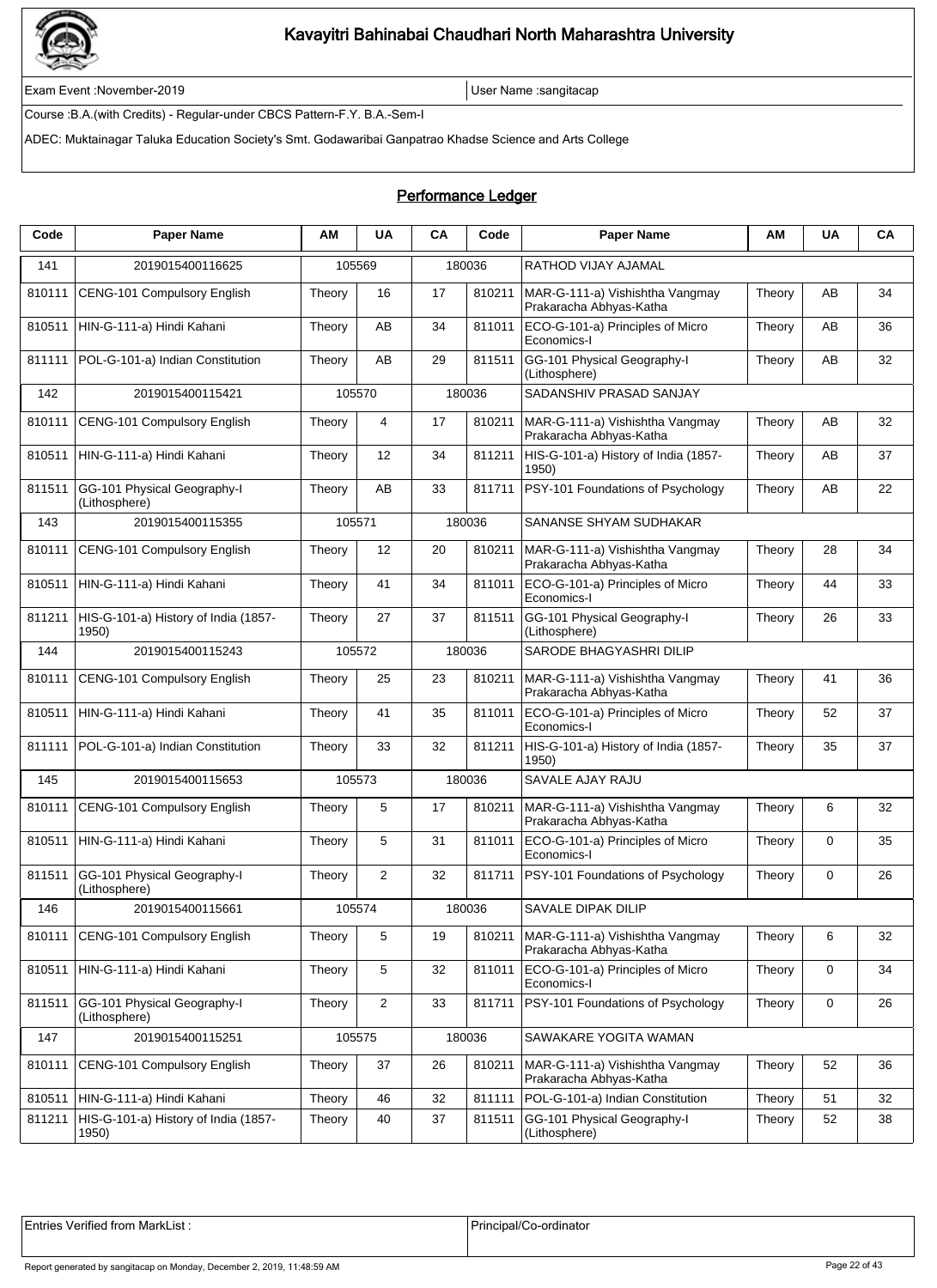

Exam Event :November-2019 User Name :sangitacap

Course :B.A.(with Credits) - Regular-under CBCS Pattern-F.Y. B.A.-Sem-I

ADEC: Muktainagar Taluka Education Society's Smt. Godawaribai Ganpatrao Khadse Science and Arts College

### Performance Ledger

| Code   | <b>Paper Name</b>                             | ΑМ     | <b>UA</b>      | CA | Code   | <b>Paper Name</b>                                                   | ΑМ     | <b>UA</b> | CA |
|--------|-----------------------------------------------|--------|----------------|----|--------|---------------------------------------------------------------------|--------|-----------|----|
| 148    | 2019015400129765                              |        | 105576         |    | 180036 | SHELAR NILESH SANJAY                                                |        |           |    |
| 810111 | CENG-101 Compulsory English                   | Theory | 5              | 8  | 810211 | MAR-G-111-a) Vishishtha Vangmay<br>Prakaracha Abhyas-Katha          | Theory | 5         | 8  |
| 810511 | HIN-G-111-a) Hindi Kahani                     | Theory | $\overline{7}$ | 31 | 811011 | ECO-G-101-a) Principles of Micro<br>Economics-I                     | Theory | AB        | 17 |
| 811111 | POL-G-101-a) Indian Constitution              | Theory | $\mathbf 0$    | 18 | 811511 | GG-101 Physical Geography-I<br>(Lithosphere)                        | Theory | AB        | 36 |
| 149    | 2019015400115131                              |        | 105577         |    | 180036 | SHIRSODE SAHEBRAO BHIMRAO                                           |        |           |    |
| 810111 | CENG-101 Compulsory English                   | Theory | 16             | 24 | 810211 | MAR-G-111-a) Vishishtha Vangmay<br>Prakaracha Abhyas-Katha          | Theory | 4         | 33 |
| 810511 | HIN-G-111-a) Hindi Kahani                     | Theory | 39             | 30 | 811011 | ECO-G-101-a) Principles of Micro<br>Economics-I                     | Theory | 38        | 34 |
| 811211 | HIS-G-101-a) History of India (1857-<br>1950) | Theory | 32             | AB | 811511 | GG-101 Physical Geography-I<br>(Lithosphere)                        | Theory | 26        | 34 |
| 150    | 2019015400116312                              |        | 105578         |    | 180036 | SHIRTURE DIKSHA SUDHAKAR                                            |        |           |    |
| 810111 | CENG-101 Compulsory English                   | Theory | 12             | 24 | 810211 | MAR-G-111-a) Vishishtha Vangmay<br>Prakaracha Abhyas-Katha          | Theory | 3         | 35 |
| 810511 | HIN-G-111-a) Hindi Kahani                     | Theory | $\overline{7}$ | 35 | 811111 | POL-G-101-a) Indian Constitution                                    | Theory | 2         | 32 |
| 811211 | HIS-G-101-a) History of India (1857-<br>1950) | Theory | 25             | 36 | 811711 | PSY-101 Foundations of Psychology                                   | Theory | 31        | 34 |
| 151    | 2019015400114804                              |        | 105579         |    | 180036 | SHIRTURE PRASHANT PITAMBAR                                          |        |           |    |
| 810111 | CENG-101 Compulsory English                   | Theory | 8              | 16 | 810211 | MAR-G-111-a) Vishishtha Vangmay<br>Prakaracha Abhyas-Katha          | Theory | 4         | 34 |
| 810511 | HIN-G-111-a) Hindi Kahani                     | Theory | 15             | 31 | 811011 | ECO-G-101-a) Principles of Micro<br>Economics-I                     | Theory | 38        | 34 |
| 811211 | HIS-G-101-a) History of India (1857-<br>1950) | Theory | $\overline{7}$ | 36 | 811511 | GG-101 Physical Geography-I<br>(Lithosphere)                        | Theory | 24        | 34 |
| 152    | 2019015400115034                              |        | 105580         |    | 180036 | SHRIKHANDE KUNAL SUNIL                                              |        |           |    |
| 810111 | CENG-101 Compulsory English                   | Theory | 27             | 18 | 810211 | MAR-G-111-a) Vishishtha Vangmay<br>Prakaracha Abhyas-Katha          | Theory | 36        | 34 |
| 810511 | HIN-G-111-a) Hindi Kahani                     | Theory | 46             | 31 | 811111 | POL-G-101-a) Indian Constitution                                    | Theory | 28        | 32 |
| 811211 | HIS-G-101-a) History of India (1857-<br>1950) | Theory | 28             | 36 | 811711 | PSY-101 Foundations of Psychology                                   | Theory | 35        | 25 |
| 153    | 2019015400115904                              |        | 105581         |    | 180036 | SHRIKHANDE PRASHANT SUNIL                                           |        |           |    |
| 810111 | CENG-101 Compulsory English                   | Theory | 24             | 22 |        | 810211   MAR-G-111-a) Vishishtha Vangmay<br>Prakaracha Abhyas-Katha | Theory | 39        | 34 |
| 810511 | HIN-G-111-a) Hindi Kahani                     | Theory | 46             | 32 | 811011 | ECO-G-101-a) Principles of Micro<br>Economics-I                     | Theory | 49        | 37 |
| 811211 | HIS-G-101-a) History of India (1857-<br>1950) | Theory | 35             | 38 | 811511 | GG-101 Physical Geography-I<br>(Lithosphere)                        | Theory | 30        | 34 |
| 154    | 2018015400054432                              |        | 105582         |    | 180036 | SK SAMIR SK RAUF                                                    |        |           |    |
| 810111 | CENG-101 Compulsory English                   | Theory | AB             | 8  | 810211 | MAR-G-111-a) Vishishtha Vangmay<br>Prakaracha Abhyas-Katha          | Theory | AB        | 8  |
| 811111 | POL-G-101-a) Indian Constitution              | Theory | AB             | 16 | 811211 | HIS-G-101-a) History of India (1857-<br>1950)                       | Theory | AB        | AB |
| 811511 | GG-101 Physical Geography-I<br>(Lithosphere)  | Theory | AB             | 34 | 811711 | PSY-101 Foundations of Psychology                                   | Theory | AB        | 8  |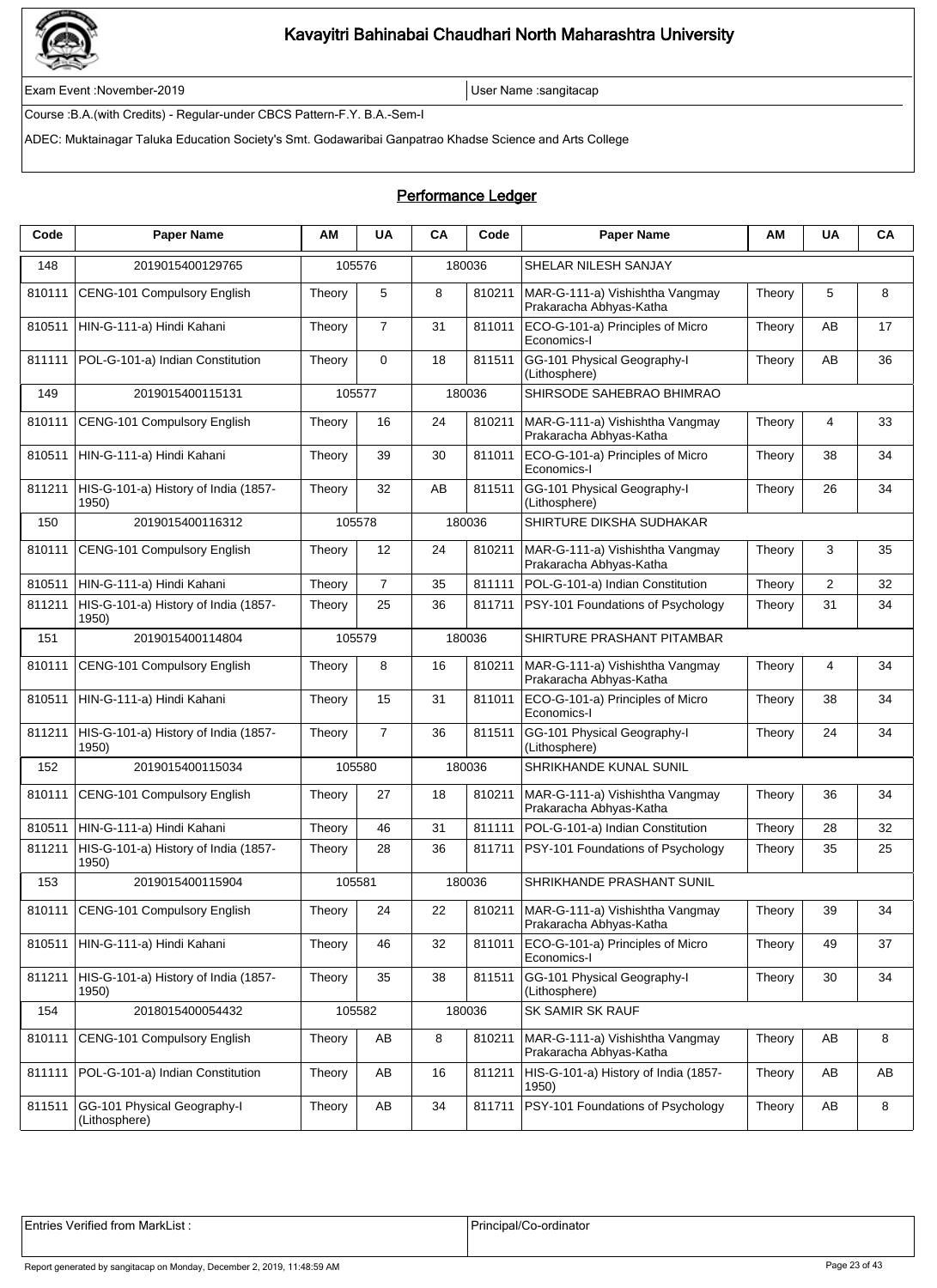

Exam Event :November-2019 User Name :sangitacap

Course :B.A.(with Credits) - Regular-under CBCS Pattern-F.Y. B.A.-Sem-I

ADEC: Muktainagar Taluka Education Society's Smt. Godawaribai Ganpatrao Khadse Science and Arts College

### Performance Ledger

| <b>Paper Name</b>                               | AM     | <b>UA</b> | CA                                                                 | Code   | <b>Paper Name</b>                                                  | ΑM     | <b>UA</b>                   | CA |
|-------------------------------------------------|--------|-----------|--------------------------------------------------------------------|--------|--------------------------------------------------------------------|--------|-----------------------------|----|
| 2019015400116254                                |        |           |                                                                    |        | SOMAS RITESH DNYANESHWAR                                           |        |                             |    |
| CENG-101 Compulsory English                     | Theory | 24        | 16                                                                 | 810211 | MAR-G-111-a) Vishishtha Vangmay<br>Prakaracha Abhyas-Katha         | Theory | 24                          | 34 |
| HIN-G-111-a) Hindi Kahani                       | Theory | 36        | 32                                                                 | 811011 | ECO-G-101-a) Principles of Micro<br>Economics-I                    | Theory | 50                          | 30 |
| GG-101 Physical Geography-I<br>(Lithosphere)    | Theory | 26        | 34                                                                 | 811711 | PSY-101 Foundations of Psychology                                  | Theory | 34                          | 23 |
| 2019015400115003                                |        |           |                                                                    |        | SONAWANE MOHAN VISHWANATH                                          |        |                             |    |
| CENG-101 Compulsory English                     | Theory | 13        | 16                                                                 | 810211 | MAR-G-111-a) Vishishtha Vangmay<br>Prakaracha Abhyas-Katha         | Theory | AB                          | 33 |
| HIN-G-111-a) Hindi Kahani                       | Theory | AB        | 33                                                                 | 811211 | HIS-G-101-a) History of India (1857-<br>1950)                      | Theory | AB                          | 37 |
| GG-101 Physical Geography-I<br>(Lithosphere)    | Theory | AB        | 35                                                                 | 811711 | PSY-101 Foundations of Psychology                                  | Theory | AB                          | 19 |
| 2019015400115595                                |        |           |                                                                    |        | SONAWANE RAHUL RAMESH                                              |        |                             |    |
| CENG-101 Compulsory English                     | Theory | 2         | 17                                                                 | 810211 | MAR-G-111-a) Vishishtha Vangmay<br>Prakaracha Abhyas-Katha         | Theory | 5                           | 34 |
| HIN-G-111-a) Hindi Kahani                       | Theory | 12        | 33                                                                 | 811011 | ECO-G-101-a) Principles of Micro<br>Economics-I                    | Theory | $\mathbf 0$                 | 35 |
| POL-G-101-a) Indian Constitution                | Theory | AB        | 27                                                                 | 811211 | HIS-G-101-a) History of India (1857-<br>1950)                      | Theory | 15                          | 37 |
| 2019015400116142                                |        |           |                                                                    |        | SONAWANE VISHAL SANTOSH                                            |        |                             |    |
| CENG-101 Compulsory English                     | Theory | 15        | 21                                                                 | 810211 | MAR-G-111-a) Vishishtha Vangmay<br>Prakaracha Abhyas-Katha         | Theory | 24                          | 32 |
| ECO-G-101-a) Principles of Micro<br>Economics-I | Theory | 55        | 35                                                                 | 811111 | POL-G-101-a) Indian Constitution                                   | Theory | 25                          | 30 |
| HIS-G-101-a) History of India (1857-<br>1950)   | Theory | 37        | 37                                                                 | 812411 | OENG-G-101 Optional English                                        | Theory | 49                          | 33 |
| 2019015400115912                                |        |           |                                                                    |        | SURALKAR SHRAVAN SHRIHARI                                          |        |                             |    |
| CENG-101 Compulsory English                     | Theory | 14        | 17                                                                 | 810211 | MAR-G-111-a) Vishishtha Vangmay<br>Prakaracha Abhyas-Katha         | Theory | 6                           | 33 |
| HIN-G-111-a) Hindi Kahani                       | Theory | 34        | 36                                                                 | 811011 | ECO-G-101-a) Principles of Micro<br>Economics-I                    | Theory | 50                          | 34 |
| POL-G-101-a) Indian Constitution                | Theory | 24        | 27                                                                 | 811711 | PSY-101 Foundations of Psychology                                  | Theory | 30                          | 25 |
| 2019015400115081                                |        |           |                                                                    |        |                                                                    |        |                             |    |
| <b>CENG-101 Compulsory English</b>              | Theory | 24        | 21                                                                 | 810211 | MAR-G-111-a) Vishishtha Vangmay<br>Prakaracha Abhyas-Katha         | Theory | 30                          | 34 |
| HIN-G-111-a) Hindi Kahani                       | Theory | 38        | 36                                                                 | 811111 | POL-G-101-a) Indian Constitution                                   | Theory | 16                          | 31 |
| HIS-G-101-a) History of India (1857-<br>1950)   | Theory | 43        | 37                                                                 | 811511 | GG-101 Physical Geography-I<br>(Lithosphere)                       | Theory | 28                          | 38 |
| 2019015400114785                                |        |           |                                                                    |        | SURALKE MADHURI KISAN                                              |        |                             |    |
| CENG-101 Compulsory English                     | Theory | 18        | 25                                                                 | 810211 | MAR-G-111-a) Vishishtha Vangmay<br>Prakaracha Abhyas-Katha         | Theory | 32                          | 36 |
| HIN-G-111-a) Hindi Kahani                       | Theory | 38        | 35                                                                 | 811111 | POL-G-101-a) Indian Constitution                                   | Theory | 26                          | 30 |
| HIS-G-101-a) History of India (1857-<br>1950)   | Theory | 32        | 37                                                                 | 811511 | GG-101 Physical Geography-I<br>(Lithosphere)                       | Theory | 32                          | 39 |
|                                                 |        |           | 105583<br>105584<br>105585<br>105586<br>105587<br>105588<br>105589 |        | 180036<br>180036<br>180036<br>180036<br>180036<br>180036<br>180036 |        | SURALKE DHANSHREE PRABHURAM |    |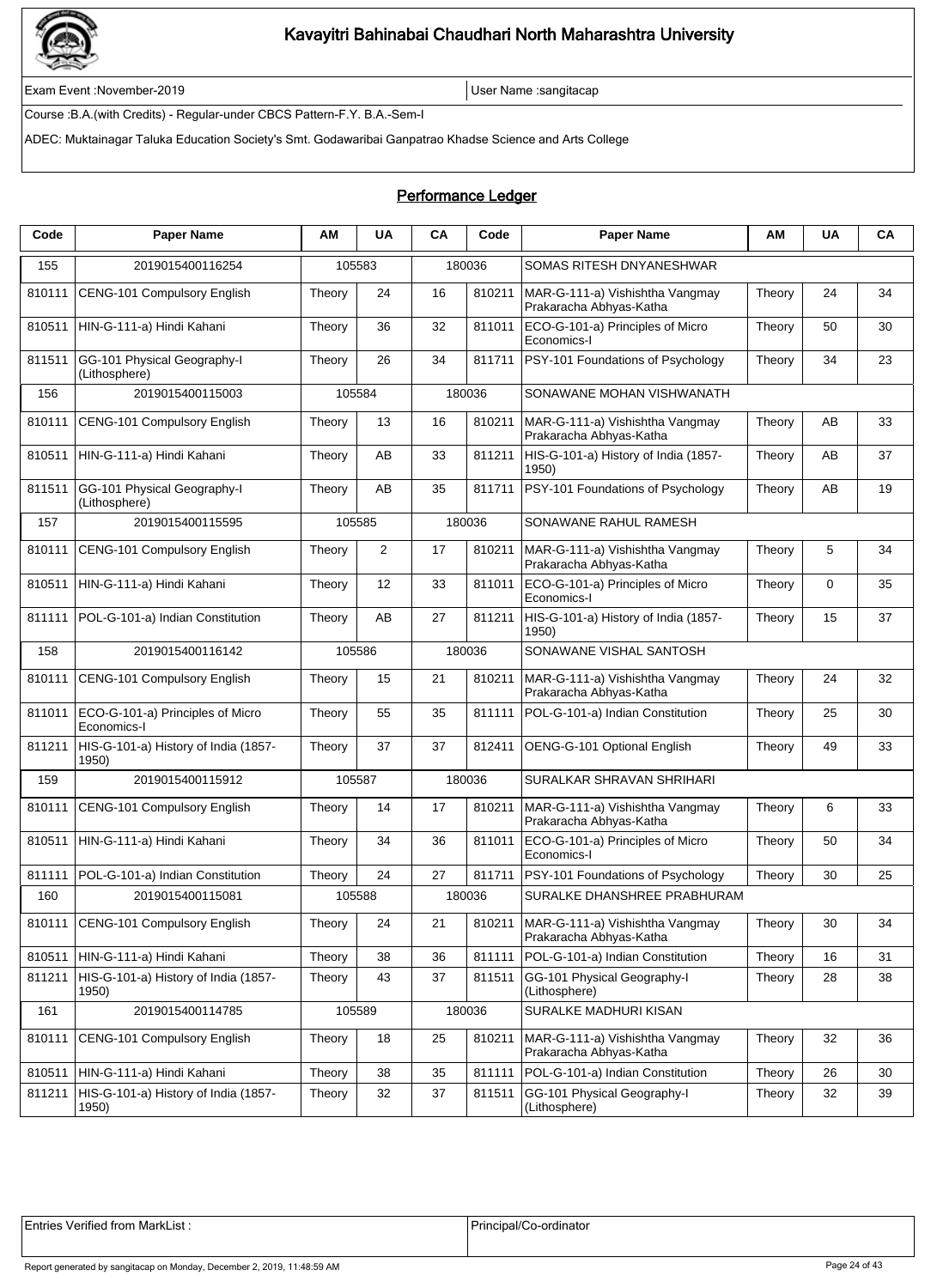

Exam Event :November-2019 User Name :sangitacap

Course :B.A.(with Credits) - Regular-under CBCS Pattern-F.Y. B.A.-Sem-I

ADEC: Muktainagar Taluka Education Society's Smt. Godawaribai Ganpatrao Khadse Science and Arts College

### Performance Ledger

| Code   | <b>Paper Name</b>                             | ΑM     | <b>UA</b> | CA | Code   | <b>Paper Name</b>                                                   | AM     | <b>UA</b> | CA |
|--------|-----------------------------------------------|--------|-----------|----|--------|---------------------------------------------------------------------|--------|-----------|----|
| 162    | 2019015400116231                              |        | 105590    |    | 180036 | TADAVI ARABAJ RAJU                                                  |        |           |    |
| 810111 | CENG-101 Compulsory English                   | Theory | 13        | 20 | 810211 | MAR-G-111-a) Vishishtha Vangmay<br>Prakaracha Abhyas-Katha          | Theory | 27        | 34 |
| 810511 | HIN-G-111-a) Hindi Kahani                     | Theory | 47        | 30 | 811011 | ECO-G-101-a) Principles of Micro<br>Economics-I                     | Theory | 54        | 34 |
| 811211 | HIS-G-101-a) History of India (1857-<br>1950) | Theory | 28        | 37 | 811711 | <b>PSY-101 Foundations of Psychology</b>                            | Theory | 38        | 26 |
| 163    | 2019015400115966                              | 105591 |           |    | 180036 | TADAVI DAGADU ABBAS                                                 |        |           |    |
| 810111 | CENG-101 Compulsory English                   | Theory | 24        | 19 | 810211 | MAR-G-111-a) Vishishtha Vangmay<br>Prakaracha Abhyas-Katha          | Theory | 3         | 33 |
| 810511 | HIN-G-111-a) Hindi Kahani                     | Theory | 34        | 30 | 811111 | POL-G-101-a) Indian Constitution                                    | Theory | 27        | 29 |
| 811211 | HIS-G-101-a) History of India (1857-<br>1950) | Theory | 24        | 37 | 811511 | GG-101 Physical Geography-I<br>(Lithosphere)                        | Theory | 28        | 36 |
| 164    | 2019015400115614                              |        | 105592    |    | 180036 | TALELE SHARADA VINOD                                                |        |           |    |
| 810111 | CENG-101 Compulsory English                   | Theory | 36        | 28 | 810211 | MAR-G-111-a) Vishishtha Vangmay<br>Prakaracha Abhyas-Katha          | Theory | 49        | 36 |
| 810511 | HIN-G-111-a) Hindi Kahani                     | Theory | 45        | 35 | 811111 | POL-G-101-a) Indian Constitution                                    | Theory | 37        | 28 |
| 811511 | GG-101 Physical Geography-I<br>(Lithosphere)  | Theory | 56        | 39 | 811711 | PSY-101 Foundations of Psychology                                   | Theory | 50        | 35 |
| 165    | 2019015400116486                              |        | 105593    |    | 180036 | <b>TANDALE DIPALI ASHOK</b>                                         |        |           |    |
| 810111 | <b>CENG-101 Compulsory English</b>            | Theory | 28        | 23 | 810211 | MAR-G-111-a) Vishishtha Vangmay<br>Prakaracha Abhyas-Katha          | Theory | 24        | 36 |
| 810511 | HIN-G-111-a) Hindi Kahani                     | Theory | 44        | 35 | 811011 | ECO-G-101-a) Principles of Micro<br>Economics-I                     | Theory | 44        | 35 |
| 811111 | POL-G-101-a) Indian Constitution              | Theory | 24        | 33 | 811211 | HIS-G-101-a) History of India (1857-<br>1950)                       | Theory | 31        | 37 |
| 166    | 2019015400116285                              |        | 105594    |    | 180036 | <b>TAP SHUBHANGI BALU</b>                                           |        |           |    |
| 810111 | CENG-101 Compulsory English                   | Theory | 33        | 24 | 810211 | MAR-G-111-a) Vishishtha Vangmay<br>Prakaracha Abhyas-Katha          | Theory | 41        | 37 |
| 810511 | HIN-G-111-a) Hindi Kahani                     | Theory | 48        | 38 | 811011 | ECO-G-101-a) Principles of Micro<br>Economics-I                     | Theory | 55        | 36 |
| 811111 | POL-G-101-a) Indian Constitution              | Theory | 37        | 35 | 811511 | GG-101 Physical Geography-I<br>(Lithosphere)                        | Theory | 32        | 39 |
| 167    | 2019015400115123                              |        | 105595    |    | 180036 | <b>TAYADE BHAGWAN SHRIRAM</b>                                       |        |           |    |
| 810111 | CENG-101 Compulsory English                   | Theory | 28        | 16 |        | 810211   MAR-G-111-a) Vishishtha Vangmay<br>Prakaracha Abhyas-Katha | Theory | 36        | 34 |
| 811111 | POL-G-101-a) Indian Constitution              | Theory | 24        | 16 | 811211 | HIS-G-101-a) History of India (1857-<br>1950)                       | Theory | 27        | 36 |
| 811511 | GG-101 Physical Geography-I<br>(Lithosphere)  | Theory | 28        | 36 | 812411 | OENG-G-101 Optional English                                         | Theory | 39        | 30 |
| 168    | 2019015400114947                              |        | 105596    |    | 180036 | TAYADE ISHWAR SHREERAM                                              |        |           |    |
| 810111 | CENG-101 Compulsory English                   | Theory | 27        | 22 | 810211 | MAR-G-111-a) Vishishtha Vangmay<br>Prakaracha Abhyas-Katha          | Theory | 38        | 32 |
| 810511 | HIN-G-111-a) Hindi Kahani                     | Theory | 42        | 32 | 811111 | POL-G-101-a) Indian Constitution                                    | Theory | 35        | 30 |
| 811211 | HIS-G-101-a) History of India (1857-<br>1950) | Theory | 40        | 36 | 811711 | PSY-101 Foundations of Psychology                                   | Theory | 40        | 26 |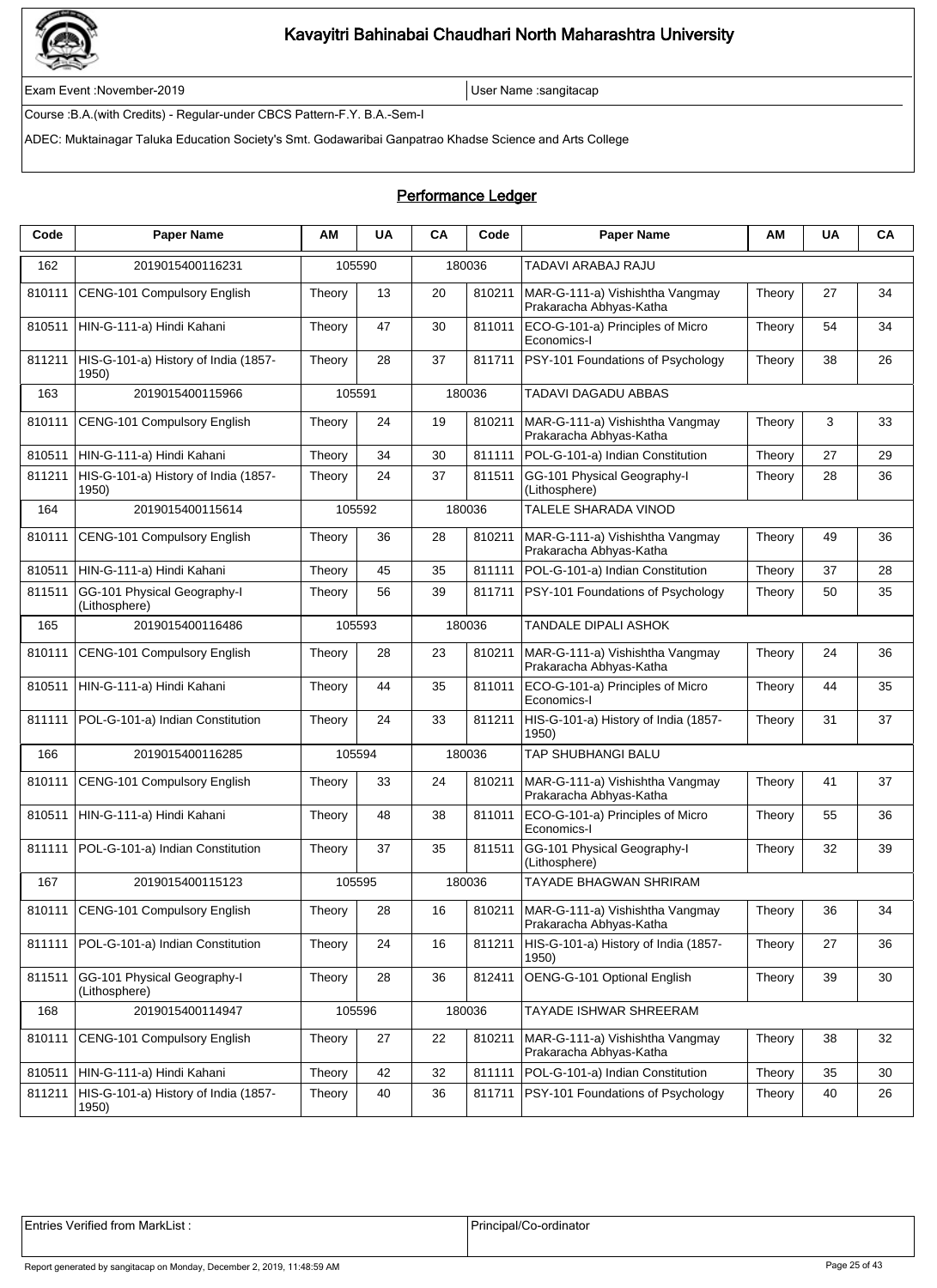

Exam Event :November-2019 User Name :sangitacap

Course :B.A.(with Credits) - Regular-under CBCS Pattern-F.Y. B.A.-Sem-I

ADEC: Muktainagar Taluka Education Society's Smt. Godawaribai Ganpatrao Khadse Science and Arts College

### Performance Ledger

| Code   | <b>Paper Name</b>                             | ΑМ     | <b>UA</b>   | CA | Code   | <b>Paper Name</b>                                                   | ΑМ     | <b>UA</b> | CA |
|--------|-----------------------------------------------|--------|-------------|----|--------|---------------------------------------------------------------------|--------|-----------|----|
| 169    | 2019015400115204                              |        | 105597      |    | 180036 | TAYADE PALLAVI RAMBHAU                                              |        |           |    |
| 810111 | CENG-101 Compulsory English                   | Theory | AB          | 22 | 810211 | MAR-G-111-a) Vishishtha Vangmay<br>Prakaracha Abhyas-Katha          | Theory | AB        | 35 |
| 810511 | HIN-G-111-a) Hindi Kahani                     | Theory | AB          | 35 | 811111 | POL-G-101-a) Indian Constitution                                    | Theory | AB        | 32 |
| 811211 | HIS-G-101-a) History of India (1857-<br>1950) | Theory | AB          | 36 | 811511 | GG-101 Physical Geography-I<br>(Lithosphere)                        | Theory | AB        | 38 |
| 170    | 2019015400115726                              |        | 105598      |    | 180036 | <b>TAYADE PAVAN GAUTAM</b>                                          |        |           |    |
| 810111 | CENG-101 Compulsory English                   | Theory | 24          | 23 | 810211 | MAR-G-111-a) Vishishtha Vangmay<br>Prakaracha Abhyas-Katha          | Theory | 36        | 33 |
| 810511 | HIN-G-111-a) Hindi Kahani                     | Theory | 38          | 32 | 811211 | HIS-G-101-a) History of India (1857-<br>1950)                       | Theory | 50        | 37 |
| 811511 | GG-101 Physical Geography-I<br>(Lithosphere)  | Theory | 28          | 36 | 811711 | PSY-101 Foundations of Psychology                                   | Theory | 37        | 33 |
| 171    | 2019015400115517                              |        | 105599      |    | 180036 | THAKARE VISHAL SANTOSH                                              |        |           |    |
| 810111 | CENG-101 Compulsory English                   | Theory | 16          | 16 | 810211 | MAR-G-111-a) Vishishtha Vangmay<br>Prakaracha Abhyas-Katha          | Theory | 24        | 34 |
| 810511 | HIN-G-111-a) Hindi Kahani                     | Theory | 29          | 32 | 811011 | ECO-G-101-a) Principles of Micro<br>Economics-I                     | Theory | 46        | 32 |
| 811211 | HIS-G-101-a) History of India (1857-<br>1950) | Theory | 33          | 37 | 811511 | GG-101 Physical Geography-I<br>(Lithosphere)                        | Theory | 26        | 36 |
| 172    | 2019015400115885                              |        | 105600      |    | 180036 | <b>VADHE PUNAM DILIP</b>                                            |        |           |    |
| 810111 | CENG-101 Compulsory English                   | Theory | 24          | 27 | 810211 | MAR-G-111-a) Vishishtha Vangmay<br>Prakaracha Abhyas-Katha          | Theory | 28        | 35 |
| 810511 | HIN-G-111-a) Hindi Kahani                     | Theory | 34          | 35 | 811111 | POL-G-101-a) Indian Constitution                                    | Theory | 28        | 32 |
| 811511 | GG-101 Physical Geography-I<br>(Lithosphere)  | Theory | $\mathbf 0$ | 38 | 811711 | PSY-101 Foundations of Psychology                                   | Theory | 33        | 34 |
| 173    | 2019015400116672                              |        | 105601      |    | 180036 | VANJARI FARUKH SARDAR                                               |        |           |    |
| 810111 | CENG-101 Compulsory English                   | Theory | 17          | 8  | 810211 | MAR-G-111-a) Vishishtha Vangmay<br>Prakaracha Abhyas-Katha          | Theory | AB        | 8  |
| 810511 | HIN-G-111-a) Hindi Kahani                     | Theory | AB          | 30 | 811011 | ECO-G-101-a) Principles of Micro<br>Economics-I                     | Theory | AB        | 36 |
| 811211 | HIS-G-101-a) History of India (1857-<br>1950) | Theory | AB          | 36 | 811511 | GG-101 Physical Geography-I<br>(Lithosphere)                        | Theory | AB        | 36 |
| 174    | 2019015400115371                              |        | 105602      |    | 180036 | VANJARI SUMIT BHAGWAT                                               |        |           |    |
| 810111 | CENG-101 Compulsory English                   | Theory | 9           | 16 |        | 810211   MAR-G-111-a) Vishishtha Vangmay<br>Prakaracha Abhyas-Katha | Theory | 6         | 34 |
| 810511 | HIN-G-111-a) Hindi Kahani                     | Theory | 35          | 30 | 811011 | ECO-G-101-a) Principles of Micro<br>Economics-I                     | Theory | 26        | 30 |
| 811111 | POL-G-101-a) Indian Constitution              | Theory | 8           | 30 | 811211 | HIS-G-101-a) History of India (1857-<br>1950)                       | Theory | 27        | 37 |
| 175    | 2019015400115301                              |        | 105603      |    | 180036 | VASAVE ANIL GIMAJA                                                  |        |           |    |
| 810111 | <b>CENG-101 Compulsory English</b>            | Theory | 43          | 24 | 810211 | MAR-G-111-a) Vishishtha Vangmay<br>Prakaracha Abhyas-Katha          | Theory | 36        | 33 |
| 811111 | POL-G-101-a) Indian Constitution              | Theory | 24          | 31 | 811211 | HIS-G-101-a) History of India (1857-<br>1950)                       | Theory | 42        | 37 |
| 811511 | GG-101 Physical Geography-I<br>(Lithosphere)  | Theory | 26          | 36 | 812411 | OENG-G-101 Optional English                                         | Theory | 45        | 33 |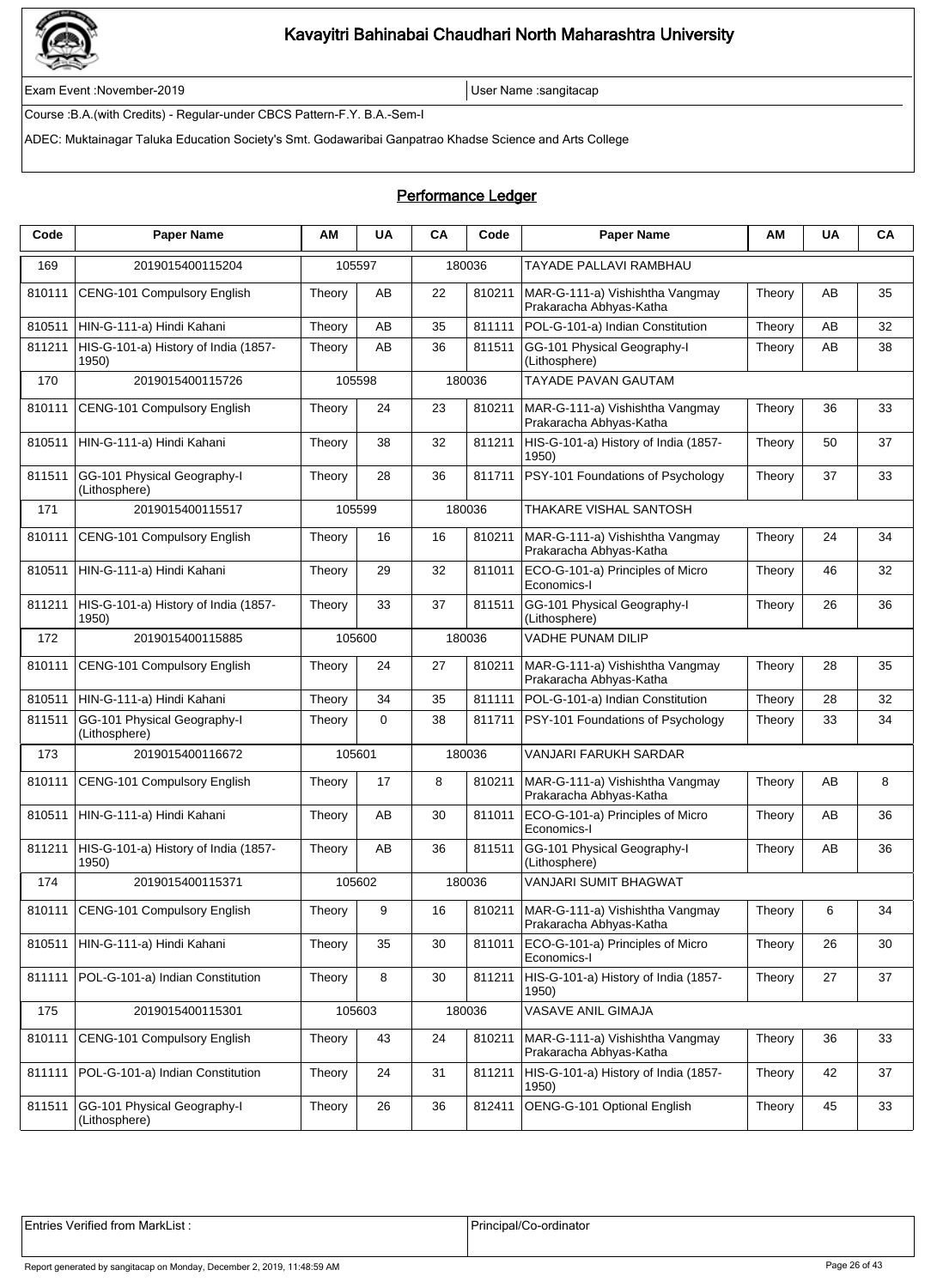

Exam Event :November-2019 User Name :sangitacap

Course :B.A.(with Credits) - Regular-under CBCS Pattern-F.Y. B.A.-Sem-I

ADEC: Muktainagar Taluka Education Society's Smt. Godawaribai Ganpatrao Khadse Science and Arts College

### Performance Ledger

| Code   | <b>Paper Name</b>                               | ΑМ     | <b>UA</b> | CA | Code   | <b>Paper Name</b>                                          | ΑМ     | <b>UA</b> | CA |
|--------|-------------------------------------------------|--------|-----------|----|--------|------------------------------------------------------------|--------|-----------|----|
| 176    | 2019015400116471                                |        | 105604    |    | 180036 | VASAVE DINESH CHAMARYA                                     |        |           |    |
| 810111 | CENG-101 Compulsory English                     | Theory | 24        | 25 | 810211 | MAR-G-111-a) Vishishtha Vangmay<br>Prakaracha Abhyas-Katha | Theory | 33        | 32 |
| 811111 | POL-G-101-a) Indian Constitution                | Theory | 31        | 30 | 811211 | HIS-G-101-a) History of India (1857-<br>1950)              | Theory | 34        | 36 |
| 811511 | GG-101 Physical Geography-I<br>(Lithosphere)    | Theory | 38        | 35 | 812411 | OENG-G-101 Optional English                                | Theory | 37        | 32 |
| 177    | 2019015400115212                                |        | 105605    |    | 180036 | WAGH AMOL NINA                                             |        |           |    |
| 810111 | CENG-101 Compulsory English                     | Theory | 33        | 23 | 810211 | MAR-G-111-a) Vishishtha Vangmay<br>Prakaracha Abhyas-Katha | Theory | 29        | 34 |
| 811011 | ECO-G-101-a) Principles of Micro<br>Economics-I | Theory | 41        | 35 | 811111 | POL-G-101-a) Indian Constitution                           | Theory | 25        | 30 |
| 811211 | HIS-G-101-a) History of India (1857-<br>1950)   | Theory | 30        | 36 | 812411 | OENG-G-101 Optional English                                | Theory | 34        | 30 |
| 178    | 2019015400116126                                |        | 105606    |    | 180036 | WAGH SAGAR SANDIP                                          |        |           |    |
| 810111 | CENG-101 Compulsory English                     | Theory | 24        | 17 | 810211 | MAR-G-111-a) Vishishtha Vangmay<br>Prakaracha Abhyas-Katha | Theory | 24        | 35 |
| 810511 | HIN-G-111-a) Hindi Kahani                       | Theory | 36        | 32 | 811111 | POL-G-101-a) Indian Constitution                           | Theory | 28        | 31 |
| 811211 | HIS-G-101-a) History of India (1857-<br>1950)   | Theory | 45        | 37 | 811511 | GG-101 Physical Geography-I<br>(Lithosphere)               | Theory | 24        | 35 |
| 179    | 2019015400116521                                |        | 105607    |    | 180036 | <b>WAGH SANKET ASHOK</b>                                   |        |           |    |
| 810111 | CENG-101 Compulsory English                     | Theory | 24        | 19 | 810211 | MAR-G-111-a) Vishishtha Vangmay<br>Prakaracha Abhyas-Katha | Theory | 6         | 34 |
| 810511 | HIN-G-111-a) Hindi Kahani                       | Theory | 31        | 33 | 811111 | POL-G-101-a) Indian Constitution                           | Theory | 32        | 31 |
| 811211 | HIS-G-101-a) History of India (1857-<br>1950)   | Theory | 39        | 37 | 811511 | GG-101 Physical Geography-I<br>(Lithosphere)               | Theory | 26        | 34 |
| 180    | 2019015400116103                                |        | 105608    |    | 180036 | WAGH SHRIKRUSHNA SHRIRAM                                   |        |           |    |
| 810111 | CENG-101 Compulsory English                     | Theory | 0         | 17 | 810211 | MAR-G-111-a) Vishishtha Vangmay<br>Prakaracha Abhyas-Katha | Theory | AB        | 34 |
| 810511 | HIN-G-111-a) Hindi Kahani                       | Theory | AB        | 31 | 811111 | POL-G-101-a) Indian Constitution                           | Theory | AB        | 28 |
| 811211 | HIS-G-101-a) History of India (1857-<br>1950)   | Theory | AB        | 37 | 811711 | PSY-101 Foundations of Psychology                          | Theory | AB        | 26 |
| 181    | 2019015400115684                                |        | 105609    |    | 180036 | WANKHEDE SAGAR BHAGWAT                                     |        |           |    |
| 810111 | CENG-101 Compulsory English                     | Theory | 3         | 16 | 810211 | MAR-G-111-a) Vishishtha Vangmay<br>Prakaracha Abhyas-Katha | Theory | 24        | 32 |
| 810511 | HIN-G-111-a) Hindi Kahani                       | Theory | 27        | 32 | 811011 | ECO-G-101-a) Principles of Micro<br>Economics-I            | Theory | 25        | 30 |
| 811511 | GG-101 Physical Geography-I<br>(Lithosphere)    | Theory | 28        | 34 | 811711 | PSY-101 Foundations of Psychology                          | Theory | 25        | 33 |
| 182    | 2019015400115444                                |        | 105610    |    | 180036 | WANKHEDE SAGAR UTTAM                                       |        |           |    |
| 810111 | <b>CENG-101 Compulsory English</b>              | Theory | 17        | 20 | 810211 | MAR-G-111-a) Vishishtha Vangmay<br>Prakaracha Abhyas-Katha | Theory | 4         | 33 |
| 810511 | HIN-G-111-a) Hindi Kahani                       | Theory | 41        | 35 | 811211 | HIS-G-101-a) History of India (1857-<br>1950)              | Theory | 32        | 37 |
| 811511 | GG-101 Physical Geography-I<br>(Lithosphere)    | Theory | 28        | 34 | 811711 | PSY-101 Foundations of Psychology                          | Theory | 33        | 34 |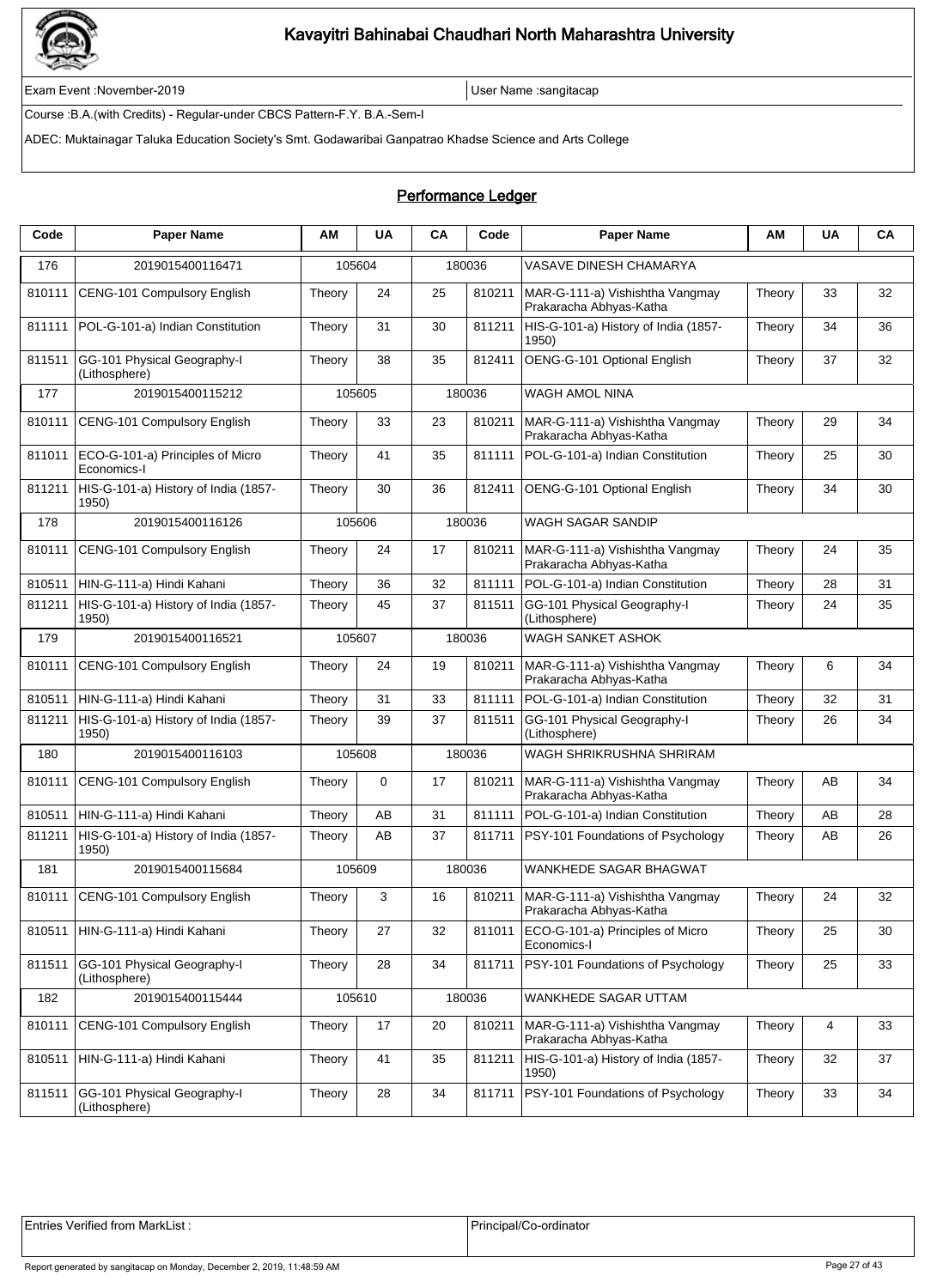

Exam Event :November-2019 User Name :sangitacap

Course :B.A.(with Credits) - Regular-under CBCS Pattern-F.Y. B.A.-Sem-I

ADEC: Muktainagar Taluka Education Society's Smt. Godawaribai Ganpatrao Khadse Science and Arts College

| Code   | <b>Paper Name</b>                               | ΑМ     | <b>UA</b> | CA                       | Code   | <b>Paper Name</b>                                          | ΑМ     | <b>UA</b> | CA                       |
|--------|-------------------------------------------------|--------|-----------|--------------------------|--------|------------------------------------------------------------|--------|-----------|--------------------------|
| 183    | 2019015400115703                                |        | 105611    |                          | 180036 | WANKHEDE TEJASHWINI SURESH                                 |        |           |                          |
| 810111 | CENG-101 Compulsory English                     | Theory | 26        | 29                       | 810211 | MAR-G-111-a) Vishishtha Vangmay<br>Prakaracha Abhyas-Katha | Theory | 35        | 35                       |
| 810511 | HIN-G-111-a) Hindi Kahani                       | Theory | 47        | 35                       | 811111 | POL-G-101-a) Indian Constitution                           | Theory | 36        | 30                       |
| 811211 | HIS-G-101-a) History of India (1857-<br>1950)   | Theory | 42        | 37                       | 811511 | GG-101 Physical Geography-I<br>(Lithosphere)               | Theory | 51        | 39                       |
| 184    | 2019015400355335                                |        | 105970    |                          | 180154 | ANDURKAR PUJA BHASKAR                                      |        |           |                          |
| 810111 | CENG-101 Compulsory English                     | Theory | 19        | Щ.                       | 810211 | MAR-G-111-a) Vishishtha Vangmay<br>Prakaracha Abhyas-Katha | Theory | 27        | ä.                       |
| 810511 | HIN-G-111-a) Hindi Kahani                       | Theory | 34        | Ξ.                       | 811011 | ECO-G-101-a) Principles of Micro<br>Economics-I            | Theory | 38        | --                       |
| 811111 | POL-G-101-a) Indian Constitution                | Theory | 19        | $\overline{\phantom{a}}$ | 811211 | HIS-G-101-a) History of India (1857-<br>1950)              | Theory | 28        | $\sim$                   |
| 185    | 2019015400320103                                |        | 105971    |                          | 180154 | <b>BAGE RAHUL SAHEBRAO</b>                                 |        |           |                          |
| 810111 | CENG-101 Compulsory English                     | Theory | 24        | $-$                      | 810211 | MAR-G-111-a) Vishishtha Vangmay<br>Prakaracha Abhyas-Katha | Theory | 35        | $\overline{a}$           |
| 810511 | HIN-G-111-a) Hindi Kahani                       | Theory | 25        | Ξ.                       | 811011 | ECO-G-101-a) Principles of Micro<br>Economics-I            | Theory | 44        | --                       |
| 811111 | POL-G-101-a) Indian Constitution                | Theory | 25        | --                       | 811511 | GG-101 Physical Geography-I<br>(Lithosphere)               | Theory | 10        | $\overline{\phantom{a}}$ |
| 186    | 2019015400354831                                |        | 105972    |                          | 180154 | BAVANE VISHAL MANOHAR                                      |        |           |                          |
| 810111 | <b>CENG-101 Compulsory English</b>              | Theory | 19        | $\overline{\phantom{a}}$ | 810211 | MAR-G-111-a) Vishishtha Vangmay<br>Prakaracha Abhyas-Katha | Theory | 38        | --                       |
| 810511 | HIN-G-111-a) Hindi Kahani                       | Theory | 30        | Ξ.                       | 811111 | POL-G-101-a) Indian Constitution                           | Theory | 24        | $\overline{\phantom{a}}$ |
| 811211 | HIS-G-101-a) History of India (1857-<br>1950)   | Theory | 28        | $\overline{\phantom{a}}$ | 811511 | GG-101 Physical Geography-I<br>(Lithosphere)               | Theory | 20        | --                       |
| 187    | 2019015400320196                                |        | 105973    |                          | 180154 | BELDAR GANESH SUPADA                                       |        |           |                          |
| 810111 | CENG-101 Compulsory English                     | Theory | 15        | --                       | 810211 | MAR-G-111-a) Vishishtha Vangmay<br>Prakaracha Abhyas-Katha | Theory | 28        | --                       |
| 810511 | HIN-G-111-a) Hindi Kahani                       | Theory | 26        | Ξ.                       | 811111 | POL-G-101-a) Indian Constitution                           | Theory | 24        | $\overline{\phantom{a}}$ |
| 811211 | HIS-G-101-a) History of India (1857-<br>1950)   | Theory | 25        | $\overline{\phantom{a}}$ | 811511 | GG-101 Physical Geography-I<br>(Lithosphere)               | Theory | 10        | $\overline{a}$           |
| 188    | 2019015400354974                                |        | 105974    |                          | 180154 | <b>BHOGARE SHITAL BHAGWAN</b>                              |        |           |                          |
| 810111 | CENG-101 Compulsory English                     | Theory | 24        | Щ.                       | 810211 | MAR-G-111-a) Vishishtha Vangmay<br>Prakaracha Abhyas-Katha | Theory | 43        | --                       |
| 811011 | ECO-G-101-a) Principles of Micro<br>Economics-I | Theory | 34        | $\overline{\phantom{a}}$ | 811111 | POL-G-101-a) Indian Constitution                           | Theory | 37        | --                       |
| 811211 | HIS-G-101-a) History of India (1857-<br>1950)   | Theory | 35        | --                       | 811511 | GG-101 Physical Geography-I<br>(Lithosphere)               | Theory | 26        | $\sim$                   |
| 189    | 2019015400320254                                |        | 105975    |                          | 180154 | <b>BHOJANE GAYATRI ANIL</b>                                |        |           |                          |
| 810111 | CENG-101 Compulsory English                     | Theory | 9         | --                       | 810211 | MAR-G-111-a) Vishishtha Vangmay<br>Prakaracha Abhyas-Katha | Theory | 33        | $\overline{\phantom{a}}$ |
| 810511 | HIN-G-111-a) Hindi Kahani                       | Theory | 31        | ц.                       | 811111 | POL-G-101-a) Indian Constitution                           | Theory | 25        | Ξ.                       |
| 811211 | HIS-G-101-a) History of India (1857-<br>1950)   | Theory | 24        | --                       | 811511 | GG-101 Physical Geography-I<br>(Lithosphere)               | Theory | 26        | ۰.                       |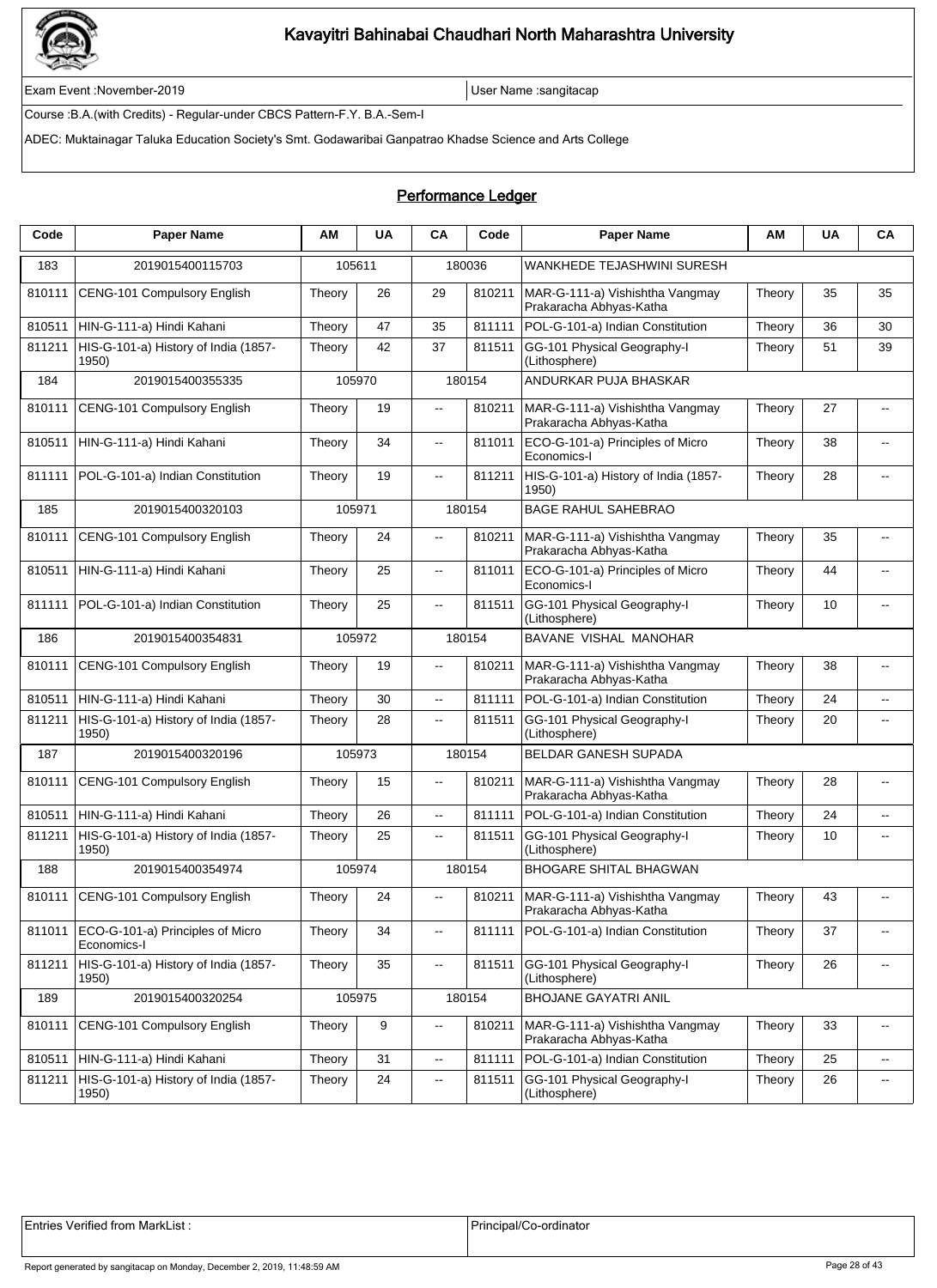

Exam Event :November-2019 User Name :sangitacap

Course :B.A.(with Credits) - Regular-under CBCS Pattern-F.Y. B.A.-Sem-I

ADEC: Muktainagar Taluka Education Society's Smt. Godawaribai Ganpatrao Khadse Science and Arts College

| Code   | <b>Paper Name</b>                               | ΑM     | <b>UA</b>      | <b>CA</b>                                     | Code   | <b>Paper Name</b>                                          | ΑM     | <b>UA</b>      | CA                       |
|--------|-------------------------------------------------|--------|----------------|-----------------------------------------------|--------|------------------------------------------------------------|--------|----------------|--------------------------|
| 190    | 2019015400355382                                | 105976 |                |                                               | 180154 | <b>BHOSALE KRISHNA KENSING</b>                             |        |                |                          |
| 810111 | CENG-101 Compulsory English                     | Theory | $\overline{7}$ | $\overline{\phantom{a}}$                      | 810211 | MAR-G-111-a) Vishishtha Vangmay<br>Prakaracha Abhyas-Katha | Theory | 24             | $\overline{a}$           |
| 810511 | HIN-G-111-a) Hindi Kahani                       | Theory | 24             | ц.                                            | 811111 | POL-G-101-a) Indian Constitution                           | Theory | 11             | $\overline{\phantom{a}}$ |
| 811211 | HIS-G-101-a) History of India (1857-<br>1950)   | Theory | 24             | $\overline{\phantom{a}}$                      | 811511 | GG-101 Physical Geography-I<br>(Lithosphere)               | Theory | 24             | $\overline{\phantom{a}}$ |
| 191    | 2019015400320076                                | 105977 |                |                                               | 180154 | BORASE VISHAL ATMARAM                                      |        |                |                          |
| 810111 | CENG-101 Compulsory English                     | Theory | 11             | $\overline{\phantom{a}}$                      | 810211 | MAR-G-111-a) Vishishtha Vangmay<br>Prakaracha Abhyas-Katha | Theory | 31             | $\overline{\phantom{a}}$ |
| 810511 | HIN-G-111-a) Hindi Kahani                       | Theory | 37             | $\sim$                                        | 811111 | POL-G-101-a) Indian Constitution                           | Theory | 20             | $-$                      |
| 811211 | HIS-G-101-a) History of India (1857-<br>1950)   | Theory | 28             | $\overline{a}$                                | 811511 | GG-101 Physical Geography-I<br>(Lithosphere)               | Theory | 26             | $\overline{a}$           |
| 192    | 2019015400355165                                | 105978 |                |                                               | 180154 | CHAUDHARI ANANDA JAGDISH                                   |        |                |                          |
| 810111 | CENG-101 Compulsory English                     | Theory | 4              | $\overline{\phantom{a}}$                      | 810211 | MAR-G-111-a) Vishishtha Vangmay<br>Prakaracha Abhyas-Katha | Theory | $\overline{2}$ | $-$                      |
| 810511 | HIN-G-111-a) Hindi Kahani                       | Theory | 26             | $\overline{\phantom{a}}$                      | 811111 | POL-G-101-a) Indian Constitution                           | Theory | 19             | Ξ.                       |
| 811211 | HIS-G-101-a) History of India (1857-<br>1950)   | Theory | 11             | $\overline{\phantom{a}}$                      | 811511 | GG-101 Physical Geography-I<br>(Lithosphere)               | Theory | 26             | $\overline{\phantom{a}}$ |
| 193    | 2019015400320165                                | 105979 |                |                                               | 180154 | CHAUDHARI GAYATRI DNYANESHWAR                              |        |                |                          |
| 810111 | CENG-101 Compulsory English                     | Theory | 35             | $\overline{\phantom{a}}$                      | 810211 | MAR-G-111-a) Vishishtha Vangmay<br>Prakaracha Abhyas-Katha | Theory | 48             | $\overline{a}$           |
| 811111 | POL-G-101-a) Indian Constitution                | Theory | 49             | $\overline{\phantom{a}}$                      | 811211 | HIS-G-101-a) History of India (1857-<br>1950)              | Theory | 39             | $-$                      |
| 811511 | GG-101 Physical Geography-I<br>(Lithosphere)    | Theory | 46             | $\overline{\phantom{a}}$                      | 812411 | OENG-G-101 Optional English                                | Theory | 34             | $\overline{a}$           |
| 194    | 2019015400355327                                | 105980 |                |                                               | 180154 | CHOPADE RINKU BHAGAWAN                                     |        |                |                          |
| 810111 | CENG-101 Compulsory English                     | Theory | 12             | $\overline{\phantom{a}}$                      | 810211 | MAR-G-111-a) Vishishtha Vangmay<br>Prakaracha Abhyas-Katha | Theory | 25             | $\overline{a}$           |
| 810511 | HIN-G-111-a) Hindi Kahani                       | Theory | 24             | $\overline{\phantom{a}}$                      | 811111 | POL-G-101-a) Indian Constitution                           | Theory | 24             | $\overline{\phantom{a}}$ |
| 811211 | HIS-G-101-a) History of India (1857-<br>1950)   | Theory | 25             | $\overline{\phantom{a}}$                      | 811511 | GG-101 Physical Geography-I<br>(Lithosphere)               | Theory | 44             | $\overline{a}$           |
| 195    | 2019015400354823                                | 105981 |                |                                               | 180154 | <b>CHOPADE SWATI CHANDRAKANT</b>                           |        |                |                          |
| 810111 | CENG-101 Compulsory English                     | Theory | 14             |                                               | 810211 | MAR-G-111-a) Vishishtha Vangmay<br>Prakaracha Abhyas-Katha | Theory | 38             |                          |
| 810511 | HIN-G-111-a) Hindi Kahani                       | Theory | 39             | $\overline{\phantom{a}}$                      | 811111 | POL-G-101-a) Indian Constitution                           | Theory | 30             | $\overline{\phantom{a}}$ |
| 811211 | HIS-G-101-a) History of India (1857-<br>1950)   | Theory | 24             | $\overline{\phantom{a}}$                      | 811511 | GG-101 Physical Geography-I<br>(Lithosphere)               | Theory | 30             | $\overline{\phantom{a}}$ |
| 196    | 2019015400354935                                | 105982 |                |                                               | 180154 | DAIVE SAWITA SHALIGRAM                                     |        |                |                          |
| 810111 | CENG-101 Compulsory English                     | Theory | $\overline{2}$ | $\overline{\phantom{a}}$                      | 810211 | MAR-G-111-a) Vishishtha Vangmay<br>Prakaracha Abhyas-Katha | Theory | 4              | $\overline{\phantom{a}}$ |
| 811011 | ECO-G-101-a) Principles of Micro<br>Economics-I | Theory | 18             | ц.                                            | 811111 | POL-G-101-a) Indian Constitution                           | Theory | $\overline{7}$ | $\overline{\phantom{a}}$ |
| 811211 | HIS-G-101-a) History of India (1857-<br>1950)   | Theory | $\overline{4}$ | $\mathord{\hspace{1pt}\text{--}\hspace{1pt}}$ | 811511 | GG-101 Physical Geography-I<br>(Lithosphere)               | Theory | 24             | $\overline{\phantom{a}}$ |
| 197    | 2019015400355374                                | 105983 |                |                                               | 180154 | DAMODARE DHAMMDIP RAVINDRA                                 |        |                |                          |
| 810111 | CENG-101 Compulsory English                     | Theory | 15             | $\overline{\phantom{a}}$                      | 810211 | MAR-G-111-a) Vishishtha Vangmay<br>Prakaracha Abhyas-Katha | Theory | 30             | $\overline{\phantom{a}}$ |
| 810511 | HIN-G-111-a) Hindi Kahani                       | Theory | 30             | $\overline{\phantom{a}}$                      | 811111 | POL-G-101-a) Indian Constitution                           | Theory | 27             | $\overline{\phantom{a}}$ |
| 811211 | HIS-G-101-a) History of India (1857-<br>1950)   | Theory | 29             | $\overline{\phantom{a}}$                      | 811511 | GG-101 Physical Geography-I<br>(Lithosphere)               | Theory | 12             | $\overline{\phantom{a}}$ |
|        | Entries Verified from MarkList:                 |        |                |                                               |        | Principal/Co-ordinator                                     |        |                |                          |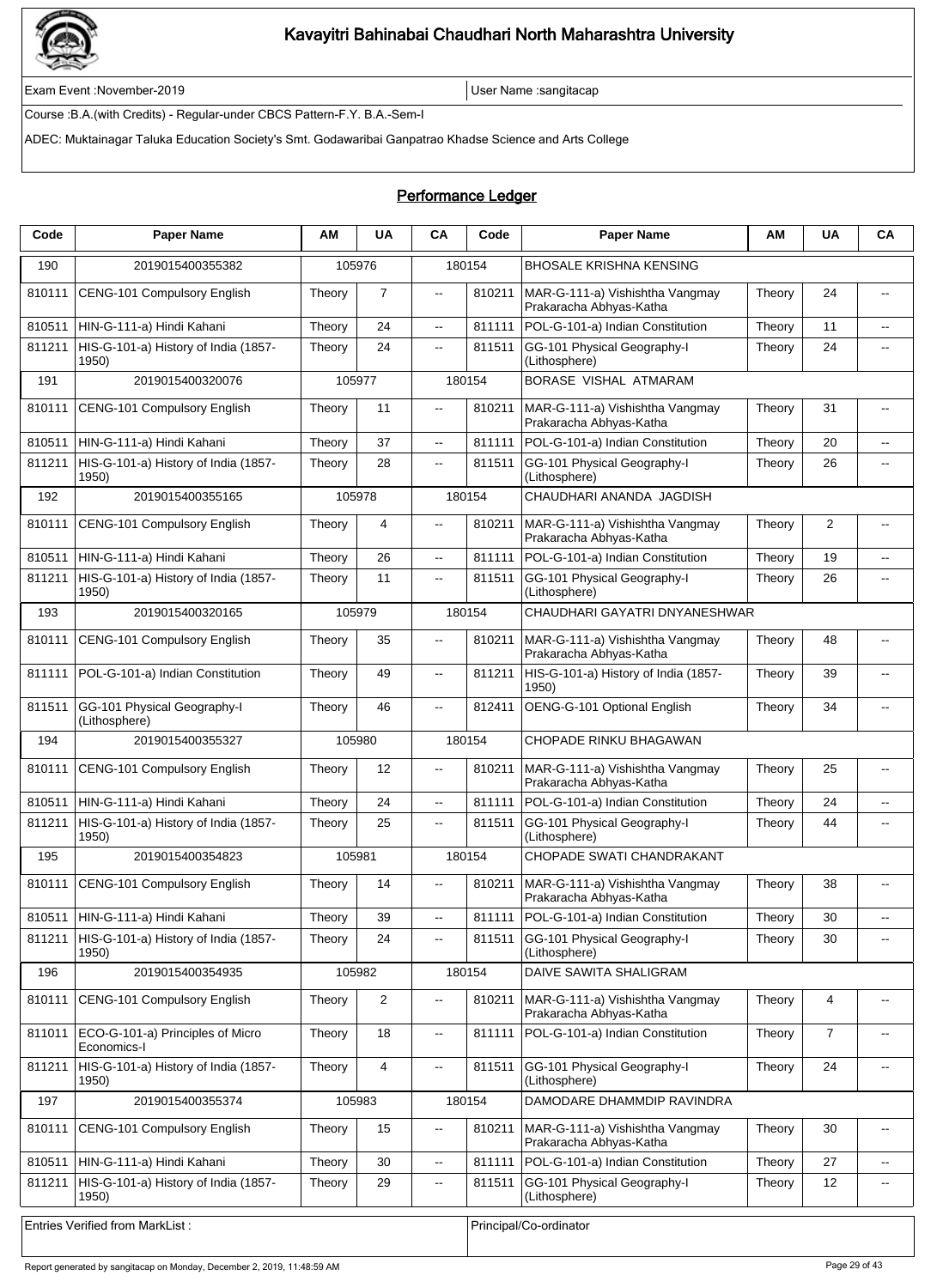

Exam Event :November-2019 User Name :sangitacap

Course :B.A.(with Credits) - Regular-under CBCS Pattern-F.Y. B.A.-Sem-I

ADEC: Muktainagar Taluka Education Society's Smt. Godawaribai Ganpatrao Khadse Science and Arts College

### Performance Ledger

| Code   | <b>Paper Name</b>                               | ΑM     | <b>UA</b> | CA                       | Code   | <b>Paper Name</b>                                          | AM     | <b>UA</b> | CA                       |
|--------|-------------------------------------------------|--------|-----------|--------------------------|--------|------------------------------------------------------------|--------|-----------|--------------------------|
| 198    | 2019015400355134                                |        | 105984    |                          | 180154 | <b>DAMRE MOHINI BHIKAJI</b>                                |        |           |                          |
| 810111 | CENG-101 Compulsory English                     | Theory | 17        | $\overline{\phantom{a}}$ | 810211 | MAR-G-111-a) Vishishtha Vangmay<br>Prakaracha Abhyas-Katha | Theory | 31        | $\overline{\phantom{a}}$ |
| 810511 | HIN-G-111-a) Hindi Kahani                       | Theory | 34        | $\overline{\phantom{a}}$ | 811011 | ECO-G-101-a) Principles of Micro<br>Economics-I            | Theory | 48        | $-$                      |
| 811111 | POL-G-101-a) Indian Constitution                | Theory | 27        | Ξ.                       | 811211 | HIS-G-101-a) History of India (1857-<br>1950)              | Theory | 25        | --                       |
| 199    | 2019015400355157                                |        | 105985    |                          | 180154 | DANDAGE VAIBHAV BHAGAWAN                                   |        |           |                          |
| 810111 | CENG-101 Compulsory English                     | Theory | 16        | .,                       | 810211 | MAR-G-111-a) Vishishtha Vangmay<br>Prakaracha Abhyas-Katha | Theory | 36        | $\overline{\phantom{a}}$ |
| 811011 | ECO-G-101-a) Principles of Micro<br>Economics-I | Theory | 38        | $- -$                    | 811111 | POL-G-101-a) Indian Constitution                           | Theory | 29        | $\overline{a}$           |
| 811511 | GG-101 Physical Geography-I<br>(Lithosphere)    | Theory | 24        | Ξ.                       | 812411 | OENG-G-101 Optional English                                | Theory | 22        | $-$                      |
| 200    | 2019015400354904                                |        | 105986    |                          | 180154 | DESHMUKH VAISHNAVI SUPRAO                                  |        |           |                          |
| 810111 | CENG-101 Compulsory English                     | Theory | 19        | .,                       | 810211 | MAR-G-111-a) Vishishtha Vangmay<br>Prakaracha Abhyas-Katha | Theory | 34        | $\overline{\phantom{a}}$ |
| 810511 | HIN-G-111-a) Hindi Kahani                       | Theory | 29        | $- -$                    | 811111 | POL-G-101-a) Indian Constitution                           | Theory | 19        | $\overline{\phantom{a}}$ |
| 811211 | HIS-G-101-a) History of India (1857-<br>1950)   | Theory | 24        | $\overline{a}$           | 811511 | GG-101 Physical Geography-I<br>(Lithosphere)               | Theory | 16        | $\overline{\phantom{a}}$ |
| 201    | 2019015400320134                                |        | 105987    |                          | 180154 | <b>DHAMOLE SHUBHANGI DINKAR</b>                            |        |           |                          |
| 810111 | CENG-101 Compulsory English                     | Theory | 19        | --                       | 810211 | MAR-G-111-a) Vishishtha Vangmay<br>Prakaracha Abhyas-Katha | Theory | 46        | --                       |
| 811111 | POL-G-101-a) Indian Constitution                | Theory | 34        | Ξ.                       | 811211 | HIS-G-101-a) History of India (1857-<br>1950)              | Theory | 27        | $\overline{\phantom{a}}$ |
| 811511 | GG-101 Physical Geography-I<br>(Lithosphere)    | Theory | 46        | $\overline{\phantom{a}}$ | 812411 | OENG-G-101 Optional English                                | Theory | 25        | $\overline{\phantom{a}}$ |
| 202    | 2019015400320231                                |        | 105988    |                          | 180154 | <b>DHENGE PRIYA BHARAT</b>                                 |        |           |                          |
| 810111 | CENG-101 Compulsory English                     | Theory | 11        | Щ.                       | 810211 | MAR-G-111-a) Vishishtha Vangmay<br>Prakaracha Abhyas-Katha | Theory | 40        | --                       |
| 810511 | HIN-G-111-a) Hindi Kahani                       | Theory | 40        | $\overline{\phantom{a}}$ | 811011 | ECO-G-101-a) Principles of Micro<br>Economics-I            | Theory | 44        | $\overline{\phantom{a}}$ |
| 811111 | POL-G-101-a) Indian Constitution                | Theory | 33        | $\overline{\phantom{a}}$ | 811511 | GG-101 Physical Geography-I<br>(Lithosphere)               | Theory | 36        | $\overline{\phantom{a}}$ |
| 203    | 2019015400355293                                |        | 105989    |                          | 180154 | DHOLE ASHWINI ARUN                                         |        |           |                          |
| 810111 | CENG-101 Compulsory English                     | Theory | 24        | $- -$                    | 810211 | MAR-G-111-a) Vishishtha Vangmay<br>Prakaracha Abhyas-Katha | Theory | 40        | $\overline{\phantom{a}}$ |
| 811111 | POL-G-101-a) Indian Constitution                | Theory | 30        | --                       | 811211 | HIS-G-101-a) History of India (1857-<br>1950)              | Theory | 34        | $\overline{\phantom{a}}$ |
| 811511 | GG-101 Physical Geography-I<br>(Lithosphere)    | Theory | 38        | --                       | 812411 | OENG-G-101 Optional English                                | Theory | 25        | $\overline{\phantom{a}}$ |
| 204    | 2019015400319966                                |        | 105990    |                          | 180154 | DIWARE NARAYAN GAJANAN                                     |        |           |                          |
| 810111 | CENG-101 Compulsory English                     | Theory | 21        | $\overline{\phantom{a}}$ | 810211 | MAR-G-111-a) Vishishtha Vangmay<br>Prakaracha Abhyas-Katha | Theory | 40        | --                       |
| 810511 | HIN-G-111-a) Hindi Kahani                       | Theory | 38        | --                       | 811111 | POL-G-101-a) Indian Constitution                           | Theory | 30        | Ξ.                       |
| 811211 | HIS-G-101-a) History of India (1857-<br>1950)   | Theory | 29        | $\overline{\phantom{a}}$ | 811511 | GG-101 Physical Geography-I<br>(Lithosphere)               | Theory | 24        | $\overline{\phantom{a}}$ |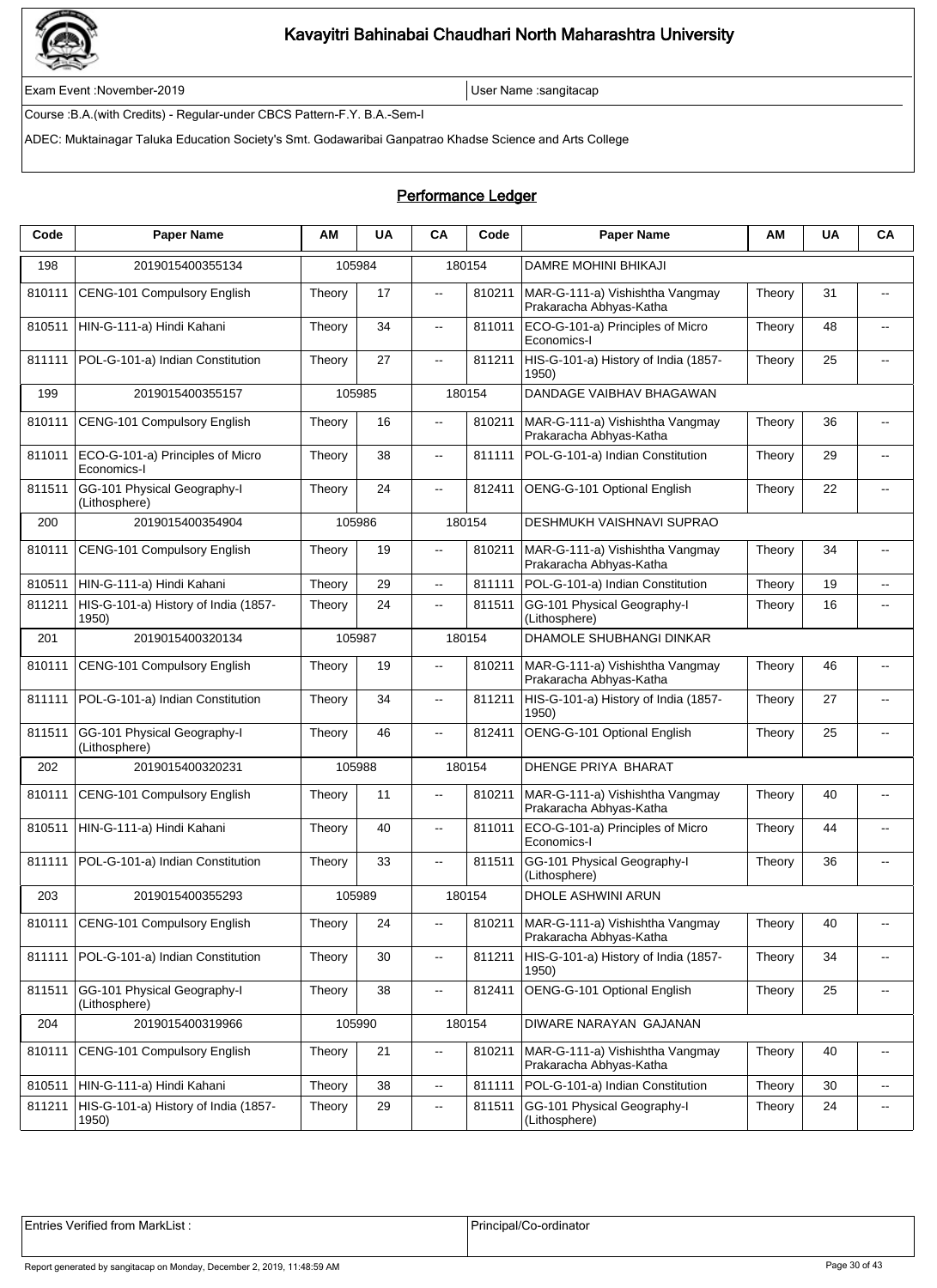

Exam Event :November-2019 User Name :sangitacap

Course :B.A.(with Credits) - Regular-under CBCS Pattern-F.Y. B.A.-Sem-I

ADEC: Muktainagar Taluka Education Society's Smt. Godawaribai Ganpatrao Khadse Science and Arts College

### Performance Ledger

| Code   | <b>Paper Name</b>                               | ΑМ     | <b>UA</b> | CA                       | Code   | <b>Paper Name</b>                                          | ΑМ     | <b>UA</b>   | CA                       |
|--------|-------------------------------------------------|--------|-----------|--------------------------|--------|------------------------------------------------------------|--------|-------------|--------------------------|
| 205    | 2019015400355173                                |        | 105991    |                          | 180154 | DONGARE SUJATA BHARAT                                      |        |             |                          |
| 810111 | CENG-101 Compulsory English                     | Theory | 18        | $\overline{\phantom{a}}$ | 810211 | MAR-G-111-a) Vishishtha Vangmay<br>Prakaracha Abhyas-Katha | Theory | 43          | $\overline{\phantom{a}}$ |
| 811011 | ECO-G-101-a) Principles of Micro<br>Economics-I | Theory | 46        | $\overline{\phantom{a}}$ | 811111 | POL-G-101-a) Indian Constitution                           | Theory | 32          | $\overline{a}$           |
| 811211 | HIS-G-101-a) History of India (1857-<br>1950)   | Theory | 29        | Ξ.                       | 811511 | GG-101 Physical Geography-I<br>(Lithosphere)               | Theory | 26          | --                       |
| 206    | 2019015400355103                                |        | 105992    |                          | 180154 | <b>GALWADE PRATIKSHA SUNIL</b>                             |        |             |                          |
| 810111 | CENG-101 Compulsory English                     | Theory | 9         | $\overline{\phantom{a}}$ | 810211 | MAR-G-111-a) Vishishtha Vangmay<br>Prakaracha Abhyas-Katha | Theory | 26          | $\overline{\phantom{a}}$ |
| 810511 | HIN-G-111-a) Hindi Kahani                       | Theory | 25        | $\overline{\phantom{a}}$ | 811111 | POL-G-101-a) Indian Constitution                           | Theory | 28          | $\overline{\phantom{a}}$ |
| 811211 | HIS-G-101-a) History of India (1857-<br>1950)   | Theory | 27        | $\overline{\phantom{a}}$ | 811511 | GG-101 Physical Geography-I<br>(Lithosphere)               | Theory | 16          | $\overline{\phantom{a}}$ |
| 207    | 2019015400319904                                |        | 105993    |                          | 180154 | <b>GANAGE SHANKAR HARIBHAU</b>                             |        |             |                          |
| 810111 | <b>CENG-101 Compulsory English</b>              | Theory | 3         | $\overline{a}$           | 810211 | MAR-G-111-a) Vishishtha Vangmay<br>Prakaracha Abhyas-Katha | Theory | 16          | --                       |
| 810511 | HIN-G-111-a) Hindi Kahani                       | Theory | 17        | ц.                       | 811111 | POL-G-101-a) Indian Constitution                           | Theory | 6           | $\overline{\phantom{a}}$ |
| 811211 | HIS-G-101-a) History of India (1857-<br>1950)   | Theory | 8         | $\overline{a}$           | 811511 | GG-101 Physical Geography-I<br>(Lithosphere)               | Theory | $\mathbf 0$ | $\overline{\phantom{a}}$ |
| 208    | 2019015400320142                                |        | 105994    |                          | 180154 | <b>GARKAL VAISHNAVI SUNIL</b>                              |        |             |                          |
| 810111 | <b>CENG-101 Compulsory English</b>              | Theory | 17        | $- -$                    | 810211 | MAR-G-111-a) Vishishtha Vangmay<br>Prakaracha Abhyas-Katha | Theory | 39          | $-$                      |
| 811011 | ECO-G-101-a) Principles of Micro<br>Economics-I | Theory | 42        | ц,                       | 811211 | HIS-G-101-a) History of India (1857-<br>1950)              | Theory | 29          | --                       |
| 811511 | GG-101 Physical Geography-I<br>(Lithosphere)    | Theory | 28        | $\overline{a}$           | 812411 | OENG-G-101 Optional English                                | Theory | 14          | $\overline{\phantom{a}}$ |
| 209    | 2019015400320157                                |        | 105995    |                          | 180154 | <b>GAVANDE SHUBHANGI KISAN</b>                             |        |             |                          |
| 810111 | CENG-101 Compulsory English                     | Theory | 13        | $\overline{\phantom{a}}$ | 810211 | MAR-G-111-a) Vishishtha Vangmay<br>Prakaracha Abhyas-Katha | Theory | 32          | $-$                      |
| 810511 | HIN-G-111-a) Hindi Kahani                       | Theory | 44        | $\overline{\phantom{a}}$ | 811011 | ECO-G-101-a) Principles of Micro<br>Economics-I            | Theory | 46          | $\overline{\phantom{a}}$ |
| 811111 | POL-G-101-a) Indian Constitution                | Theory | 35        | $- -$                    | 811211 | HIS-G-101-a) History of India (1857-<br>1950)              | Theory | 38          | --                       |
| 210    | 2019015400355092                                |        | 105996    |                          | 180154 | <b>GAVHALE SUNITA NINA</b>                                 |        |             |                          |
| 810111 | CENG-101 Compulsory English                     | Theory | 6         |                          | 810211 | MAR-G-111-a) Vishishtha Vangmay<br>Prakaracha Abhyas-Katha | Theory | 28          |                          |
| 810511 | HIN-G-111-a) Hindi Kahani                       | Theory | 28        | Ξ.                       | 811011 | ECO-G-101-a) Principles of Micro<br>Economics-I            | Theory | 35          | --                       |
| 811211 | HIS-G-101-a) History of India (1857-<br>1950)   | Theory | 37        | щ.                       | 811511 | GG-101 Physical Geography-I<br>(Lithosphere)               | Theory | 16          | ۰.                       |
| 211    | 2019015400368096                                |        | 105997    |                          | 180154 | GAWANDE AJAY DNYANDEO                                      |        |             |                          |
| 810111 | <b>CENG-101 Compulsory English</b>              | Theory | 9         | .,                       | 810211 | MAR-G-111-a) Vishishtha Vangmay<br>Prakaracha Abhyas-Katha | Theory | 35          | $\overline{\phantom{a}}$ |
| 810511 | HIN-G-111-a) Hindi Kahani                       | Theory | 35        | Ξ.                       | 811111 | POL-G-101-a) Indian Constitution                           | Theory | 32          | $\overline{\phantom{a}}$ |
| 811211 | HIS-G-101-a) History of India (1857-<br>1950)   | Theory | 33        | Ξ.                       | 811511 | GG-101 Physical Geography-I<br>(Lithosphere)               | Theory | 12          | $\overline{\phantom{a}}$ |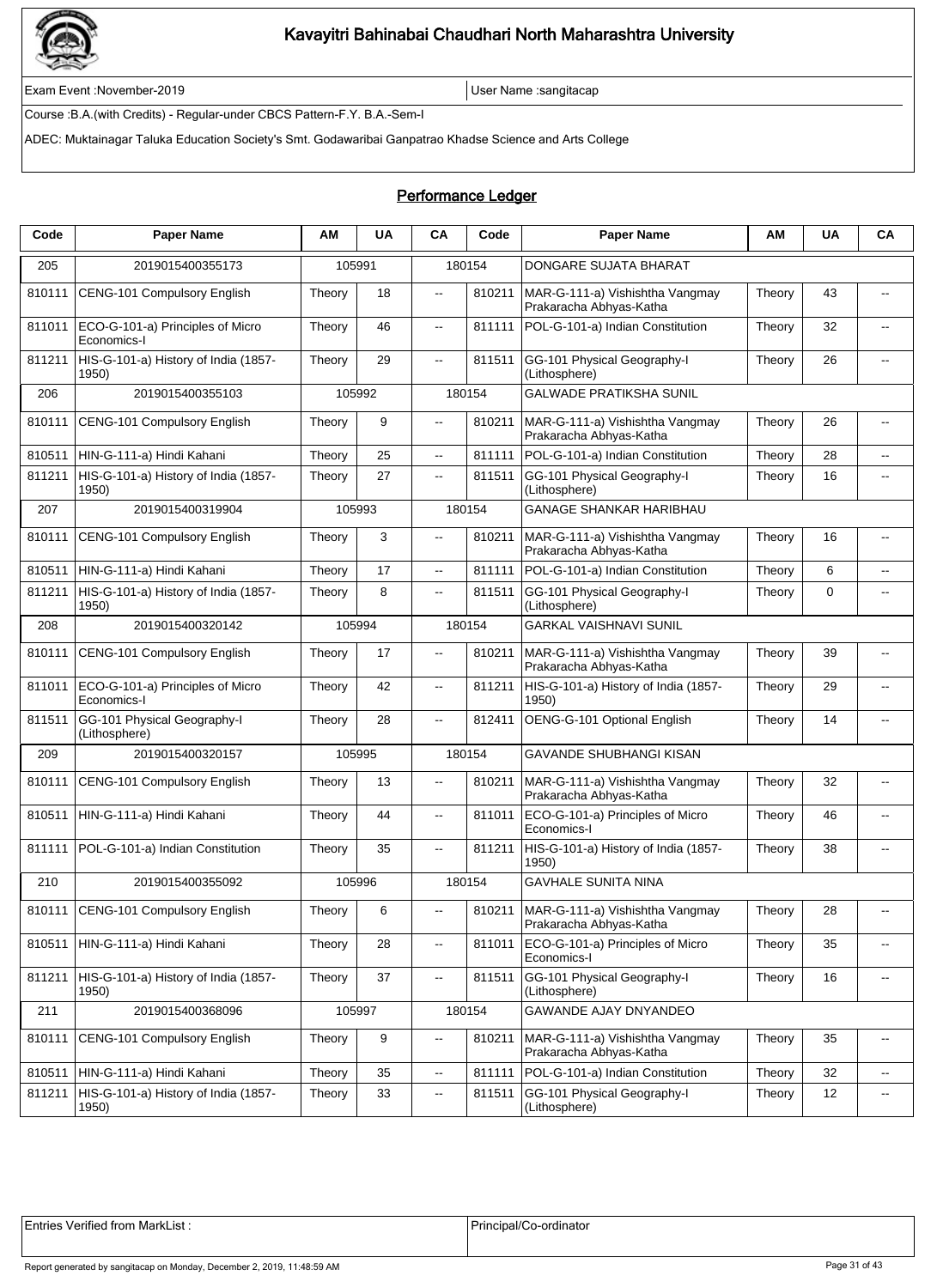

Exam Event :November-2019 User Name :sangitacap

Course :B.A.(with Credits) - Regular-under CBCS Pattern-F.Y. B.A.-Sem-I

ADEC: Muktainagar Taluka Education Society's Smt. Godawaribai Ganpatrao Khadse Science and Arts College

| Code   | <b>Paper Name</b>                             | ΑM     | <b>UA</b>      | CA                       | Code   | <b>Paper Name</b>                                          | ΑM     | <b>UA</b> | CA                          |
|--------|-----------------------------------------------|--------|----------------|--------------------------|--------|------------------------------------------------------------|--------|-----------|-----------------------------|
| 212    | 2019015400354885                              |        | 105998         |                          | 180154 | <b>GHAIT BHAGYASHRI SAMADHAN</b>                           |        |           |                             |
| 810111 | CENG-101 Compulsory English                   | Theory | $\overline{7}$ | $\overline{\phantom{a}}$ | 810211 | MAR-G-111-a) Vishishtha Vangmay<br>Prakaracha Abhyas-Katha | Theory | 29        | $\overline{\phantom{a}}$    |
| 810511 | HIN-G-111-a) Hindi Kahani                     | Theory | 26             | $\overline{\phantom{a}}$ | 811111 | POL-G-101-a) Indian Constitution                           | Theory | 25        | $\overline{\phantom{a}}$    |
| 811211 | HIS-G-101-a) History of India (1857-<br>1950) | Theory | 25             | $\overline{\phantom{a}}$ | 811511 | GG-101 Physical Geography-I<br>(Lithosphere)               | Theory | 24        | $\overline{\phantom{a}}$    |
| 213    | 2019015400320037                              |        | 105999         |                          | 180154 | <b>GHAIT NIKHIL PRAMOD</b>                                 |        |           |                             |
| 810111 | CENG-101 Compulsory English                   | Theory | 8              | $\overline{a}$           | 810211 | MAR-G-111-a) Vishishtha Vangmay<br>Prakaracha Abhyas-Katha | Theory | 34        |                             |
| 810511 | HIN-G-111-a) Hindi Kahani                     | Theory | 29             | $\overline{\phantom{a}}$ | 811011 | ECO-G-101-a) Principles of Micro<br>Economics-I            | Theory | 42        | $\overline{a}$              |
| 811111 | POL-G-101-a) Indian Constitution              | Theory | 27             | $\overline{\phantom{a}}$ | 811211 | HIS-G-101-a) History of India (1857-<br>1950)              | Theory | 28        | $\overline{\phantom{a}}$    |
| 214    | 2019015400320006                              |        | 106000         |                          | 180154 | INGALE ANIKET RAJENDRA                                     |        |           |                             |
| 810111 | CENG-101 Compulsory English                   | Theory | AB             | $\overline{a}$           | 810211 | MAR-G-111-a) Vishishtha Vangmay<br>Prakaracha Abhyas-Katha | Theory | AВ        | $-$                         |
| 810511 | HIN-G-111-a) Hindi Kahani                     | Theory | AB             | $\ddotsc$                | 811111 | POL-G-101-a) Indian Constitution                           | Theory | AB        | $\overline{a}$              |
| 811211 | HIS-G-101-a) History of India (1857-<br>1950) | Theory | AB             | $\overline{\phantom{a}}$ | 811511 | GG-101 Physical Geography-I<br>(Lithosphere)               | Theory | AB        | $-$                         |
| 215    | 2019015400320293                              | 106001 |                |                          | 180154 | INGALE SHITAL RAGHUNATH                                    |        |           |                             |
| 810111 | CENG-101 Compulsory English                   | Theory | 22             | $\overline{\phantom{a}}$ | 810211 | MAR-G-111-a) Vishishtha Vangmay<br>Prakaracha Abhyas-Katha | Theory | 48        | $\overline{\phantom{a}}$    |
| 810511 | HIN-G-111-a) Hindi Kahani                     | Theory | 39             | $\overline{\phantom{a}}$ | 811011 | ECO-G-101-a) Principles of Micro<br>Economics-I            | Theory | 48        | $-$                         |
| 811111 | POL-G-101-a) Indian Constitution              | Theory | 31             | $\overline{\phantom{a}}$ | 811211 | HIS-G-101-a) History of India (1857-<br>1950)              | Theory | 29        |                             |
| 216    | 2019015400355215                              |        | 106002         |                          | 180154 | <b>INGALE SUMEDH SUNIL</b>                                 |        |           |                             |
| 810111 | CENG-101 Compulsory English                   | Theory | 18             | $\overline{\phantom{a}}$ | 810211 | MAR-G-111-a) Vishishtha Vangmay<br>Prakaracha Abhyas-Katha | Theory | 43        | $\overline{a}$              |
| 810511 | HIN-G-111-a) Hindi Kahani                     | Theory | 42             | $\overline{\phantom{a}}$ | 811011 | ECO-G-101-a) Principles of Micro<br>Economics-I            | Theory | 38        | $\overline{\phantom{a}}$    |
| 811111 | POL-G-101-a) Indian Constitution              | Theory | 29             | $\overline{\phantom{a}}$ | 811211 | HIS-G-101-a) History of India (1857-<br>1950)              | Theory | 25        |                             |
| 217    | 2019015400355006                              |        | 106003         |                          | 180154 | <b>INGLE CHETAN ARUN</b>                                   |        |           |                             |
| 810111 | CENG-101 Compulsory English                   | Theory | AB             |                          | 810211 | MAR-G-111-a) Vishishtha Vangmay<br>Prakaracha Abhyas-Katha | Theory | AB        |                             |
| 810511 | HIN-G-111-a) Hindi Kahani                     | Theory | AB             | ц.                       | 811111 | POL-G-101-a) Indian Constitution                           | Theory | AB        | $\mathcal{L}_{\mathcal{F}}$ |
| 811211 | HIS-G-101-a) History of India (1857-<br>1950) | Theory | AB             | $\sim$                   | 811511 | GG-101 Physical Geography-I<br>(Lithosphere)               | Theory | AВ        | $\overline{\phantom{a}}$    |
| 218    | 2019015400320343                              |        | 106004         |                          | 180154 | JADHAV SHRIYA ARUN                                         |        |           |                             |
| 810111 | CENG-101 Compulsory English                   | Theory | 19             | $\overline{\phantom{a}}$ | 810211 | MAR-G-111-a) Vishishtha Vangmay<br>Prakaracha Abhyas-Katha | Theory | 35        | ۰.                          |
| 810511 | HIN-G-111-a) Hindi Kahani                     | Theory | 44             | ц.                       | 811111 | POL-G-101-a) Indian Constitution                           | Theory | 29        | $\overline{a}$              |
| 811211 | HIS-G-101-a) History of India (1857-<br>1950) | Theory | 29             | $\overline{\phantom{a}}$ | 811511 | GG-101 Physical Geography-I<br>(Lithosphere)               | Theory | 26        | ۰.                          |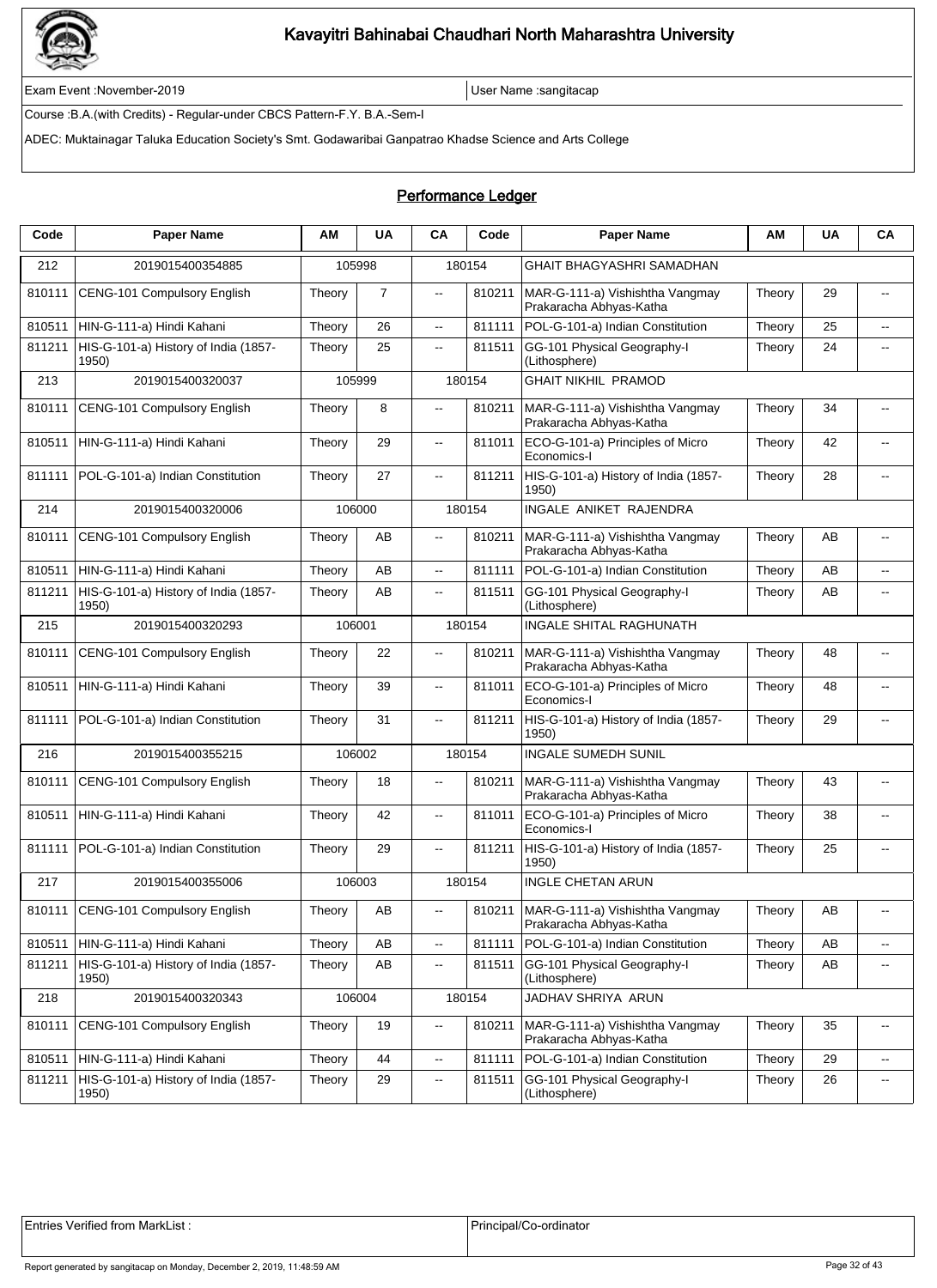

Exam Event :November-2019 User Name :sangitacap

Course :B.A.(with Credits) - Regular-under CBCS Pattern-F.Y. B.A.-Sem-I

ADEC: Muktainagar Taluka Education Society's Smt. Godawaribai Ganpatrao Khadse Science and Arts College

### Performance Ledger

| Code   | <b>Paper Name</b>                               | ΑM     | <b>UA</b> | <b>CA</b>                | Code   | <b>Paper Name</b>                                          | ΑM     | <b>UA</b> | CA                       |
|--------|-------------------------------------------------|--------|-----------|--------------------------|--------|------------------------------------------------------------|--------|-----------|--------------------------|
| 219    | 2019015400354943                                |        | 106005    |                          | 180154 | JUMALE DIKSHA TEJRAO                                       |        |           |                          |
| 810111 | CENG-101 Compulsory English                     | Theory | 8         | $\overline{\phantom{a}}$ | 810211 | MAR-G-111-a) Vishishtha Vangmay<br>Prakaracha Abhyas-Katha | Theory | 32        | $\overline{\phantom{a}}$ |
| 811011 | ECO-G-101-a) Principles of Micro<br>Economics-I | Theory | 37        | $\overline{\phantom{a}}$ | 811111 | POL-G-101-a) Indian Constitution                           | Theory | 26        | $-$                      |
| 811211 | HIS-G-101-a) History of India (1857-<br>1950)   | Theory | 27        | ц.                       | 811511 | GG-101 Physical Geography-I<br>(Lithosphere)               | Theory | 26        | $\overline{\phantom{a}}$ |
| 220    | 2019015400354912                                |        | 106006    |                          | 180154 | <b>JUMALE SUMIT SHRIKRUSHNA</b>                            |        |           |                          |
| 810111 | CENG-101 Compulsory English                     | Theory | 9         | $\overline{a}$           | 810211 | MAR-G-111-a) Vishishtha Vangmay<br>Prakaracha Abhyas-Katha | Theory | 30        | $\overline{\phantom{a}}$ |
| 811011 | ECO-G-101-a) Principles of Micro<br>Economics-I | Theory | 35        | $\overline{\phantom{a}}$ | 811111 | POL-G-101-a) Indian Constitution                           | Theory | 26        | $-$                      |
| 811211 | HIS-G-101-a) History of India (1857-<br>1950)   | Theory | 24        | ц.                       | 811511 | GG-101 Physical Geography-I<br>(Lithosphere)               | Theory | 14        | $\overline{\phantom{a}}$ |
| 221    | 2019015400354846                                |        | 106007    |                          | 180154 | KANDELKAR MOHAN BHASKAR                                    |        |           |                          |
| 810111 | CENG-101 Compulsory English                     | Theory | 6         | $\overline{a}$           | 810211 | MAR-G-111-a) Vishishtha Vangmay<br>Prakaracha Abhyas-Katha | Theory | 24        | $\overline{\phantom{a}}$ |
| 810511 | HIN-G-111-a) Hindi Kahani                       | Theory | 34        | $\overline{\phantom{a}}$ | 811011 | ECO-G-101-a) Principles of Micro<br>Economics-I            | Theory | 27        | $\overline{a}$           |
| 811111 | POL-G-101-a) Indian Constitution                | Theory | 20        | $\overline{\phantom{a}}$ | 811511 | GG-101 Physical Geography-I<br>(Lithosphere)               | Theory | 28        | $\overline{a}$           |
| 222    | 2019015400319927                                |        | 106008    |                          | 180154 | KANDELKAR PANDURANG RAMDAS                                 |        |           |                          |
| 810111 | CENG-101 Compulsory English                     | Theory | 9         | $\overline{\phantom{a}}$ | 810211 | MAR-G-111-a) Vishishtha Vangmay<br>Prakaracha Abhyas-Katha | Theory | 51        | $\overline{\phantom{a}}$ |
| 810511 | HIN-G-111-a) Hindi Kahani                       | Theory | 41        | $\overline{\phantom{a}}$ | 811011 | ECO-G-101-a) Principles of Micro<br>Economics-I            | Theory | 36        | $-$                      |
| 811111 | POL-G-101-a) Indian Constitution                | Theory | 30        | $\overline{\phantom{a}}$ | 811511 | GG-101 Physical Geography-I<br>(Lithosphere)               | Theory | 44        | $\overline{\phantom{a}}$ |
| 223    | 2019015400319951                                |        | 106009    |                          | 180154 | KANDELKAR SOPAN MAHADEO                                    |        |           |                          |
| 810111 | CENG-101 Compulsory English                     | Theory | 8         | $\overline{\phantom{a}}$ | 810211 | MAR-G-111-a) Vishishtha Vangmay<br>Prakaracha Abhyas-Katha | Theory | 24        | $\overline{\phantom{a}}$ |
| 810511 | HIN-G-111-a) Hindi Kahani                       | Theory | 18        | $\overline{\phantom{a}}$ | 811011 | ECO-G-101-a) Principles of Micro<br>Economics-I            | Theory | 28        | $\overline{a}$           |
| 811111 | POL-G-101-a) Indian Constitution                | Theory | 24        | $\overline{\phantom{a}}$ | 811211 | HIS-G-101-a) History of India (1857-<br>1950)              | Theory | 13        | $-$                      |
| 224    | 2019015400319912                                |        | 106010    |                          | 180154 | KHANDARE SAGAR SAMADHAN                                    |        |           |                          |
| 810111 | CENG-101 Compulsory English                     | Theory | 10        | $\overline{\phantom{a}}$ | 810211 | MAR-G-111-a) Vishishtha Vangmay<br>Prakaracha Abhyas-Katha | Theory | 24        | $\overline{\phantom{a}}$ |
| 810511 | HIN-G-111-a) Hindi Kahani                       | Theory | 18        | $\overline{\phantom{a}}$ | 811111 | POL-G-101-a) Indian Constitution                           | Theory | 25        | $\overline{\phantom{a}}$ |
| 811211 | HIS-G-101-a) History of India (1857-<br>1950)   | Theory | 10        | $\overline{\phantom{a}}$ | 811511 | GG-101 Physical Geography-I<br>(Lithosphere)               | Theory | 24        | $\overline{\phantom{a}}$ |
| 225    | 2019015400354854                                | 106011 |           |                          | 180154 | KHIRALKAR GOPAL SHATRUGHNA                                 |        |           |                          |
| 810111 | CENG-101 Compulsory English                     | Theory | 5         | $\overline{\phantom{a}}$ | 810211 | MAR-G-111-a) Vishishtha Vangmay<br>Prakaracha Abhyas-Katha | Theory | 24        | $\overline{\phantom{a}}$ |
| 810511 | HIN-G-111-a) Hindi Kahani                       | Theory | 21        | ц.                       | 811011 | ECO-G-101-a) Principles of Micro<br>Economics-I            | Theory | 36        | $\overline{\phantom{a}}$ |
| 811111 | POL-G-101-a) Indian Constitution                | Theory | 11        | $\overline{\phantom{a}}$ | 811511 | GG-101 Physical Geography-I<br>(Lithosphere)               | Theory | 24        | $\overline{\phantom{a}}$ |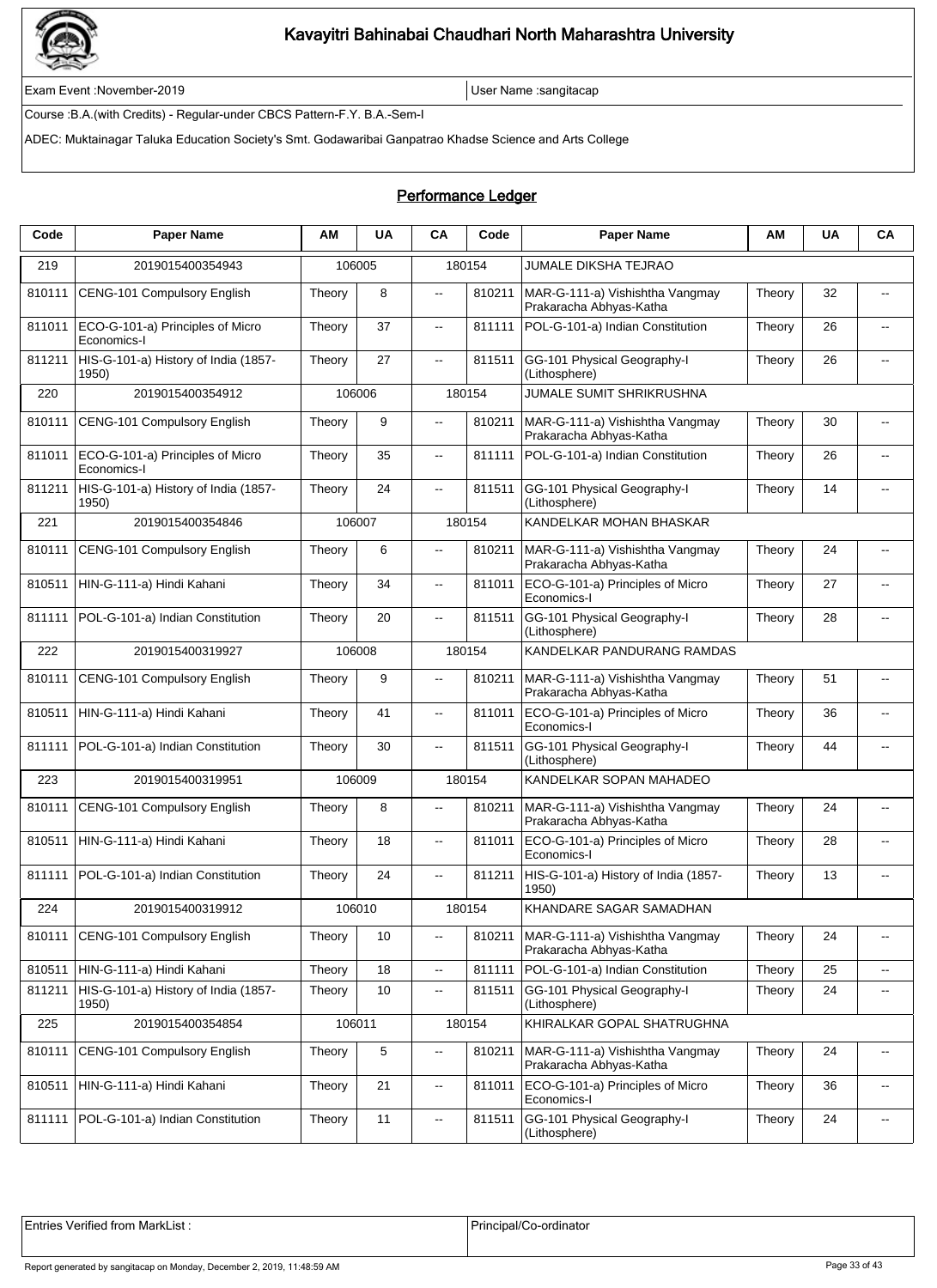

Exam Event :November-2019 User Name :sangitacap

Course :B.A.(with Credits) - Regular-under CBCS Pattern-F.Y. B.A.-Sem-I

ADEC: Muktainagar Taluka Education Society's Smt. Godawaribai Ganpatrao Khadse Science and Arts College

### Performance Ledger

| Code   | <b>Paper Name</b>                               | АM     | <b>UA</b>      | <b>CA</b>                | Code   | <b>Paper Name</b>                                          | ΑМ     | <b>UA</b> | CA                          |
|--------|-------------------------------------------------|--------|----------------|--------------------------|--------|------------------------------------------------------------|--------|-----------|-----------------------------|
| 226    | 2019015400355231                                |        | 106012         |                          | 180154 | KHIROLKAR ATUL RAJU                                        |        |           |                             |
| 810111 | CENG-101 Compulsory English                     | Theory | 9              | $\overline{\phantom{a}}$ | 810211 | MAR-G-111-a) Vishishtha Vangmay<br>Prakaracha Abhyas-Katha | Theory | 2         | $\overline{\phantom{a}}$    |
| 810511 | HIN-G-111-a) Hindi Kahani                       | Theory | 15             | $\overline{\phantom{a}}$ | 811011 | ECO-G-101-a) Principles of Micro<br>Economics-I            | Theory | 14        | $-$                         |
| 811111 | POL-G-101-a) Indian Constitution                | Theory | $\overline{4}$ | щ.                       | 811511 | GG-101 Physical Geography-I<br>(Lithosphere)               | Theory | 6         | $\overline{\phantom{a}}$    |
| 227    | 2019015400355397                                |        | 106013         |                          | 180154 | KOLI RUPALI BHAURAO                                        |        |           |                             |
| 810111 | CENG-101 Compulsory English                     | Theory | 18             | $\overline{\phantom{a}}$ | 810211 | MAR-G-111-a) Vishishtha Vangmay<br>Prakaracha Abhyas-Katha | Theory | 40        | $\overline{\phantom{a}}$    |
| 810511 | HIN-G-111-a) Hindi Kahani                       | Theory | 36             | Ξ.                       | 811111 | POL-G-101-a) Indian Constitution                           | Theory | 30        | --                          |
| 811211 | HIS-G-101-a) History of India (1857-<br>1950)   | Theory | 34             | $\overline{\phantom{a}}$ | 811511 | GG-101 Physical Geography-I<br>(Lithosphere)               | Theory | 28        | --                          |
| 228    | 2019015400354997                                |        | 106014         |                          | 180154 | KOLI TARAKESH PRAKASH                                      |        |           |                             |
| 810111 | CENG-101 Compulsory English                     | Theory | 6              | $\overline{a}$           | 810211 | MAR-G-111-a) Vishishtha Vangmay<br>Prakaracha Abhyas-Katha | Theory | 24        | --                          |
| 811011 | ECO-G-101-a) Principles of Micro<br>Economics-I | Theory | 30             | $\overline{\phantom{a}}$ | 811111 | POL-G-101-a) Indian Constitution                           | Theory | 15        | $\overline{\phantom{a}}$    |
| 811211 | HIS-G-101-a) History of India (1857-<br>1950)   | Theory | 17             | Ξ.                       | 812411 | OENG-G-101 Optional English                                | Theory | 24        | $\overline{\phantom{a}}$    |
| 229    | 2019015400355312                                |        | 106015         |                          | 180154 | KONGALE PRASHANT VILAS                                     |        |           |                             |
| 810111 | CENG-101 Compulsory English                     | Theory | 11             | $\overline{a}$           | 810211 | MAR-G-111-a) Vishishtha Vangmay<br>Prakaracha Abhyas-Katha | Theory | 24        | $\overline{\phantom{a}}$    |
| 810511 | HIN-G-111-a) Hindi Kahani                       | Theory | 37             | 44                       | 811011 | ECO-G-101-a) Principles of Micro<br>Economics-I            | Theory | 42        | $\overline{a}$              |
| 811111 | POL-G-101-a) Indian Constitution                | Theory | 24             | Ξ.                       | 811511 | GG-101 Physical Geography-I<br>(Lithosphere)               | Theory | 26        | $\overline{\phantom{a}}$    |
| 230    | 2019015400355343                                |        | 106016         |                          | 180154 | KUCHEKAR RUPALI KESHAV                                     |        |           |                             |
| 810111 | CENG-101 Compulsory English                     | Theory | 17             | $\overline{\phantom{a}}$ | 810211 | MAR-G-111-a) Vishishtha Vangmay<br>Prakaracha Abhyas-Katha | Theory | 37        | --                          |
| 810511 | HIN-G-111-a) Hindi Kahani                       | Theory | 39             | Ξ.                       | 811111 | POL-G-101-a) Indian Constitution                           | Theory | 24        | $\overline{\phantom{a}}$    |
| 811211 | HIS-G-101-a) History of India (1857-<br>1950)   | Theory | 28             | $\overline{\phantom{a}}$ | 811511 | GG-101 Physical Geography-I<br>(Lithosphere)               | Theory | 28        | $-$                         |
| 231    | 2019015400320304                                |        | 106017         |                          | 180154 | LAHASE VANDANA KAILAS                                      |        |           |                             |
| 810111 | CENG-101 Compulsory English                     | Theory | 8              |                          | 810211 | MAR-G-111-a) Vishishtha Vangmay<br>Prakaracha Abhyas-Katha | Theory | 24        |                             |
| 810511 | HIN-G-111-a) Hindi Kahani                       | Theory | 40             | ц,                       | 811011 | ECO-G-101-a) Principles of Micro<br>Economics-I            | Theory | 36        | ۰.                          |
| 811111 | POL-G-101-a) Indian Constitution                | Theory | 32             | щ.                       | 811511 | GG-101 Physical Geography-I<br>(Lithosphere)               | Theory | 28        | $\overline{\phantom{a}}$    |
| 232    | 2019015400320223                                |        | 106018         |                          | 180154 | LOKHANDE NIKITA JAYWANT                                    |        |           |                             |
| 810111 | CENG-101 Compulsory English                     | Theory | AB             | .,                       | 810211 | MAR-G-111-a) Vishishtha Vangmay<br>Prakaracha Abhyas-Katha | Theory | AB        | $\overline{\phantom{a}}$    |
| 810511 | HIN-G-111-a) Hindi Kahani                       | Theory | AB             | Ξ.                       | 811111 | POL-G-101-a) Indian Constitution                           | Theory | 22        | $\mathcal{L}_{\mathcal{L}}$ |
| 811211 | HIS-G-101-a) History of India (1857-<br>1950)   | Theory | 27             | щ.                       | 811511 | GG-101 Physical Geography-I<br>(Lithosphere)               | Theory | 12        | $\overline{\phantom{a}}$    |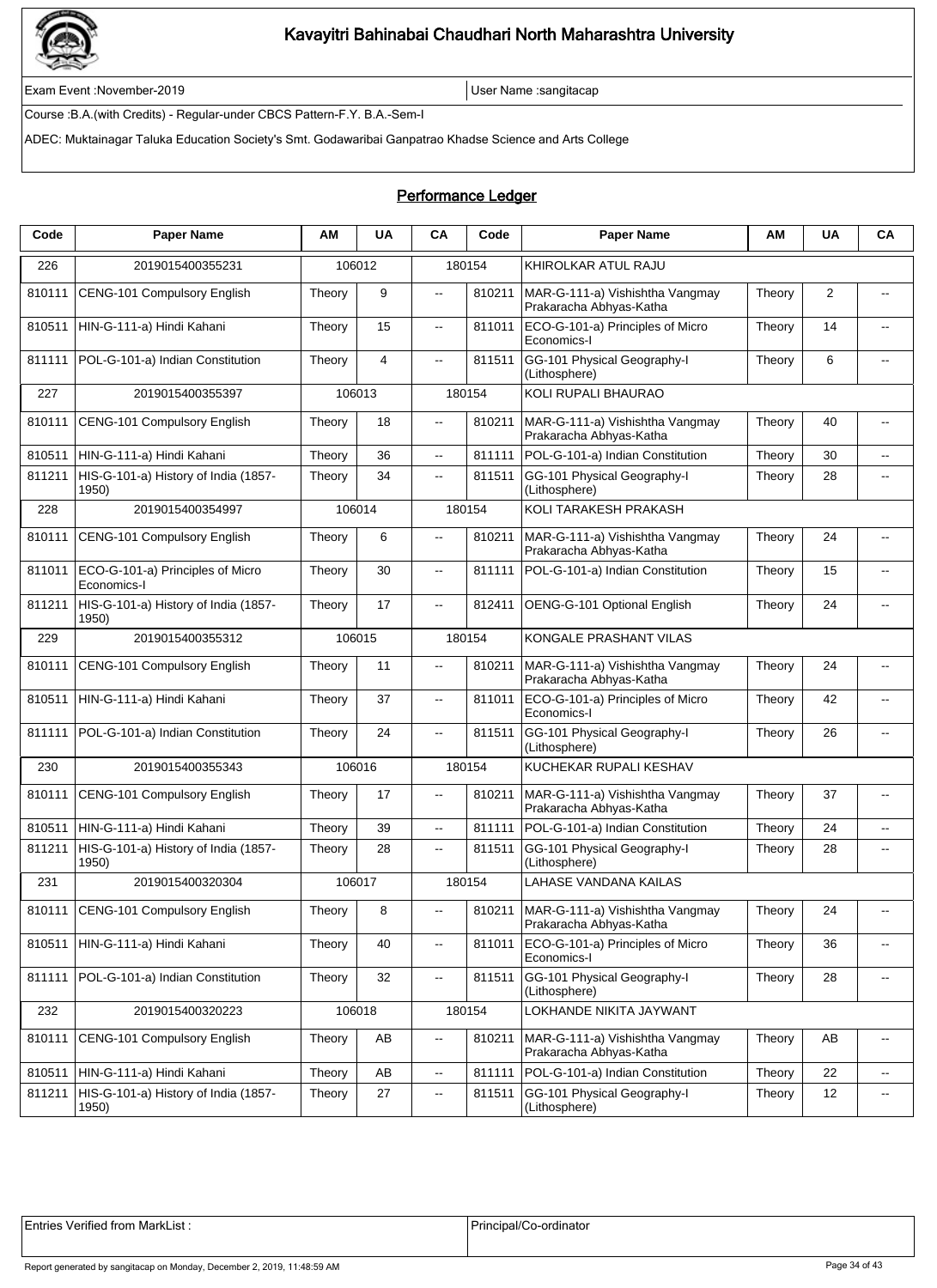

Exam Event :November-2019 User Name :sangitacap

Course :B.A.(with Credits) - Regular-under CBCS Pattern-F.Y. B.A.-Sem-I

ADEC: Muktainagar Taluka Education Society's Smt. Godawaribai Ganpatrao Khadse Science and Arts College

### Performance Ledger

| Code   | <b>Paper Name</b>                             | ΑM     | <b>UA</b>      | CA                       | Code   | <b>Paper Name</b>                                          | ΑM     | <b>UA</b>      | CA                          |
|--------|-----------------------------------------------|--------|----------------|--------------------------|--------|------------------------------------------------------------|--------|----------------|-----------------------------|
| 233    | 2019015400354966                              |        | 106019         |                          | 180154 | LONE DIPAK RAMESH                                          |        |                |                             |
| 810111 | CENG-101 Compulsory English                   | Theory | 5              | $\overline{\phantom{a}}$ | 810211 | MAR-G-111-a) Vishishtha Vangmay<br>Prakaracha Abhyas-Katha | Theory | 25             | $\overline{a}$              |
| 810511 | HIN-G-111-a) Hindi Kahani                     | Theory | 33             | ц.                       | 811111 | POL-G-101-a) Indian Constitution                           | Theory | 27             | $\overline{\phantom{a}}$    |
| 811211 | HIS-G-101-a) History of India (1857-<br>1950) | Theory | 24             | $\overline{\phantom{a}}$ | 811511 | GG-101 Physical Geography-I<br>(Lithosphere)               | Theory | 26             | $\overline{\phantom{a}}$    |
| 234    | 2014015400180631                              |        | 106020         |                          | 180154 | LONE MAYUR SHRIKRISHNA                                     |        |                |                             |
| 810111 | <b>CENG-101 Compulsory English</b>            | Theory | 15             | $\overline{\phantom{a}}$ | 810211 | MAR-G-111-a) Vishishtha Vangmay<br>Prakaracha Abhyas-Katha | Theory | 42             | $\overline{\phantom{a}}$    |
| 810511 | HIN-G-111-a) Hindi Kahani                     | Theory | 44             | $\sim$                   | 811111 | POL-G-101-a) Indian Constitution                           | Theory | 32             | $\overline{\phantom{a}}$    |
| 811211 | HIS-G-101-a) History of India (1857-<br>1950) | Theory | 36             | $\overline{a}$           | 811511 | GG-101 Physical Geography-I<br>(Lithosphere)               | Theory | 26             | $\overline{a}$              |
| 235    | 2019015400355045                              | 106021 |                |                          | 180154 | <b>MESARE AKSHAY TRYAMBAK</b>                              |        |                |                             |
| 810111 | CENG-101 Compulsory English                   | Theory | 12             | $\overline{\phantom{a}}$ | 810211 | MAR-G-111-a) Vishishtha Vangmay<br>Prakaracha Abhyas-Katha | Theory | 28             | $-$                         |
| 810511 | HIN-G-111-a) Hindi Kahani                     | Theory | 30             | цц.                      | 811111 | POL-G-101-a) Indian Constitution                           | Theory | 24             | Ξ.                          |
| 811211 | HIS-G-101-a) History of India (1857-<br>1950) | Theory | 24             | ц.                       | 811511 | GG-101 Physical Geography-I<br>(Lithosphere)               | Theory | 12             | $\overline{\phantom{a}}$    |
| 236    | 2019015400355246                              |        | 106022         |                          | 180154 | MUNDE VISHAL LAHU                                          |        |                |                             |
| 810111 | CENG-101 Compulsory English                   | Theory | 6              | $\overline{a}$           | 810211 | MAR-G-111-a) Vishishtha Vangmay<br>Prakaracha Abhyas-Katha | Theory | 24             | $\overline{\phantom{a}}$    |
| 810511 | HIN-G-111-a) Hindi Kahani                     | Theory | 24             | $\overline{\phantom{a}}$ | 811111 | POL-G-101-a) Indian Constitution                           | Theory | 21             | $\overline{\phantom{a}}$    |
| 811211 | HIS-G-101-a) History of India (1857-<br>1950) | Theory | 9              | $\overline{\phantom{a}}$ | 811511 | GG-101 Physical Geography-I<br>(Lithosphere)               | Theory | 10             | $\overline{\phantom{a}}$    |
| 237    | 2019015400319935                              |        | 106023         |                          | 180154 | MUNDHE VISHAL GULAB                                        |        |                |                             |
| 810111 | CENG-101 Compulsory English                   | Theory | 5              | $\overline{a}$           | 810211 | MAR-G-111-a) Vishishtha Vangmay<br>Prakaracha Abhyas-Katha | Theory | 24             | $\overline{a}$              |
| 810511 | HIN-G-111-a) Hindi Kahani                     | Theory | 27             | $\ddotsc$                | 811111 | POL-G-101-a) Indian Constitution                           | Theory | 11             | $\overline{\phantom{a}}$    |
| 811211 | HIS-G-101-a) History of India (1857-<br>1950) | Theory | 24             | $\overline{a}$           | 811511 | GG-101 Physical Geography-I<br>(Lithosphere)               | Theory | 26             | $\overline{a}$              |
| 238    | 2019015400320285                              |        | 106024         |                          | 180154 | NADIM KHA AMIN KHA                                         |        |                |                             |
| 810111 | CENG-101 Compulsory English                   | Theory | 5              | $\overline{a}$           | 810211 | MAR-G-111-a) Vishishtha Vangmay<br>Prakaracha Abhyas-Katha | Theory | 24             |                             |
|        | 810511   HIN-G-111-a) Hindi Kahani            | Theory | 27             | $\overline{\phantom{a}}$ | 811011 | ECO-G-101-a) Principles of Micro<br>Economics-I            | Theory | 28             |                             |
| 811111 | POL-G-101-a) Indian Constitution              | Theory | 11             | $\ddotsc$                | 811511 | GG-101 Physical Geography-I<br>(Lithosphere)               | Theory | 8              | $\overline{a}$              |
| 239    | 2019015400355126                              |        | 106025         |                          | 180154 | PATHAN NISAR FIROJ                                         |        |                |                             |
| 810111 | CENG-101 Compulsory English                   | Theory | 9              | $\overline{\phantom{a}}$ | 810211 | MAR-G-111-a) Vishishtha Vangmay<br>Prakaracha Abhyas-Katha | Theory | 24             | $\overline{\phantom{a}}$    |
| 810511 | HIN-G-111-a) Hindi Kahani                     | Theory | 34             | $\overline{\phantom{a}}$ | 811111 | POL-G-101-a) Indian Constitution                           | Theory | 27             | $\mathcal{L}_{\mathcal{F}}$ |
| 811211 | HIS-G-101-a) History of India (1857-<br>1950) | Theory | 31             | $\overline{\phantom{a}}$ | 811511 | GG-101 Physical Geography-I<br>(Lithosphere)               | Theory | 8              | $\overline{\phantom{a}}$    |
| 240    | 2019015400320022                              |        | 106026         |                          | 180154 | PATIL MAYUR DNYANESHWAR                                    |        |                |                             |
| 810111 | CENG-101 Compulsory English                   | Theory | $\overline{7}$ | $\overline{\phantom{a}}$ | 810211 | MAR-G-111-a) Vishishtha Vangmay<br>Prakaracha Abhyas-Katha | Theory | $\overline{c}$ | $\overline{\phantom{a}}$    |
| 810511 | HIN-G-111-a) Hindi Kahani                     | Theory | 3              | $\overline{\phantom{a}}$ | 811111 | POL-G-101-a) Indian Constitution                           | Theory | 3              | $\overline{\phantom{a}}$    |
| 811211 | HIS-G-101-a) History of India (1857-<br>1950) | Theory | 3              | $\overline{\phantom{a}}$ | 811511 | GG-101 Physical Geography-I<br>(Lithosphere)               | Theory | 8              | $\overline{\phantom{a}}$    |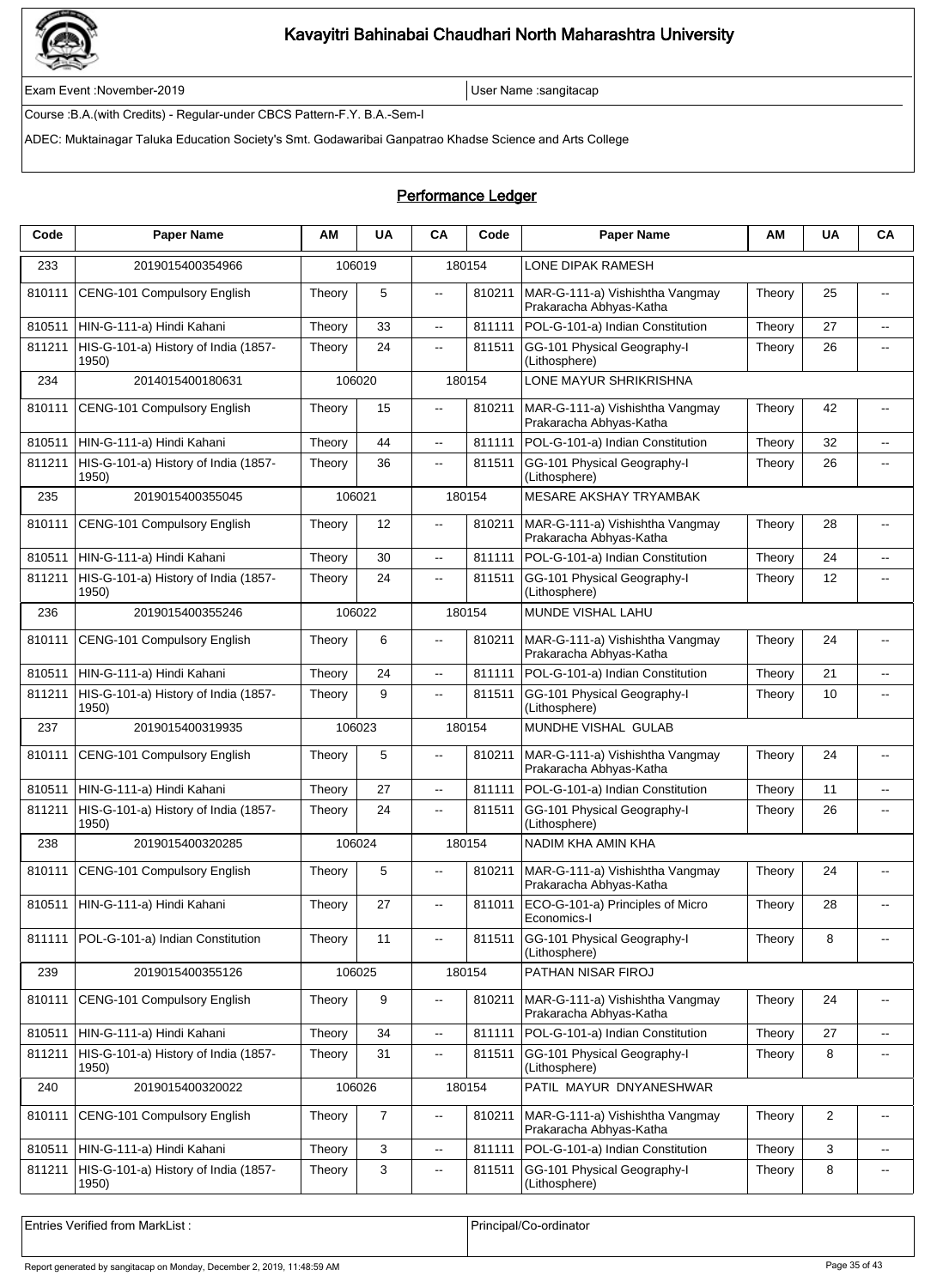

Exam Event :November-2019 User Name :sangitacap

Course :B.A.(with Credits) - Regular-under CBCS Pattern-F.Y. B.A.-Sem-I

ADEC: Muktainagar Taluka Education Society's Smt. Godawaribai Ganpatrao Khadse Science and Arts College

### Performance Ledger

| Code   | <b>Paper Name</b>                             | ΑM     | <b>UA</b>      | CA                       | Code   | <b>Paper Name</b>                                          | ΑМ     | UA           | CA                       |  |  |
|--------|-----------------------------------------------|--------|----------------|--------------------------|--------|------------------------------------------------------------|--------|--------------|--------------------------|--|--|
| 241    | 2019015400355196                              | 106027 |                |                          | 180154 | PATIL AKSHAY WELCHAND                                      |        |              |                          |  |  |
| 810111 | CENG-101 Compulsory English                   | Theory | 8              | $\overline{\phantom{a}}$ | 810211 | MAR-G-111-a) Vishishtha Vangmay<br>Prakaracha Abhyas-Katha | Theory | $\mathbf{1}$ | $\overline{\phantom{a}}$ |  |  |
| 810511 | HIN-G-111-a) Hindi Kahani                     | Theory | 26             | $\overline{\phantom{a}}$ | 811011 | ECO-G-101-a) Principles of Micro<br>Economics-I            | Theory | 25           | $\overline{a}$           |  |  |
| 811111 | POL-G-101-a) Indian Constitution              | Theory | 19             | $\overline{\phantom{a}}$ | 811511 | GG-101 Physical Geography-I<br>(Lithosphere)               | Theory | $\mathbf 0$  |                          |  |  |
| 242    | 2019015400320126                              |        | 106028         |                          | 180154 | PATIL ANANTA SHRIKRUSHNA                                   |        |              |                          |  |  |
| 810111 | CENG-101 Compulsory English                   | Theory | 6              | $\overline{\phantom{a}}$ | 810211 | MAR-G-111-a) Vishishtha Vangmay<br>Prakaracha Abhyas-Katha | Theory | 47           | $\overline{\phantom{a}}$ |  |  |
| 810511 | HIN-G-111-a) Hindi Kahani                     | Theory | 40             | $\overline{\phantom{a}}$ | 811111 | POL-G-101-a) Indian Constitution                           | Theory | 26           | $\overline{\phantom{a}}$ |  |  |
| 811211 | HIS-G-101-a) History of India (1857-<br>1950) | Theory | 34             | 44                       | 811511 | GG-101 Physical Geography-I<br>(Lithosphere)               | Theory | 10           | $\overline{\phantom{a}}$ |  |  |
| 243    | 2019015400355142                              |        | 106029         | 180154                   |        | PATIL ARATI NIVRUTTI                                       |        |              |                          |  |  |
| 810111 | CENG-101 Compulsory English                   | Theory | 16             | Щ.                       | 810211 | MAR-G-111-a) Vishishtha Vangmay<br>Prakaracha Abhyas-Katha | Theory | 41           | $-$                      |  |  |
| 810511 | HIN-G-111-a) Hindi Kahani                     | Theory | 35             | Ξ.                       | 811111 | POL-G-101-a) Indian Constitution                           | Theory | 31           | --                       |  |  |
| 811211 | HIS-G-101-a) History of India (1857-<br>1950) | Theory | 31             | цü.                      | 811511 | GG-101 Physical Geography-I<br>(Lithosphere)               | Theory | 10           | $-$                      |  |  |
| 244    | 2019015400320053                              | 106030 |                |                          | 180154 | PATIL ARUN SHIVAJI                                         |        |              |                          |  |  |
| 810111 | CENG-101 Compulsory English                   | Theory | $\overline{7}$ | --                       | 810211 | MAR-G-111-a) Vishishtha Vangmay<br>Prakaracha Abhyas-Katha | Theory | 6            | --                       |  |  |
| 810511 | HIN-G-111-a) Hindi Kahani                     | Theory | 4              | Ξ.                       | 811111 | POL-G-101-a) Indian Constitution                           | Theory | 10           | $\overline{\phantom{a}}$ |  |  |
| 811211 | HIS-G-101-a) History of India (1857-<br>1950) | Theory | 24             | $\overline{\phantom{a}}$ | 811511 | GG-101 Physical Geography-I<br>(Lithosphere)               | Theory | 10           | $-$                      |  |  |
| 245    | 2019015400355432                              |        | 106031         | 180154                   |        | PATIL DILIP BALIRAM                                        |        |              |                          |  |  |
| 810111 | CENG-101 Compulsory English                   | Theory | 4              | Ξ.                       | 810211 | MAR-G-111-a) Vishishtha Vangmay<br>Prakaracha Abhyas-Katha | Theory | 3            | --                       |  |  |
| 810511 | HIN-G-111-a) Hindi Kahani                     | Theory | 5              | цü.                      | 811111 | POL-G-101-a) Indian Constitution                           | Theory | 13           | $\overline{a}$           |  |  |
| 811211 | HIS-G-101-a) History of India (1857-<br>1950) | Theory | 24             | --                       | 811511 | GG-101 Physical Geography-I<br>(Lithosphere)               | Theory | 26           | --                       |  |  |
| 246    | 2019015400320262                              |        | 106032         |                          | 180154 | PATIL DIPALI PRALHAD                                       |        |              |                          |  |  |
| 810111 | CENG-101 Compulsory English                   | Theory | 24             | $\sim$                   | 810211 | MAR-G-111-a) Vishishtha Vangmay<br>Prakaracha Abhyas-Katha | Theory | 34           | $-$                      |  |  |
| 811111 | POL-G-101-a) Indian Constitution              | Theory | 30             | $\overline{\phantom{a}}$ | 811211 | HIS-G-101-a) History of India (1857-<br>1950)              | Theory | 32           | $\overline{\phantom{a}}$ |  |  |
| 811511 | GG-101 Physical Geography-I<br>(Lithosphere)  | Theory | 32             | ٠.                       | 812411 | OENG-G-101 Optional English                                | Theory | 26           | ۰.                       |  |  |
| 247    | 2019015400320215                              |        | 106033         |                          | 180154 | PATIL GOKUL ARUN                                           |        |              |                          |  |  |
| 810111 | CENG-101 Compulsory English                   | Theory | 9              | $\overline{\phantom{a}}$ | 810211 | MAR-G-111-a) Vishishtha Vangmay<br>Prakaracha Abhyas-Katha | Theory | 24           | $\overline{\phantom{a}}$ |  |  |
| 810511 | HIN-G-111-a) Hindi Kahani                     | Theory | 18             | щ.                       | 811011 | ECO-G-101-a) Principles of Micro<br>Economics-I            | Theory | 42           | $\overline{\phantom{a}}$ |  |  |
| 811111 | POL-G-101-a) Indian Constitution              | Theory | 18             | --                       | 811211 | HIS-G-101-a) History of India (1857-<br>1950)              | Theory | 25           | $\overline{\phantom{a}}$ |  |  |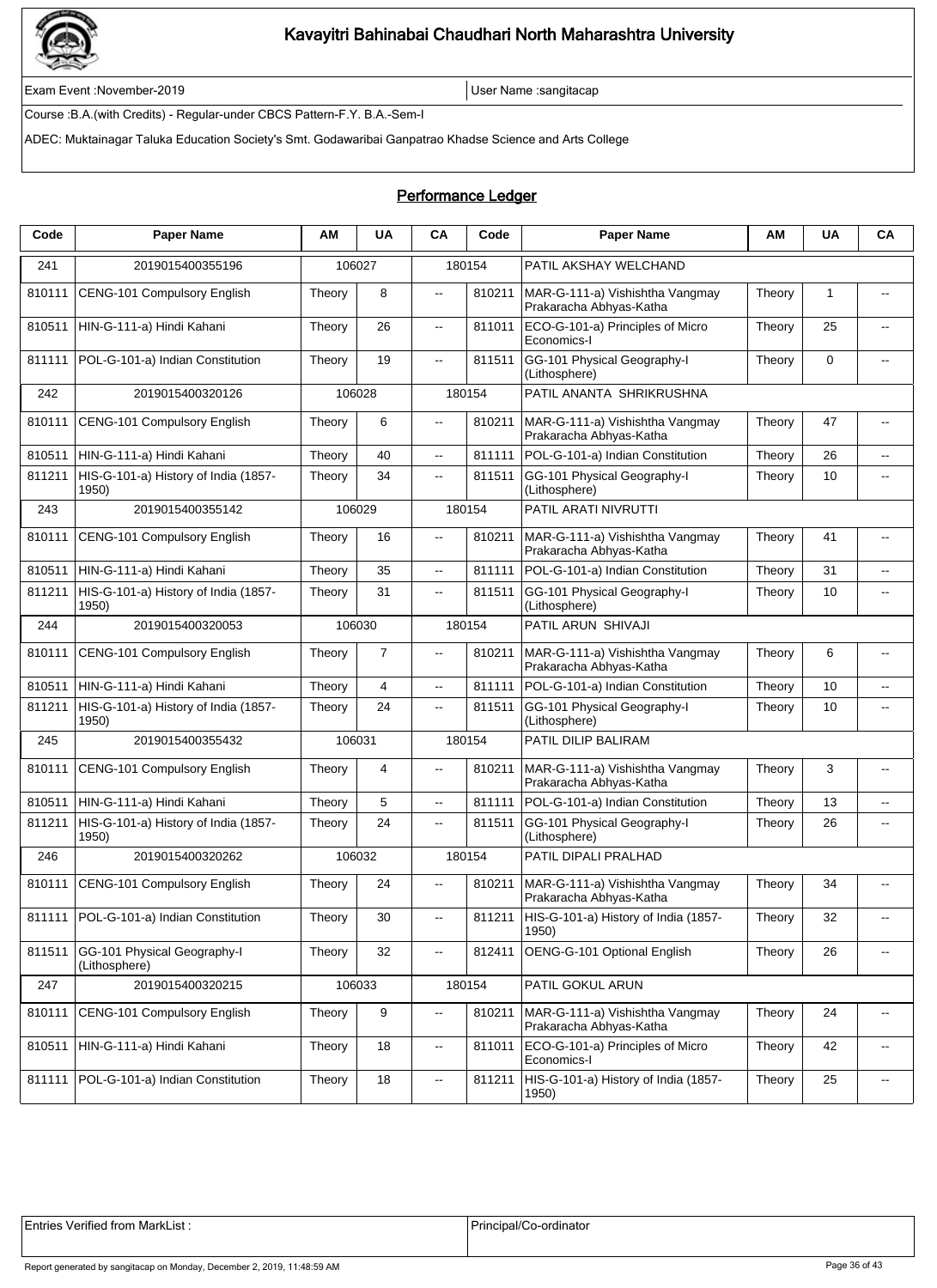

Exam Event :November-2019 User Name :sangitacap

Course :B.A.(with Credits) - Regular-under CBCS Pattern-F.Y. B.A.-Sem-I

ADEC: Muktainagar Taluka Education Society's Smt. Godawaribai Ganpatrao Khadse Science and Arts College

| Code   | <b>Paper Name</b>                               | ΑM                     | <b>UA</b>      | CA                       | Code   | <b>Paper Name</b>                                          | ΑМ     | <b>UA</b>      | CA                       |  |  |
|--------|-------------------------------------------------|------------------------|----------------|--------------------------|--------|------------------------------------------------------------|--------|----------------|--------------------------|--|--|
| 248    | 2019015400319974                                |                        | 106034         |                          | 180154 | PATIL PRATIK RAJU                                          |        |                |                          |  |  |
| 810111 | CENG-101 Compulsory English                     | Theory                 | 4              | $\overline{\phantom{a}}$ | 810211 | MAR-G-111-a) Vishishtha Vangmay<br>Prakaracha Abhyas-Katha | Theory | 10             | --                       |  |  |
| 810511 | HIN-G-111-a) Hindi Kahani                       | Theory                 | 16             | ц.                       | 811111 | POL-G-101-a) Indian Constitution                           | Theory | 17             | $\overline{a}$           |  |  |
| 811211 | HIS-G-101-a) History of India (1857-<br>1950)   | Theory                 | 24             | $\overline{\phantom{a}}$ | 811511 | GG-101 Physical Geography-I<br>(Lithosphere)               | Theory | 11             | $\overline{\phantom{a}}$ |  |  |
| 249    | 2019015400355471                                |                        | 106035         |                          | 180154 | PAWAR AAKESH SHRIRAM                                       |        |                |                          |  |  |
| 810111 | CENG-101 Compulsory English                     | Theory                 | 10             | $\overline{\phantom{a}}$ | 810211 | MAR-G-111-a) Vishishtha Vangmay<br>Prakaracha Abhyas-Katha | Theory | 10             | --                       |  |  |
| 810511 | HIN-G-111-a) Hindi Kahani                       | Theory                 | 25             | $\overline{a}$           | 811111 | POL-G-101-a) Indian Constitution                           | Theory | 17             | $-$                      |  |  |
| 811211 | HIS-G-101-a) History of India (1857-<br>1950)   | Theory                 | 25             | $\overline{\phantom{a}}$ | 811511 | GG-101 Physical Geography-I<br>(Lithosphere)               | Theory | 10             | --                       |  |  |
| 250    | 2019015400319997                                |                        | 106036         |                          | 180154 | PINJARI ARABAJ ISMAIL                                      |        |                |                          |  |  |
| 810111 | CENG-101 Compulsory English                     | Theory                 | 6              | $\ddotsc$                | 810211 | MAR-G-111-a) Vishishtha Vangmay<br>Prakaracha Abhyas-Katha | Theory | $\overline{7}$ | --                       |  |  |
| 810511 | HIN-G-111-a) Hindi Kahani                       | Theory                 | 34             | ц.                       | 811111 | POL-G-101-a) Indian Constitution                           | Theory | 15             | --                       |  |  |
| 811211 | HIS-G-101-a) History of India (1857-<br>1950)   | Theory                 | 24             | $\overline{\phantom{a}}$ | 811511 | GG-101 Physical Geography-I<br>(Lithosphere)               | Theory | 6              | $\overline{\phantom{a}}$ |  |  |
| 251    | 2019015400355351                                | 106037                 |                |                          | 180154 | RAJGURE LAKSHMI BHASKAR                                    |        |                |                          |  |  |
| 810111 | CENG-101 Compulsory English                     | Theory                 | $\overline{7}$ | $\overline{\phantom{a}}$ | 810211 | MAR-G-111-a) Vishishtha Vangmay<br>Prakaracha Abhyas-Katha | Theory | 32             | $\overline{\phantom{a}}$ |  |  |
| 810511 | HIN-G-111-a) Hindi Kahani                       | Theory                 | 36             | $\overline{\phantom{a}}$ | 811111 | POL-G-101-a) Indian Constitution                           | Theory | 26             | $\overline{\phantom{a}}$ |  |  |
| 811211 | HIS-G-101-a) History of India (1857-<br>1950)   | Theory                 | 31             | $\overline{\phantom{a}}$ | 811511 | GG-101 Physical Geography-I<br>(Lithosphere)               | Theory | 8              | $\overline{\phantom{a}}$ |  |  |
| 252    | 2019015400320045                                | 106038                 |                | 180154                   |        | RATHOD PRAVIN BALU                                         |        |                |                          |  |  |
| 810111 | CENG-101 Compulsory English                     | Theory                 | $\overline{7}$ | $\overline{\phantom{a}}$ | 810511 | HIN-G-111-a) Hindi Kahani                                  | Theory | 30             | --                       |  |  |
| 811011 | ECO-G-101-a) Principles of Micro<br>Economics-I | Theory                 | 40             | $\overline{\phantom{a}}$ | 811111 | POL-G-101-a) Indian Constitution                           | Theory | 26             | --                       |  |  |
| 811211 | HIS-G-101-a) History of India (1857-<br>1950)   | Theory                 | 30             | $\overline{a}$           | 811511 | GG-101 Physical Geography-I<br>(Lithosphere)               | Theory | 24             |                          |  |  |
| 253    | 2019015400355416                                | 106039                 |                | 180154                   |        | RATHOD SACHIN NAVALSING                                    |        |                |                          |  |  |
| 810111 | CENG-101 Compulsory English                     | Theory                 | $\mathbf 0$    | $\overline{a}$           | 810211 | MAR-G-111-a) Vishishtha Vangmay<br>Prakaracha Abhyas-Katha | Theory | 25             |                          |  |  |
| 810511 | HIN-G-111-a) Hindi Kahani                       | Theory                 | 34             | $\overline{\phantom{a}}$ | 811111 | POL-G-101-a) Indian Constitution                           | Theory | 21             |                          |  |  |
| 811211 | HIS-G-101-a) History of India (1857-<br>1950)   | Theory                 | 24             | $\overline{\phantom{a}}$ | 811511 | GG-101 Physical Geography-I<br>(Lithosphere)               | Theory | 10             | $\overline{\phantom{a}}$ |  |  |
| 254    | 2019015400354877                                |                        | 106040         |                          | 180154 | RATHOD SHUBHAM KAMALSING                                   |        |                |                          |  |  |
| 810111 | CENG-101 Compulsory English                     | Theory                 | 15             | $\overline{\phantom{a}}$ | 810211 | MAR-G-111-a) Vishishtha Vangmay<br>Prakaracha Abhyas-Katha | Theory | 35             | -−                       |  |  |
| 811011 | ECO-G-101-a) Principles of Micro<br>Economics-I | Theory                 | 43             | ц.                       | 811111 | POL-G-101-a) Indian Constitution                           | Theory | 26             |                          |  |  |
| 811211 | HIS-G-101-a) History of India (1857-<br>1950)   | Theory                 | 32             | $\overline{\phantom{a}}$ | 812411 | OENG-G-101 Optional English                                | Theory | 22             | $\overline{\phantom{a}}$ |  |  |
| 255    | 2019015400320111                                |                        | 106041         |                          | 180154 | RATHOD SURESH MALSING                                      |        |                |                          |  |  |
| 810111 | CENG-101 Compulsory English                     | Theory                 | AB             | $\overline{\phantom{a}}$ | 810211 | MAR-G-111-a) Vishishtha Vangmay<br>Prakaracha Abhyas-Katha | Theory | AB             | $\overline{\phantom{a}}$ |  |  |
| 810511 | HIN-G-111-a) Hindi Kahani                       | Theory                 | 28             | $\overline{\phantom{a}}$ | 811011 | ECO-G-101-a) Principles of Micro<br>Economics-I            | Theory | 44             | --                       |  |  |
| 811111 | POL-G-101-a) Indian Constitution                | Theory                 | 22             | $\overline{\phantom{a}}$ | 811211 | HIS-G-101-a) History of India (1857-<br>1950)              | Theory | 25             | $\overline{\phantom{a}}$ |  |  |
|        | Entries Verified from MarkList:                 | Principal/Co-ordinator |                |                          |        |                                                            |        |                |                          |  |  |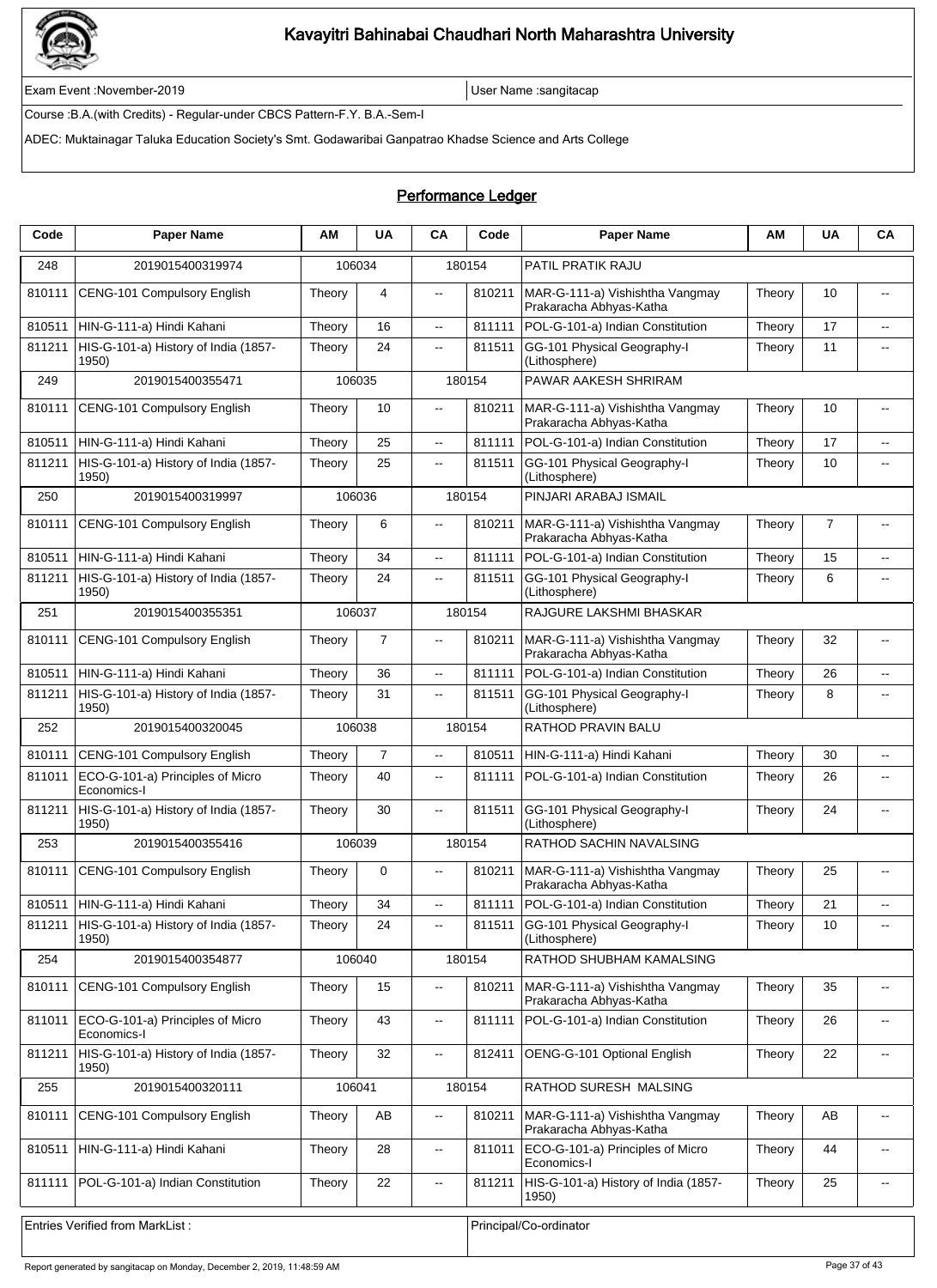

Exam Event :November-2019 User Name :sangitacap

Course :B.A.(with Credits) - Regular-under CBCS Pattern-F.Y. B.A.-Sem-I

ADEC: Muktainagar Taluka Education Society's Smt. Godawaribai Ganpatrao Khadse Science and Arts College

### Performance Ledger

| Code   | <b>Paper Name</b>                               | ΑM     | <b>UA</b> | CA                       | Code   | <b>Paper Name</b>                                                                        | ΑM     | <b>UA</b> | CA                                            |  |
|--------|-------------------------------------------------|--------|-----------|--------------------------|--------|------------------------------------------------------------------------------------------|--------|-----------|-----------------------------------------------|--|
| 256    | 2019015400354982                                |        | 106042    |                          | 180154 | RITHE DNYANESHWAR SAMADHAN                                                               |        |           |                                               |  |
| 810111 | CENG-101 Compulsory English                     | Theory | 6         | $\overline{\phantom{a}}$ | 810211 | MAR-G-111-a) Vishishtha Vangmay<br>Prakaracha Abhyas-Katha                               | Theory | 28        | $\overline{\phantom{a}}$                      |  |
| 811011 | ECO-G-101-a) Principles of Micro<br>Economics-I | Theory | 26        | $\overline{\phantom{a}}$ | 811111 | POL-G-101-a) Indian Constitution                                                         | Theory | 15        |                                               |  |
| 811211 | HIS-G-101-a) History of India (1857-<br>1950)   | Theory | 25        | $\overline{\phantom{a}}$ | 811511 | GG-101 Physical Geography-I<br>(Lithosphere)                                             | Theory | 10        | $\overline{\phantom{a}}$                      |  |
| 257    | 2019015400355262                                |        | 106043    |                          | 180154 | SHEJOLE VISHAL BHASKAR                                                                   |        |           |                                               |  |
| 810111 | CENG-101 Compulsory English                     | Theory | 8         | $\overline{\phantom{a}}$ | 810211 | MAR-G-111-a) Vishishtha Vangmay<br>Prakaracha Abhyas-Katha                               | Theory | 25        | $\overline{\phantom{a}}$                      |  |
| 810511 | HIN-G-111-a) Hindi Kahani                       | Theory | 37        | $\overline{\phantom{a}}$ | 811111 | POL-G-101-a) Indian Constitution                                                         | Theory | 30        | $\overline{\phantom{a}}$                      |  |
| 811211 | HIS-G-101-a) History of India (1857-<br>1950)   | Theory | 24        | $\overline{\phantom{a}}$ | 811511 | GG-101 Physical Geography-I<br>(Lithosphere)                                             | Theory | 26        | $\overline{\phantom{a}}$                      |  |
| 258    | 2019015400320173                                |        | 106044    |                          | 180154 | SINGOTE SAKSHI SHRIDHAR                                                                  |        |           |                                               |  |
| 810111 | CENG-101 Compulsory English                     | Theory | 11        | $\overline{a}$           | 810211 | MAR-G-111-a) Vishishtha Vangmay<br>Prakaracha Abhyas-Katha                               | Theory | 36        | $-$                                           |  |
| 811111 | POL-G-101-a) Indian Constitution                | Theory | 26        | ц.                       | 811211 | HIS-G-101-a) History of India (1857-<br>1950)                                            | Theory | 36        | $\overline{\phantom{a}}$                      |  |
| 811511 | GG-101 Physical Geography-I<br>(Lithosphere)    | Theory | 28        | $\overline{a}$           | 812411 | OENG-G-101 Optional English                                                              | Theory | 20        | $\overline{a}$                                |  |
| 259    | 2019015400319982                                |        | 106045    |                          | 180154 | SONAVANE ANIL REVA                                                                       |        |           |                                               |  |
| 810111 | CENG-101 Compulsory English                     | Theory | 8         | $\overline{\phantom{a}}$ | 810211 | MAR-G-111-a) Vishishtha Vangmay<br>Prakaracha Abhyas-Katha                               | Theory | 1         | --                                            |  |
| 810511 | HIN-G-111-a) Hindi Kahani                       | Theory | 24        | цц.                      | 811111 | POL-G-101-a) Indian Constitution                                                         | Theory | 20        | $\overline{\phantom{a}}$                      |  |
| 811211 | HIS-G-101-a) History of India (1857-<br>1950)   | Theory | 30        | 811511<br>$\mathbf{u}$   |        | GG-101 Physical Geography-I<br>10<br>Theory<br>$\overline{\phantom{a}}$<br>(Lithosphere) |        |           |                                               |  |
| 260    | 2019015400355111                                |        | 106046    | 180154                   |        | SONAWANE AJAY RAJENDRA                                                                   |        |           |                                               |  |
| 810111 | CENG-101 Compulsory English                     | Theory | AB        | $\overline{\phantom{a}}$ | 810211 | MAR-G-111-a) Vishishtha Vangmay<br>Prakaracha Abhyas-Katha                               | Theory | AВ        | $-$                                           |  |
| 810511 | HIN-G-111-a) Hindi Kahani                       | Theory | AB        | $\ddotsc$                | 811011 | ECO-G-101-a) Principles of Micro<br>Economics-I                                          | Theory | AВ        | $\overline{a}$                                |  |
| 811111 | POL-G-101-a) Indian Constitution                | Theory | AB        | $\overline{\phantom{a}}$ | 811511 | GG-101 Physical Geography-I<br>(Lithosphere)                                             | Theory | AB        | $\overline{\phantom{a}}$                      |  |
| 261    | 2019015400320312                                | 106047 |           |                          | 180154 | SONAWANE PALLAVI SHAMRAO                                                                 |        |           |                                               |  |
| 810111 | CENG-101 Compulsory English                     | Theory | 3         |                          | 810211 | MAR-G-111-a) Vishishtha Vangmay<br>Prakaracha Abhyas-Katha                               | Theory | 26        |                                               |  |
| 810511 | HIN-G-111-a) Hindi Kahani                       | Theory | 34        | ц.                       | 811011 | ECO-G-101-a) Principles of Micro<br>Economics-I                                          | Theory | 25        | $\overline{\phantom{a}}$                      |  |
| 811111 | POL-G-101-a) Indian Constitution                | Theory | 13        | $\overline{\phantom{a}}$ | 811511 | GG-101 Physical Geography-I<br>(Lithosphere)                                             | Theory | 24        | $\mathord{\hspace{1pt}\text{--}\hspace{1pt}}$ |  |
| 262    | 2019015400355207                                |        | 106048    |                          | 180154 | SONAWANE RUSHIKESH SANTOSH                                                               |        |           |                                               |  |
| 810111 | <b>CENG-101 Compulsory English</b>              | Theory | AB        | $\overline{\phantom{a}}$ | 810211 | MAR-G-111-a) Vishishtha Vangmay<br>Prakaracha Abhyas-Katha                               | Theory | AВ        | $\overline{\phantom{a}}$                      |  |
| 810511 | HIN-G-111-a) Hindi Kahani                       | Theory | AB        | ц.                       | 811111 | POL-G-101-a) Indian Constitution                                                         | Theory | AB        | $\mathcal{L}_{\mathcal{F}}$                   |  |
| 811211 | HIS-G-101-a) History of India (1857-<br>1950)   | Theory | AB        | $\overline{\phantom{a}}$ | 811511 | GG-101 Physical Geography-I<br>(Lithosphere)                                             | Theory | AB        | $\overline{\phantom{a}}$                      |  |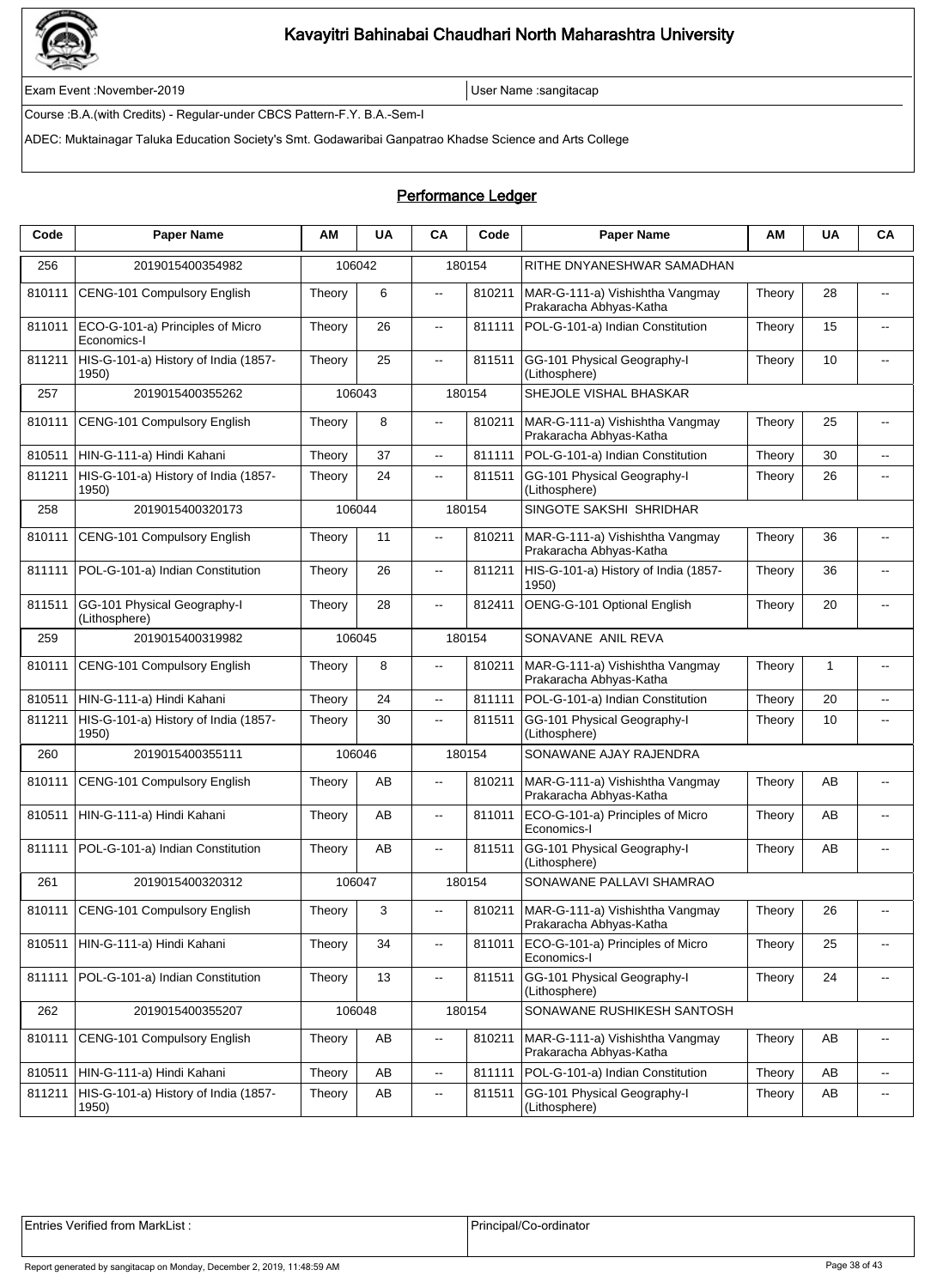

Exam Event :November-2019 User Name :sangitacap

Course :B.A.(with Credits) - Regular-under CBCS Pattern-F.Y. B.A.-Sem-I

ADEC: Muktainagar Taluka Education Society's Smt. Godawaribai Ganpatrao Khadse Science and Arts College

### Performance Ledger

| Code   | <b>Paper Name</b>                             | ΑM     | <b>UA</b> | <b>CA</b>                | Code   | <b>Paper Name</b>                                          | ΑM     | <b>UA</b> | CA                       |  |
|--------|-----------------------------------------------|--------|-----------|--------------------------|--------|------------------------------------------------------------|--------|-----------|--------------------------|--|
| 263    | 2019015400320327                              |        | 106049    |                          | 180154 | SONAWANE SWATI SHYAMRAO                                    |        |           |                          |  |
| 810111 | CENG-101 Compulsory English                   | Theory | 11        | $\ddotsc$                | 810211 | MAR-G-111-a) Vishishtha Vangmay<br>Prakaracha Abhyas-Katha | Theory | 37        | $\overline{\phantom{a}}$ |  |
| 810511 | HIN-G-111-a) Hindi Kahani                     | Theory | 44        | $\overline{\phantom{a}}$ | 811011 | ECO-G-101-a) Principles of Micro<br>Economics-I            | Theory | 41        | $-$                      |  |
| 811111 | POL-G-101-a) Indian Constitution              | Theory | 31        | $\overline{\phantom{a}}$ | 811511 | GG-101 Physical Geography-I<br>(Lithosphere)               | Theory | 28        |                          |  |
| 264    | 2019015400355424                              |        | 106050    |                          | 180154 | SONAWANE VIJAY MANOHAR                                     |        |           |                          |  |
| 810111 | CENG-101 Compulsory English                   | Theory | AB        | $\overline{\phantom{a}}$ | 810211 | MAR-G-111-a) Vishishtha Vangmay<br>Prakaracha Abhyas-Katha | Theory | AB        | $\overline{a}$           |  |
| 810511 | HIN-G-111-a) Hindi Kahani                     | Theory | AB        | $\overline{\phantom{a}}$ | 811011 | ECO-G-101-a) Principles of Micro<br>Economics-I            | Theory | AВ        | $\overline{a}$           |  |
| 811111 | POL-G-101-a) Indian Constitution              | Theory | AB        | $\overline{\phantom{a}}$ | 811211 | HIS-G-101-a) History of India (1857-<br>1950)              | Theory | AB        | $\overline{\phantom{a}}$ |  |
| 265    | 2019015400355401                              |        | 106051    |                          | 180154 | SURALKAR SHARAD BHIVASAN                                   |        |           |                          |  |
| 810111 | CENG-101 Compulsory English                   | Theory | 23        | $\ddotsc$                | 810211 | MAR-G-111-a) Vishishtha Vangmay<br>Prakaracha Abhyas-Katha | Theory | 35        | $\overline{\phantom{a}}$ |  |
| 810511 | HIN-G-111-a) Hindi Kahani                     | Theory | 44        | $\overline{\phantom{a}}$ | 811011 | ECO-G-101-a) Principles of Micro<br>Economics-I            | Theory | 48        | $\overline{a}$           |  |
| 811111 | POL-G-101-a) Indian Constitution              | Theory | 30        | $\overline{\phantom{a}}$ | 811511 | GG-101 Physical Geography-I<br>(Lithosphere)               | Theory | 36        |                          |  |
| 266    | 2019015400355014                              | 106052 |           |                          | 180154 | <b>TAYADE RADHA MAROTI</b>                                 |        |           |                          |  |
| 810111 | CENG-101 Compulsory English                   | Theory | 14        | $\ddotsc$                | 810211 | MAR-G-111-a) Vishishtha Vangmay<br>Prakaracha Abhyas-Katha | Theory | 33        | $\overline{\phantom{a}}$ |  |
| 810511 | HIN-G-111-a) Hindi Kahani                     | Theory | 38        | ц.                       | 811111 | POL-G-101-a) Indian Constitution                           | Theory | 32        | ۰.                       |  |
| 811211 | HIS-G-101-a) History of India (1857-<br>1950) | Theory | 32        | $\overline{\phantom{a}}$ | 811511 | GG-101 Physical Geography-I<br>(Lithosphere)               | Theory | 28        | $\overline{\phantom{a}}$ |  |
| 267    | 2019015400320246                              |        | 106053    |                          | 180154 | <b>TAYADE ROHINI NAVRAJ</b>                                |        |           |                          |  |
| 810111 | CENG-101 Compulsory English                   | Theory | 12        | $\overline{a}$           | 810211 | MAR-G-111-a) Vishishtha Vangmay<br>Prakaracha Abhyas-Katha | Theory | 30        | $-$                      |  |
| 810511 | HIN-G-111-a) Hindi Kahani                     | Theory | 37        | $\ddotsc$                | 811011 | ECO-G-101-a) Principles of Micro<br>Economics-I            | Theory | 41        | $\overline{a}$           |  |
| 811111 | POL-G-101-a) Indian Constitution              | Theory | 34        | $\overline{\phantom{a}}$ | 811511 | GG-101 Physical Geography-I<br>(Lithosphere)               | Theory | 28        | $\overline{\phantom{a}}$ |  |
| 268    | 2019015400354927                              |        | 106054    |                          | 180154 | <b>TAYADE SHUBHAM PRAKASH</b>                              |        |           |                          |  |
| 810111 | CENG-101 Compulsory English                   | Theory | 10        | $\overline{\phantom{a}}$ | 810211 | MAR-G-111-a) Vishishtha Vangmay<br>Prakaracha Abhyas-Katha | Theory | 30        | $\overline{\phantom{a}}$ |  |
| 810511 | HIN-G-111-a) Hindi Kahani                     | Theory | 31        | ц,                       | 811011 | ECO-G-101-a) Principles of Micro<br>Economics-I            | Theory | 29        | $\overline{\phantom{a}}$ |  |
| 811211 | HIS-G-101-a) History of India (1857-<br>1950) | Theory | 24        | $\overline{\phantom{a}}$ | 811511 | GG-101 Physical Geography-I<br>(Lithosphere)               | Theory | 24        | $\overline{\phantom{a}}$ |  |
| 269    | 2019015400355022                              |        | 106055    |                          | 180154 | TITUR JITENDRA DEVIDAS                                     |        |           |                          |  |
| 810111 | CENG-101 Compulsory English                   | Theory | AB        | $\overline{\phantom{a}}$ | 810211 | MAR-G-111-a) Vishishtha Vangmay<br>Prakaracha Abhyas-Katha | Theory | AB        | $\overline{\phantom{a}}$ |  |
| 810511 | HIN-G-111-a) Hindi Kahani                     | Theory | AB        | ц,                       | 811111 | POL-G-101-a) Indian Constitution                           | Theory | AB        | $\overline{\phantom{a}}$ |  |
| 811211 | HIS-G-101-a) History of India (1857-<br>1950) | Theory | AB        | $\overline{\phantom{a}}$ | 811511 | GG-101 Physical Geography-I<br>(Lithosphere)               | Theory | AB        | $\overline{\phantom{a}}$ |  |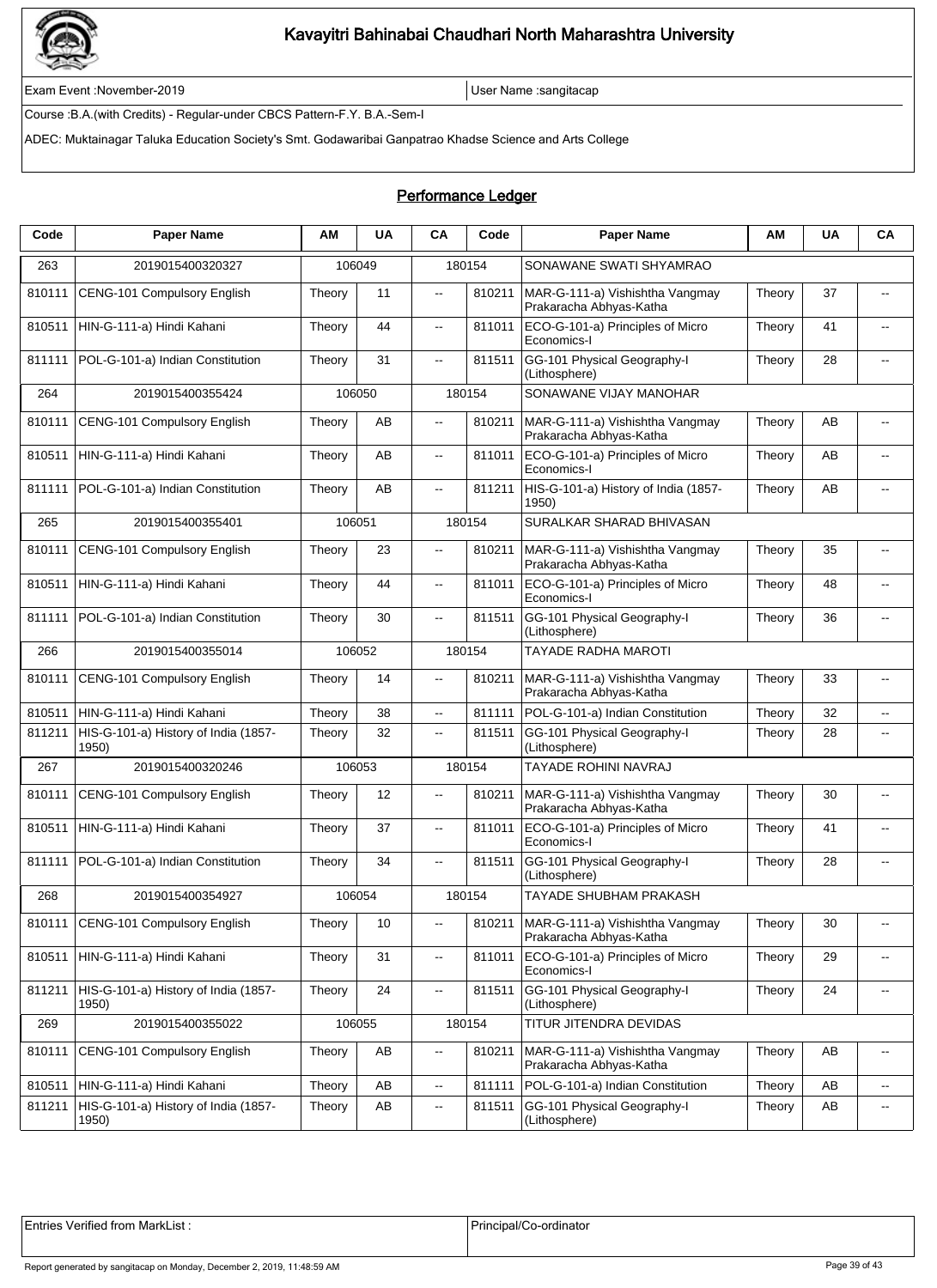

Exam Event :November-2019 User Name :sangitacap

Course :B.A.(with Credits) - Regular-under CBCS Pattern-F.Y. B.A.-Sem-I

ADEC: Muktainagar Taluka Education Society's Smt. Godawaribai Ganpatrao Khadse Science and Arts College

### Performance Ledger

| Code   | <b>Paper Name</b>                               | АM     | <b>UA</b> | CA                       | Code   | <b>Paper Name</b>                                          | ΑМ     | UA          | CA                       |  |
|--------|-------------------------------------------------|--------|-----------|--------------------------|--------|------------------------------------------------------------|--------|-------------|--------------------------|--|
| 270    | 2019015400354951                                |        | 106056    |                          | 180154 | <b>WAGARE GAURAV SURESH</b>                                |        |             |                          |  |
| 810111 | CENG-101 Compulsory English                     | Theory | 3         | --                       | 810211 | MAR-G-111-a) Vishishtha Vangmay<br>Prakaracha Abhyas-Katha | Theory | 30          | $\overline{\phantom{a}}$ |  |
| 810511 | HIN-G-111-a) Hindi Kahani                       | Theory | 43        | $\overline{\phantom{a}}$ | 811111 | POL-G-101-a) Indian Constitution                           | Theory | 20          | $\overline{a}$           |  |
| 811211 | HIS-G-101-a) History of India (1857-<br>1950)   | Theory | 31        | 44                       | 811511 | GG-101 Physical Geography-I<br>(Lithosphere)               | Theory | 28          | $\overline{\phantom{a}}$ |  |
| 271    | 2019015400354893                                |        | 106057    |                          | 180154 | WAGH SHUBHANGI PRAMOD                                      |        |             |                          |  |
| 810111 | CENG-101 Compulsory English                     | Theory | 11        | $\overline{a}$           | 810211 | MAR-G-111-a) Vishishtha Vangmay<br>Prakaracha Abhyas-Katha | Theory | 33          | $-$                      |  |
| 811111 | POL-G-101-a) Indian Constitution                | Theory | 25        | Ξ.                       | 811211 | HIS-G-101-a) History of India (1857-<br>1950)              | Theory | $\mathbf 0$ | --                       |  |
| 811511 | GG-101 Physical Geography-I<br>(Lithosphere)    | Theory | 26        | 44                       | 812411 | OENG-G-101 Optional English                                | Theory | 17          | $\overline{\phantom{a}}$ |  |
| 272    | 2019015400355181                                |        | 106058    |                          | 180154 | ZALTE ASHA AJABRAO                                         |        |             |                          |  |
| 810111 | CENG-101 Compulsory English                     | Theory | 25        | Щ.                       | 810211 | MAR-G-111-a) Vishishtha Vangmay<br>Prakaracha Abhyas-Katha | Theory | 45          | --                       |  |
| 811011 | ECO-G-101-a) Principles of Micro<br>Economics-I | Theory | 39        | Ξ.                       | 811111 | POL-G-101-a) Indian Constitution                           | Theory | 32          | --                       |  |
| 811211 | HIS-G-101-a) History of India (1857-<br>1950)   | Theory | 31        | щ.                       | 812411 | OENG-G-101 Optional English                                | Theory | 22          | $\overline{\phantom{a}}$ |  |
| 273    | 2019015400354862                                |        | 106059    |                          | 180154 | ZALTE MUKTABAI PRAKASH                                     |        |             |                          |  |
| 810111 | CENG-101 Compulsory English                     | Theory | 28        | $-$                      | 810211 | MAR-G-111-a) Vishishtha Vangmay<br>Prakaracha Abhyas-Katha | Theory | 39          | $\overline{\phantom{a}}$ |  |
| 811011 | ECO-G-101-a) Principles of Micro<br>Economics-I | Theory | 50        | Ξ.                       | 811111 | POL-G-101-a) Indian Constitution                           | Theory | 32          | --                       |  |
| 811211 | HIS-G-101-a) History of India (1857-<br>1950)   | Theory | 34        | щ.                       | 812411 | OENG-G-101 Optional English                                | Theory | 26          | $\overline{\phantom{a}}$ |  |
| 274    | 2019015400355544                                |        | 113787    |                          | 180036 | SHEVALE CHETAN JANARDAN                                    |        |             |                          |  |
| 810111 | CENG-101 Compulsory English                     | Theory | 21        | 20                       | 810211 | MAR-G-111-a) Vishishtha Vangmay<br>Prakaracha Abhyas-Katha | Theory | 6           | 34                       |  |
| 810511 | HIN-G-111-a) Hindi Kahani                       | Theory | 18        | 32                       | 811011 | ECO-G-101-a) Principles of Micro<br>Economics-I            | Theory | 24          | 16                       |  |
| 811211 | HIS-G-101-a) History of India (1857-<br>1950)   | Theory | 10        | 36                       | 811511 | GG-101 Physical Geography-I<br>(Lithosphere)               | Theory | 24          | 37                       |  |
| 275    | 2019015400355254                                |        | 113789    |                          | 180154 | <b>INGALE MEGHA SHESHRAO</b>                               |        |             |                          |  |
| 810111 | CENG-101 Compulsory English                     | Theory | 6         | $\overline{\phantom{a}}$ | 810211 | MAR-G-111-a) Vishishtha Vangmay<br>Prakaracha Abhyas-Katha | Theory | 12          | $\overline{\phantom{a}}$ |  |
| 811011 | ECO-G-101-a) Principles of Micro<br>Economics-I | Theory | 41        | Ξ.                       | 811111 | POL-G-101-a) Indian Constitution                           | Theory | 24          | $\overline{\phantom{a}}$ |  |
| 811211 | HIS-G-101-a) History of India (1857-<br>1950)   | Theory | 24        | ٠.                       | 811511 | GG-101 Physical Geography-I<br>(Lithosphere)               | Theory | 24          | ۰.                       |  |
| 276    | 2019015400320335                                |        | 113790    |                          | 180154 | KANDELKAR ANITA GANESH                                     |        |             |                          |  |
| 810111 | CENG-101 Compulsory English                     | Theory | 8         | $\overline{\phantom{a}}$ | 810211 | MAR-G-111-a) Vishishtha Vangmay<br>Prakaracha Abhyas-Katha | Theory | 39          | $\overline{\phantom{a}}$ |  |
| 810511 | HIN-G-111-a) Hindi Kahani                       | Theory | 47        | --                       | 811111 | POL-G-101-a) Indian Constitution                           | Theory | 30          | --                       |  |
| 811211 | HIS-G-101-a) History of India (1857-<br>1950)   | Theory | 32        | ۰.                       | 811511 | GG-101 Physical Geography-I<br>(Lithosphere)               | Theory | 26          | ۰.                       |  |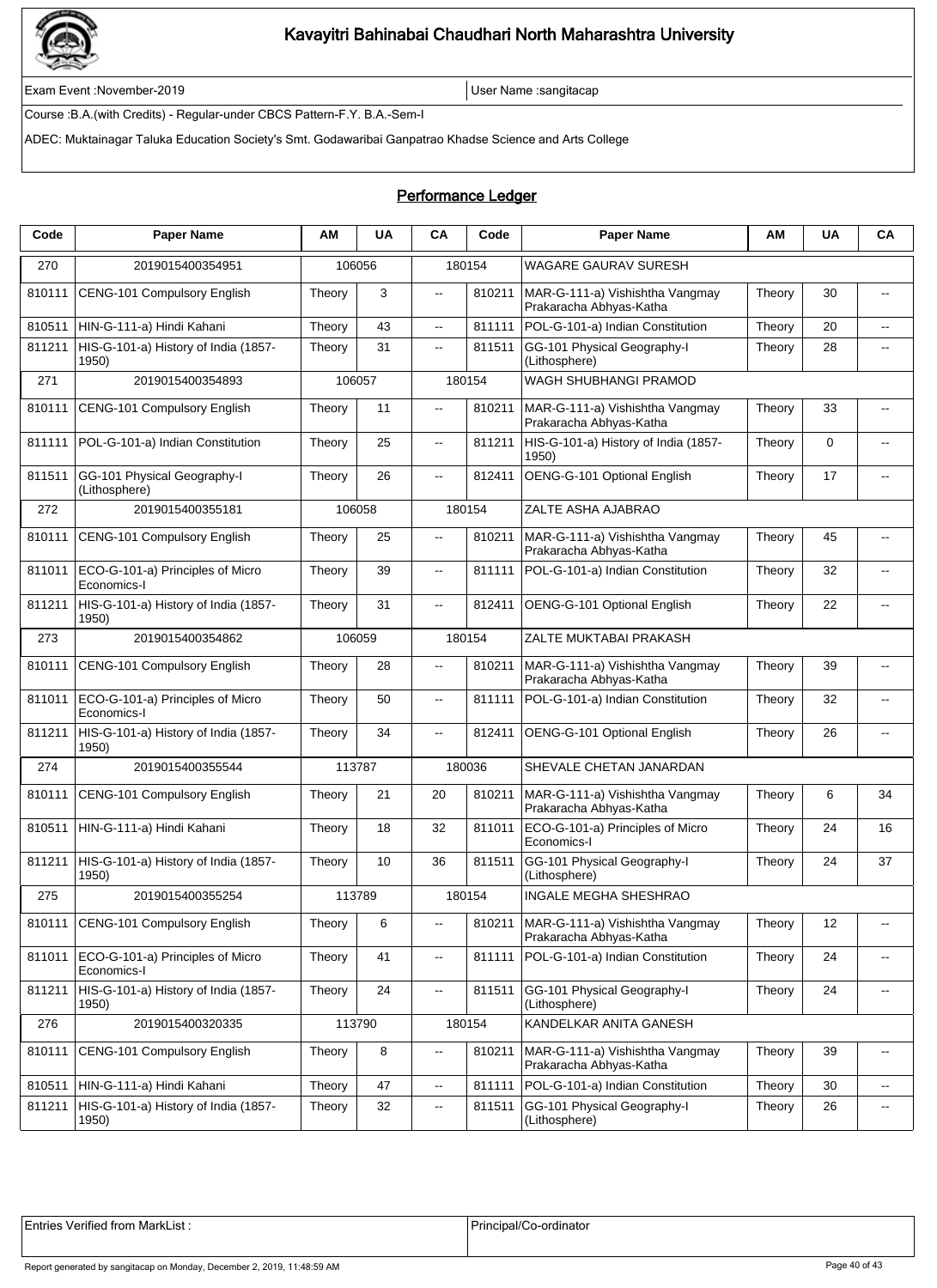

Exam Event :November-2019 User Name :sangitacap

Course :B.A.(with Credits) - Regular-under CBCS Pattern-F.Y. B.A.-Sem-I

ADEC: Muktainagar Taluka Education Society's Smt. Godawaribai Ganpatrao Khadse Science and Arts College

### Performance Ledger

| Code   | <b>Paper Name</b>                               | ΑM     | <b>UA</b>    | <b>CA</b>                | Code   | <b>Paper Name</b>                                          | ΑM     | <b>UA</b> | <b>CA</b>                                     |  |  |
|--------|-------------------------------------------------|--------|--------------|--------------------------|--------|------------------------------------------------------------|--------|-----------|-----------------------------------------------|--|--|
| 277    | 2019015400320014                                | 113791 |              |                          | 180154 | <b>MULAK AKSHAY PRAMOD</b>                                 |        |           |                                               |  |  |
| 810111 | CENG-101 Compulsory English                     | Theory | 2            | $\overline{\phantom{a}}$ | 810211 | MAR-G-111-a) Vishishtha Vangmay<br>Prakaracha Abhyas-Katha | Theory | 4         | $\overline{\phantom{a}}$                      |  |  |
| 810511 | HIN-G-111-a) Hindi Kahani                       | Theory | 28           | ц,                       | 811111 | POL-G-101-a) Indian Constitution                           | Theory | 20        | ۰.                                            |  |  |
| 811211 | HIS-G-101-a) History of India (1857-<br>1950)   | Theory | 25           | ц,                       | 811511 | GG-101 Physical Geography-I<br>(Lithosphere)               | Theory | 26        | $\overline{\phantom{a}}$                      |  |  |
| 278    | 2019015400354436                                | 113792 |              |                          | 180154 | PAWAR LAXMI RAMDAS                                         |        |           |                                               |  |  |
| 810111 | <b>CENG-101 Compulsory English</b>              | Theory | 9            | $\sim$                   | 810211 | MAR-G-111-a) Vishishtha Vangmay<br>Prakaracha Abhyas-Katha | Theory | 36        | $-$                                           |  |  |
| 810511 | HIN-G-111-a) Hindi Kahani                       | Theory | 41           | цц.                      | 811111 | POL-G-101-a) Indian Constitution                           | Theory | 30        | $\overline{\phantom{a}}$                      |  |  |
| 811211 | HIS-G-101-a) History of India (1857-<br>1950)   | Theory | 24           | $\overline{a}$           | 811511 | GG-101 Physical Geography-I<br>(Lithosphere)               | Theory | 36        | $\overline{a}$                                |  |  |
| 279    | 2019015400354444                                | 113793 |              |                          | 180154 | PAWAR PRIYANKA NAVAL                                       |        |           |                                               |  |  |
| 810111 | CENG-101 Compulsory English                     | Theory | 12           | $\overline{\phantom{a}}$ | 810211 | MAR-G-111-a) Vishishtha Vangmay<br>Prakaracha Abhyas-Katha | Theory | 43        | $\overline{\phantom{a}}$                      |  |  |
| 810511 | HIN-G-111-a) Hindi Kahani                       | Theory | 37           | $\overline{\phantom{a}}$ | 811111 | POL-G-101-a) Indian Constitution                           | Theory | 34        | $\overline{a}$                                |  |  |
| 811211 | HIS-G-101-a) History of India (1857-<br>1950)   | Theory | 28           | $\overline{\phantom{a}}$ | 811511 | GG-101 Physical Geography-I<br>(Lithosphere)               | Theory | 28        | $\overline{a}$                                |  |  |
| 280    | 2019015400320207                                |        | 113794       |                          | 180154 | PAWAR SANDIP RAMDAS                                        |        |           |                                               |  |  |
| 810111 | CENG-101 Compulsory English                     | Theory | $\mathbf{1}$ | $\overline{\phantom{a}}$ | 810211 | MAR-G-111-a) Vishishtha Vangmay<br>Prakaracha Abhyas-Katha | Theory | 25        | $\overline{\phantom{a}}$                      |  |  |
| 810511 | HIN-G-111-a) Hindi Kahani                       | Theory | 25           | $\overline{\phantom{a}}$ | 811011 | ECO-G-101-a) Principles of Micro<br>Economics-I            | Theory | 19        | $-$                                           |  |  |
| 811111 | POL-G-101-a) Indian Constitution                | Theory | $\mathbf 0$  | $\overline{\phantom{a}}$ | 811211 | HIS-G-101-a) History of India (1857-<br>1950)              | Theory | 24        | $-$                                           |  |  |
| 281    | 2019015400340676                                |        | 113877       |                          | 180036 | <b>LAWANDE RITESH VIJAY</b>                                |        |           |                                               |  |  |
| 810111 | CENG-101 Compulsory English                     | Theory | 24           | 8                        | 810211 | MAR-G-111-a) Vishishtha Vangmay<br>Prakaracha Abhyas-Katha | Theory | 2         | 8                                             |  |  |
| 810511 | HIN-G-111-a) Hindi Kahani                       | Theory | 29           | 33                       | 811011 | ECO-G-101-a) Principles of Micro<br>Economics-I            | Theory | 34        | 16                                            |  |  |
| 811111 | POL-G-101-a) Indian Constitution                | Theory | 16           | 32                       | 811511 | GG-101 Physical Geography-I<br>(Lithosphere)               | Theory | 24        | 36                                            |  |  |
| 282    | 2019015400355285                                | 113888 |              | 180154                   |        | KHANZODE NIKITA MADHUKAR                                   |        |           |                                               |  |  |
| 810111 | CENG-101 Compulsory English                     | Theory | 9            | $\overline{a}$           | 810211 | MAR-G-111-a) Vishishtha Vangmay<br>Prakaracha Abhyas-Katha | Theory | 35        | $\overline{\phantom{a}}$                      |  |  |
| 811011 | ECO-G-101-a) Principles of Micro<br>Economics-I | Theory | 36           | $\overline{\phantom{a}}$ | 811111 | POL-G-101-a) Indian Constitution                           | Theory | 25        |                                               |  |  |
| 811211 | HIS-G-101-a) History of India (1857-<br>1950)   | Theory | 32           | $\overline{\phantom{a}}$ | 812411 | OENG-G-101 Optional English                                | Theory | 15        | ۰.                                            |  |  |
| 283    | 2018015400131875                                | 117780 |              |                          | 180036 | RANE PANKAJ EKNATH                                         |        |           |                                               |  |  |
| 810111 | CENG-101 Compulsory English                     | Theory | AB           | $\overline{\phantom{a}}$ | 811711 | PSY-101 Foundations of Psychology                          | Theory | AВ        | $\mathord{\hspace{1pt}\text{--}\hspace{1pt}}$ |  |  |
| 284    | 2018015400054494                                | 117781 |              |                          | 180036 | SONAR PRAKASH GAJANAN                                      |        |           |                                               |  |  |
| 810111 | CENG-101 Compulsory English                     | Theory | 24           | $\overline{\phantom{a}}$ | 811011 | ECO-G-101-a) Principles of Micro<br>Economics-I            | Theory | AВ        | $\overline{\phantom{a}}$                      |  |  |
| 811211 | HIS-G-101-a) History of India (1857-<br>1950)   | Theory | $\mathbf 0$  | $\overline{\phantom{a}}$ | 811511 | GG-101 Physical Geography-I<br>(Lithosphere)               | Theory | AB        | $\overline{\phantom{a}}$                      |  |  |
| 811711 | PSY-101 Foundations of Psychology               | Theory | AB           | $\overline{\phantom{a}}$ |        |                                                            |        |           |                                               |  |  |
| 285    | 2017015400174846                                |        | 117782       |                          | 180036 | SONAWANE SACHIN SOPAN                                      |        |           |                                               |  |  |
| 810111 | <b>CENG-101 Compulsory English</b>              | Theory | 24           | $\overline{\phantom{a}}$ |        |                                                            |        |           |                                               |  |  |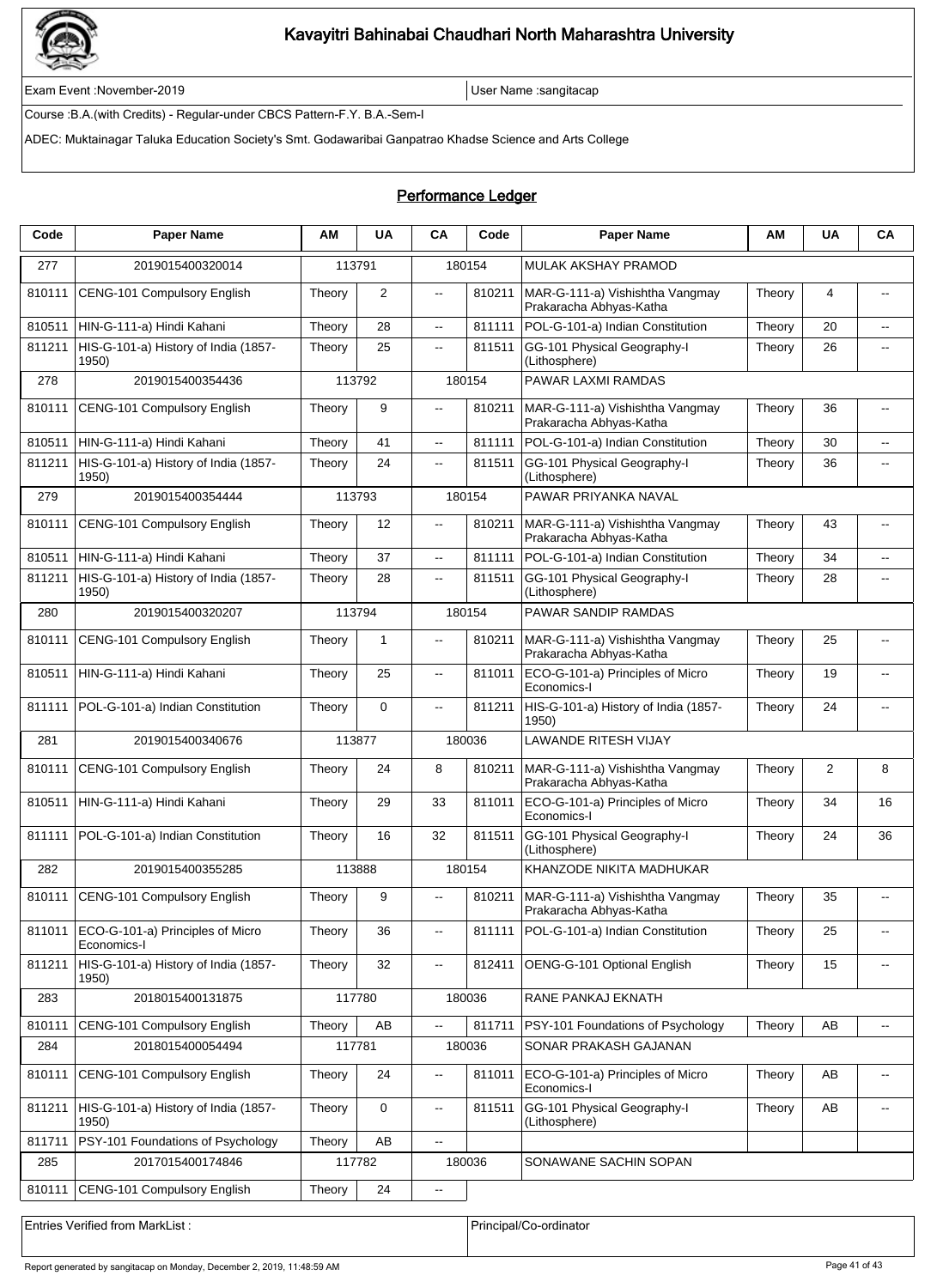

Exam Event :November-2019 User Name :sangitacap

Course :B.A.(with Credits) - Regular-under CBCS Pattern-F.Y. B.A.-Sem-I

ADEC: Muktainagar Taluka Education Society's Smt. Godawaribai Ganpatrao Khadse Science and Arts College

| Code   | <b>Paper Name</b>                                          | ΑM     | <b>UA</b> | CA                                            | Code   | <b>Paper Name</b>                                          | AM     | <b>UA</b> | CA |  |
|--------|------------------------------------------------------------|--------|-----------|-----------------------------------------------|--------|------------------------------------------------------------|--------|-----------|----|--|
| 286    | 2018015400055072                                           |        | 126217    |                                               | 180036 | <b>GUJARATHI MANOJ NARESH</b>                              |        |           |    |  |
| 810111 | CENG-101 Compulsory English                                | Theory | 25        | $\mathbb{Z}^{\mathbb{Z}}$                     |        |                                                            |        |           |    |  |
| 287    | 2018015400053846                                           | 126220 |           |                                               | 180036 | <b>GHULE NILIMA PUNJAJI</b>                                |        |           |    |  |
| 810111 | CENG-101 Compulsory English                                | Theory | AB        | $\mathbf{L}$                                  | 811011 | ECO-G-101-a) Principles of Micro<br>Economics-I            | Theory | AB        |    |  |
| 288    | 2018015400054134                                           | 126222 |           |                                               | 180036 | <b>INGALE SWAPNIL RAVINDRA</b>                             |        |           |    |  |
| 810111 | CENG-101 Compulsory English                                | Theory | AB        | $\overline{\phantom{a}}$                      | 810211 | MAR-G-111-a) Vishishtha Vangmay<br>Prakaracha Abhyas-Katha | Theory | AB        |    |  |
| 289    | 2018015400054231                                           | 126224 |           |                                               | 180036 | PATIL RUSHIKESH PRADIP                                     |        |           |    |  |
| 810111 | CENG-101 Compulsory English                                | Theory | 17        | $\mathbb{Z}^{\mathbb{Z}}$                     |        |                                                            |        |           |    |  |
| 290    | 2018015400053692                                           | 126226 |           |                                               | 180036 | KOLI VITTHAL JAGANNATH                                     |        |           |    |  |
| 810111 | CENG-101 Compulsory English                                | Theory | 3         | $\overline{\phantom{a}}$                      |        |                                                            |        |           |    |  |
| 291    | 2017015400466823                                           | 126235 |           |                                               | 180036 | VASANKAR RAHUL PUNDLIK                                     |        |           |    |  |
| 810111 | CENG-101 Compulsory English                                | Theory | 11        |                                               |        |                                                            |        |           |    |  |
| 292    | 2018015400053572                                           | 126256 |           |                                               | 180036 | TAYADE SANDESH DEVIDAS                                     |        |           |    |  |
| 810511 | HIN-G-111-a) Hindi Kahani                                  | Theory | 29        | $\sim$                                        |        |                                                            |        |           |    |  |
| 293    | 2018015400042582                                           | 126259 |           | 180036                                        |        | BAWASKAR MUKTA SADASHIV                                    |        |           |    |  |
| 810111 | CENG-101 Compulsory English                                | Theory | AB        | $\sim$                                        |        |                                                            |        |           |    |  |
| 294    | 2018015400053622                                           | 126267 |           |                                               | 180036 | PATIL SHRADHA NANA                                         |        |           |    |  |
| 811211 | HIS-G-101-a) History of India (1857-<br>1950)              | Theory | AB        | --                                            |        |                                                            |        |           |    |  |
| 295    | 2018015400054962                                           | 126269 |           |                                               | 180036 | YEUTKAR DIVYA SHANKAR                                      |        |           |    |  |
| 810211 | MAR-G-111-a) Vishishtha Vangmay<br>Prakaracha Abhyas-Katha | Theory | AB        | $\sim$                                        |        |                                                            |        |           |    |  |
| 296    | 2018015400054181                                           | 126273 |           |                                               | 180036 | KHIRODKAR AVINASH BHAGWAT                                  |        |           |    |  |
| 810111 | CENG-101 Compulsory English                                | Theory | 16        | --                                            |        |                                                            |        |           |    |  |
| 297    | 2018015400053185                                           | 126276 |           |                                               | 180036 | AMBHORE ASHA SUPADU                                        |        |           |    |  |
| 810511 | HIN-G-111-a) Hindi Kahani                                  | Theory | Ξ.        | 16                                            |        |                                                            |        |           |    |  |
| 298    | 2017015400179847                                           | 126286 |           |                                               | 180036 | KONGALE PRATIKSHA SURESH                                   |        |           |    |  |
| 811111 | POL-G-101-a) Indian Constitution                           | Theory | Ξ.        | 30                                            |        |                                                            |        |           |    |  |
| 299    | 2018015400053854                                           | 126292 |           |                                               | 180036 | GOPAL BABLU ZAMSING                                        |        |           |    |  |
| 810111 | CENG-101 Compulsory English                                | Theory | 9         | $\mathbb{Z}^2$                                |        |                                                            |        |           |    |  |
| 300    | 2018015400054977                                           | 126305 |           |                                               | 180036 | LANJULKAR BHAGYASHRI SUDHAKAR                              |        |           |    |  |
| 810111 | CENG-101 Compulsory English                                | Theory | AB        | --                                            |        |                                                            |        |           |    |  |
| 301    | 2018015400054343                                           | 126310 |           |                                               | 180036 | PATIL KRUSHNA KASHINATH                                    |        |           |    |  |
| 810111 | CENG-101 Compulsory English                                | Theory | AB        | $\mathbb{Z}^{\mathbb{Z}}$                     |        |                                                            |        |           |    |  |
| 302    | 2018015400053982                                           | 126312 |           |                                               | 180036 | GOPAL DNYANESHWAR SADASHIV                                 |        |           |    |  |
| 810111 | CENG-101 Compulsory English                                | Theory | 10        | $\mathord{\hspace{1pt}\text{--}\hspace{1pt}}$ | 810211 | MAR-G-111-a) Vishishtha Vangmay<br>Prakaracha Abhyas-Katha | Theory | 3         |    |  |
| 811111 | POL-G-101-a) Indian Constitution                           | Theory | 8         | $\overline{\phantom{a}}$                      |        |                                                            |        |           |    |  |
| 303    | 2018015400054873                                           | 126313 |           |                                               | 180036 | GOPAL SUNIL FULSING                                        |        |           |    |  |
| 810111 | CENG-101 Compulsory English                                | Theory | 24        | $\mathord{\hspace{1pt}\text{--}\hspace{1pt}}$ |        |                                                            |        |           |    |  |
|        | <b>Entries Verified from MarkList:</b>                     |        |           |                                               |        | Principal/Co-ordinator                                     |        |           |    |  |